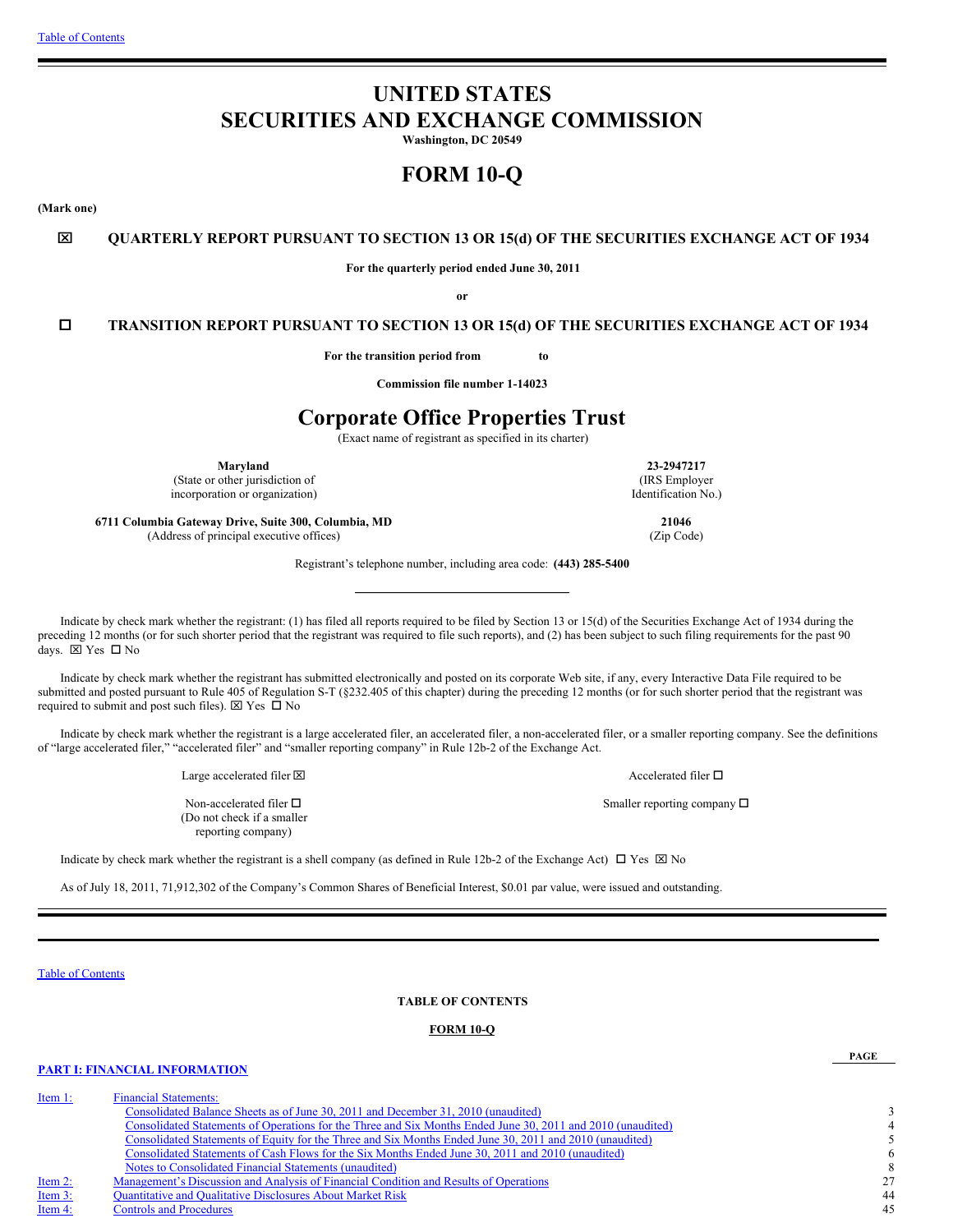# **PART II: OTHER [INFORMATION](#page-24-1)**

- [Item](#page-24-2) 1: Legal [Proceedings](#page-24-2) 45
- **[Item](#page-24-3) 1A:** Risk [Factors](#page-24-3) 45
- [Item](#page-24-4) 2: [Unregistered](#page-24-4) Sales of Equity Securities and Use of Proceeds 46 [Item](#page-25-0) 3: Defaults Upon Senior [Securities](#page-25-0) 46 Fraction 1. The Contract Contract Contract Contract Contract Contract Contract Contract Contract Contract Contract Contract Contract Contract Contract Contract Contract Contract Contract Contract Contract Contract Contract
- 
- [Item](#page-25-2) 5: Other [Information](#page-25-2) 46
- $I$ tem 6: [Exhibits](#page-25-3)  $47$

#### **[SIGNATURES](#page-25-4)** 48

<span id="page-1-2"></span>2

# Table of [Contents](#page-0-0)

# **PART I: FINANCIAL INFORMATION**

**ITEM 1. Financial Statements**

# <span id="page-1-1"></span><span id="page-1-0"></span>**Corporate Office Properties Trust and Subsidiaries Consolidated Balance Sheets (Dollars in thousands) (unaudited)**

|                                                                                                                             |             | 2011       |      | 2010      |
|-----------------------------------------------------------------------------------------------------------------------------|-------------|------------|------|-----------|
| <b>Assets</b>                                                                                                               |             |            |      |           |
| Properties, net:                                                                                                            |             |            |      |           |
| Operating properties, net                                                                                                   | $\mathbf S$ | 2,741,433  | $\$$ | 2,802,773 |
| Properties under construction or development                                                                                |             | 656,321    |      | 642,682   |
| Properties held for sale, net                                                                                               |             | 75,107     |      |           |
| Total properties, net                                                                                                       |             | 3,472,861  |      | 3,445,455 |
| Cash and cash equivalents                                                                                                   |             | 11,703     |      | 10,102    |
| Restricted cash and marketable securities                                                                                   |             | 22,909     |      | 22,582    |
| Accounts receivable (net of allowance for doubtful accounts of \$3,360 and \$2,796, respectively)                           |             | 13,083     |      | 18,938    |
| Deferred rent receivable                                                                                                    |             | 85,190     |      | 79,160    |
| Intangible assets on real estate acquisitions, net                                                                          |             | 99,917     |      | 113,735   |
| Deferred leasing and financing costs, net                                                                                   |             | 60,988     |      | 60,649    |
| Prepaid expenses and other assets                                                                                           |             | 101,579    |      | 93,896    |
| <b>Total assets</b>                                                                                                         | \$          | 3,868,230  | \$   | 3,844,517 |
|                                                                                                                             |             |            |      |           |
| <b>Liabilities and equity</b>                                                                                               |             |            |      |           |
| Liabilities:                                                                                                                |             |            |      |           |
| Debt. net                                                                                                                   | \$          | 2,299,416  | \$   | 2,323,681 |
| Accounts payable and accrued expenses                                                                                       |             | 115,154    |      | 99,699    |
| Rents received in advance and security deposits                                                                             |             | 26,779     |      | 31,603    |
| Dividends and distributions payable                                                                                         |             | 35,021     |      | 32,986    |
| Deferred revenue associated with operating leases                                                                           |             | 12,883     |      | 14,802    |
| Distributions received in excess of investment in unconsolidated real estate joint venture                                  |             | 5,841      |      | 5,545     |
| Interest rate derivatives                                                                                                   |             | 10,020     |      | 4,226     |
| Other liabilities                                                                                                           |             | 9,744      |      | 8,837     |
| Total liabilities                                                                                                           |             | 2,514,858  |      | 2,521,379 |
| Commitments and contingencies (Note 15)                                                                                     |             |            |      |           |
| Equity:                                                                                                                     |             |            |      |           |
| Corporate Office Properties Trust's shareholders' equity:                                                                   |             |            |      |           |
| Preferred Shares of beneficial interest with an aggregate liquidation preference of \$216,333 (\$0.01 par value; 15,000,000 |             |            |      |           |
| shares authorized and 8,121,667 shares issued and outstanding at June 30, 2011 and December 31, 2010)                       |             | 81         |      | 81        |
| Common Shares of beneficial interest (\$0.01 par value; 125,000,000 shares authorized, shares issued and outstanding of     |             |            |      |           |
| 71,891,631 at June 30, 2011 and 66,931,582 at December 31, 2010)                                                            |             | 719        |      | 669       |
| Additional paid-in capital                                                                                                  |             | 1,657,536  |      | 1,511,844 |
| Cumulative distributions in excess of net income                                                                            |             | (389, 195) |      | (281,794) |
| Accumulated other comprehensive loss                                                                                        |             | (9,624)    |      | (4,163)   |
| Total Corporate Office Properties Trust's shareholders' equity                                                              |             | 1.259.517  |      | 1,226,637 |
| Noncontrolling interests in subsidiaries:                                                                                   |             |            |      |           |
| Common units in the Operating Partnership                                                                                   |             | 66,482     |      | 69,337    |
| Preferred units in the Operating Partnership                                                                                |             | 8,800      |      | 8,800     |
| Other consolidated entities                                                                                                 |             | 18,573     |      | 18,364    |
| Noncontrolling interests in subsidiaries                                                                                    |             | 93,855     |      | 96,501    |
| Total equity                                                                                                                |             | 1,353,372  |      | 1,323,138 |
| <b>Total liabilities and equity</b>                                                                                         | \$          | 3,868,230  | \$   | 3,844,517 |
|                                                                                                                             |             |            |      |           |

See accompanying notes to consolidated financial statements.

**June 30, December 31,**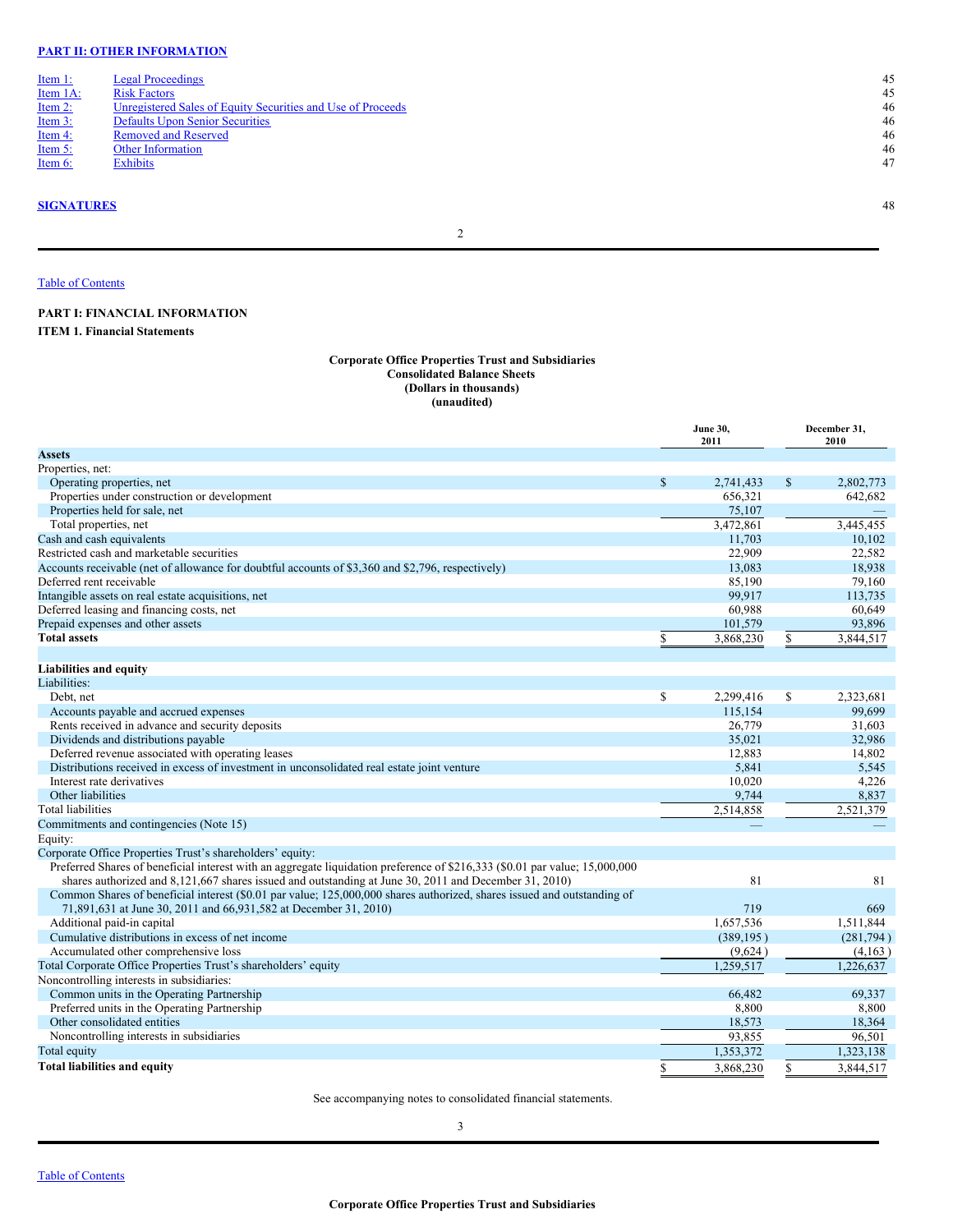# <span id="page-2-0"></span>**Consolidated Statements of Operations (Dollars in thousands, except per share data) (unaudited)**

|                                                                      |             | <b>For the Three Months</b><br>Ended June 30, |               |                          |              | For the Six Months<br>Ended June 30, |               |          |
|----------------------------------------------------------------------|-------------|-----------------------------------------------|---------------|--------------------------|--------------|--------------------------------------|---------------|----------|
|                                                                      |             | 2011                                          |               | 2010                     |              | 2011                                 |               | 2010     |
| Revenues                                                             |             |                                               |               |                          |              |                                      |               |          |
| Rental revenue                                                       | $\mathbf S$ | 98,589                                        | $\mathbb{S}$  | 88,779                   | \$           | 195,864                              | $\mathbb{S}$  | 177,423  |
| Tenant recoveries and other real estate operations revenue           |             | 19,954                                        |               | 17,950                   |              | 42,837                               |               | 38,937   |
| Construction contract and other service revenues                     |             | 28,097                                        |               | 26,065                   |              | 49,125                               |               | 63,430   |
| <b>Total revenues</b>                                                |             | 146,640                                       |               | 132,794                  |              | 287,826                              |               | 279,790  |
| <b>Expenses</b>                                                      |             |                                               |               |                          |              |                                      |               |          |
| Property operating expenses                                          |             | 44.721                                        |               | 39.260                   |              | 94.431                               |               | 86.206   |
| Depreciation and amortization associated with real estate operations |             | 31.440                                        |               | 28.720                   |              | 62.830                               |               | 55,531   |
| Construction contract and other service expenses                     |             | 26,909                                        |               | 25,402                   |              | 47,527                               |               | 61,801   |
| Impairment losses                                                    |             | 38,290                                        |               | $\overline{\phantom{0}}$ |              | 66,032                               |               |          |
| General and administrative expenses                                  |             | 6,320                                         |               | 5,926                    |              | 13,097                               |               | 11,826   |
| Business development expenses                                        |             | 588                                           |               | 465                      |              | 1,076                                |               | 620      |
| Total operating expenses                                             |             | 148,268                                       |               | 99,773                   |              | 284,993                              |               | 215,984  |
| Operating (loss) income                                              |             | (1,628)                                       |               | 33.021                   |              | 2.833                                |               | 63.806   |
| Interest expense                                                     |             | (26,607)                                      |               | (25,576)                 |              | (53,246)                             |               | (48,068) |
| Interest and other income                                            |             | 2,756                                         |               | 245                      |              | 3,924                                |               | 1,547    |
| Loss on early extinguishment of debt                                 |             | (25)                                          |               |                          |              | (25)                                 |               |          |
| (Loss) income from continuing operations before equity in loss of    |             |                                               |               |                          |              |                                      |               |          |
| unconsolidated entities and income taxes                             |             | (25, 504)                                     |               | 7.690                    |              | (46, 514)                            |               | 17,285   |
| Equity in loss of unconsolidated entities                            |             | (94)                                          |               | (72)                     |              | (64)                                 |               | (277)    |
| Income tax benefit (expense)                                         |             | 5,042                                         |               | (7)                      |              | 5,586                                |               | (48)     |
| (Loss) income from continuing operations                             |             | (20.556)                                      |               | 7,611                    |              | (40.992)                             |               | 16.960   |
| Discontinued operations                                              |             | (5, 467)                                      |               | 1,205                    |              | (6,298)                              |               | 2,514    |
| (Loss) income before gain on sales of real estate                    |             | (26.023)                                      |               | 8.816                    |              | (47, 290)                            |               | 19.474   |
| Gain on sales of real estate, net of income taxes                    |             | 16                                            |               | 335                      |              | 2,717                                |               | 352      |
| Net (loss) income                                                    |             | (26,007)                                      |               | 9.151                    |              | (44, 573)                            |               | 19.826   |
| Net loss (income) attributable to noncontrolling interests:          |             |                                               |               |                          |              |                                      |               |          |
| Common units in the Operating Partnership                            |             | 1,887                                         |               | (364)                    |              | 3,366                                |               | (891)    |
| Preferred units in the Operating Partnership                         |             | (165)                                         |               | (165)                    |              | (330)                                |               | (330)    |
| Other consolidated entities                                          |             | 61                                            |               | (156)                    |              | (477)                                |               | (201)    |
| Net (loss) income attributable to Corporate Office Properties Trust  |             | (24.224)                                      |               | 8.466                    |              | (42, 014)                            |               | 18.404   |
| Preferred share dividends                                            |             | (4,026)                                       |               | (4,026)                  |              | (8,051)                              |               | (8,051)  |
| Net (loss) income attributable to Corporate Office Properties Trust  |             |                                               |               |                          |              |                                      |               |          |
| common shareholders                                                  | \$          | (28, 250)                                     | S             | 4,440                    | \$           | (50,065)                             | S             | 10,353   |
| Net (loss) income attributable to Corporate Office Properties Trust: |             |                                               |               |                          |              |                                      |               |          |
| (Loss) income from continuing operations                             | \$          | (19, 102)                                     | <sup>\$</sup> | 7,351                    | \$           | (36, 114)                            | <sup>\$</sup> | 16,087   |
| Discontinued operations, net                                         |             | (5,122)                                       |               | 1,115                    |              | (5,900)                              |               | 2,317    |
| Net (loss) income attributable to Corporate Office Properties Trust  | $\mathbf S$ | (24, 224)                                     | \$            | 8,466                    | $\mathbf S$  | (42, 014)                            | $\mathbf S$   | 18,404   |
| Basic earnings per common share (1)                                  |             |                                               |               |                          |              |                                      |               |          |
| (Loss) income from continuing operations                             | \$          | (0.34)                                        | $\mathbb{S}$  | 0.05                     | \$           | (0.66)                               | $\mathcal{S}$ | 0.13     |
| Discontinued operations                                              |             | (0.08)                                        |               | 0.02                     |              | (0.09)                               |               | 0.04     |
| Net (loss) income attributable to COPT common shareholders           | S           | (0.42)                                        | S             | 0.07                     | $\mathbb{S}$ | (0.75)                               | $\mathbf S$   | 0.17     |
| Diluted earnings per common share (1)                                |             |                                               |               |                          |              |                                      |               |          |
| (Loss) income from continuing operations                             | $\mathbf S$ | (0.34)                                        | S             | 0.05                     | \$           | (0.66)                               | \$            | 0.13     |
| Discontinued operations                                              |             | (0.08)                                        |               | 0.02                     |              | (0.09)                               |               | 0.04     |
| Net (loss) income attributable to COPT common shareholders           | $\mathbf S$ | (0.42)                                        | $\mathbf S$   | 0.07                     | $\mathbf S$  | (0.75)                               | \$            | 0.17     |
|                                                                      |             |                                               |               |                          |              |                                      |               |          |

(1) Basic and diluted earnings per common share are calculated based on amounts attributable to common shareholders of Corporate Office Properties Trust.

See accompanying notes to consolidated financial statements.

4

Table of [Contents](#page-0-0)

# **Corporate Office Properties Trust and Subsidiaries Consolidated Statements of Equity (Dollars in thousands)**

<span id="page-2-1"></span>**(unaudited)**

|                                                                                                                 | Preferred<br><b>Shares</b> |                          | Common<br><b>Shares</b>  | <b>Additional Paid-</b><br>in Capital | Cumulative<br><b>Distributions</b> in<br><b>Excess of Net</b><br>Income (Loss) | Accumulated<br>Other<br>Comprehensive<br>Loss | Noncontrolling<br><b>Interests</b> | Total     |
|-----------------------------------------------------------------------------------------------------------------|----------------------------|--------------------------|--------------------------|---------------------------------------|--------------------------------------------------------------------------------|-----------------------------------------------|------------------------------------|-----------|
| Balance at December 31, 2009 (58,342,673 common shares outstanding)                                             |                            | 81                       | 583                      | 1.238.704                             | (209, 941)                                                                     | (1,907)                                       | 93.112                             | 1,120,632 |
| Issuance of 4.25% Exchangeable Senior Notes                                                                     |                            | $\overline{\phantom{a}}$ | $\overline{\phantom{a}}$ | 18.149                                | $\overline{\phantom{a}}$                                                       | $-$                                           | $\sim$                             | 18.149    |
| Conversion of common units to common shares (610,598 shares)                                                    |                            | -                        |                          | 8.821                                 | $-$                                                                            | $-$                                           | (8,827)                            |           |
| Costs associated with common shares issued to the public                                                        |                            | -                        | $\overline{\phantom{a}}$ | (19)                                  | $\overline{\phantom{a}}$                                                       | $-$                                           | $\sim$                             | (19)      |
| Exercise of share options (175,443 shares)                                                                      |                            | $\overline{\phantom{a}}$ |                          | 3.082                                 | $-$                                                                            |                                               | $\qquad \qquad$                    | 3.084     |
| Share-based compensation                                                                                        |                            | $\overline{\phantom{a}}$ |                          | 5,640                                 | $\overline{\phantom{a}}$                                                       | $\overline{\phantom{a}}$                      | $\sim$                             | 5,642     |
| Restricted common share redemptions (99,692 shares)                                                             |                            | $\overline{\phantom{a}}$ |                          | (3,713)                               | $-$                                                                            | $-$                                           | $\qquad \qquad$                    | (3,713)   |
| Adjustments to noncontrolling interests resulting from changes in ownership of<br>Operating Partnership by COPT |                            | -                        | -                        | (1, 496)                              | $\overline{\phantom{a}}$                                                       | $\overline{\phantom{a}}$                      | 1.496                              |           |
| Adjustments related to derivatives designated as cash flow hedges                                               |                            | $\overline{\phantom{a}}$ | $\overline{\phantom{a}}$ | $\overline{\phantom{a}}$              | $\overline{\phantom{a}}$                                                       | (2,356)                                       | (161)                              | (2,517)   |
| Net income                                                                                                      |                            | $\overline{\phantom{a}}$ | $\overline{\phantom{a}}$ |                                       | 18,404                                                                         | $\overline{\phantom{a}}$                      | 1.422                              | 19.826    |
| <b>Dividends</b>                                                                                                |                            | $\overline{\phantom{a}}$ | $-$                      | $-$                                   | (54, 471)                                                                      | $\overline{\phantom{a}}$                      | $\overline{\phantom{a}}$           | (54, 471) |
| Distributions to owners of common and preferred units in the Operating Partnership                              |                            | -                        | -                        | $\overline{\phantom{a}}$              | $\overline{\phantom{a}}$                                                       | $\overline{\phantom{a}}$                      | (3,946)                            | (3,946)   |
| Contributions from noncontrolling interests in other consolidated entities                                      |                            | -                        | $-$                      | $-$                                   | $-$                                                                            | $-$                                           | 9.260                              | 9.260     |
| Acquisition of noncontrolling interests in other consolidated entities                                          |                            | $\overline{\phantom{a}}$ | $\overline{\phantom{a}}$ | (26)                                  | $\overline{\phantom{a}}$                                                       | $\overline{\phantom{a}}$                      | (335)                              | (361)     |
| Balance at June 30, 2010 (59,287,761 common shares outstanding)                                                 |                            |                          | 593                      | ,269,142                              | (246,008)                                                                      | (4,263)                                       | 92,021                             | 1,111,566 |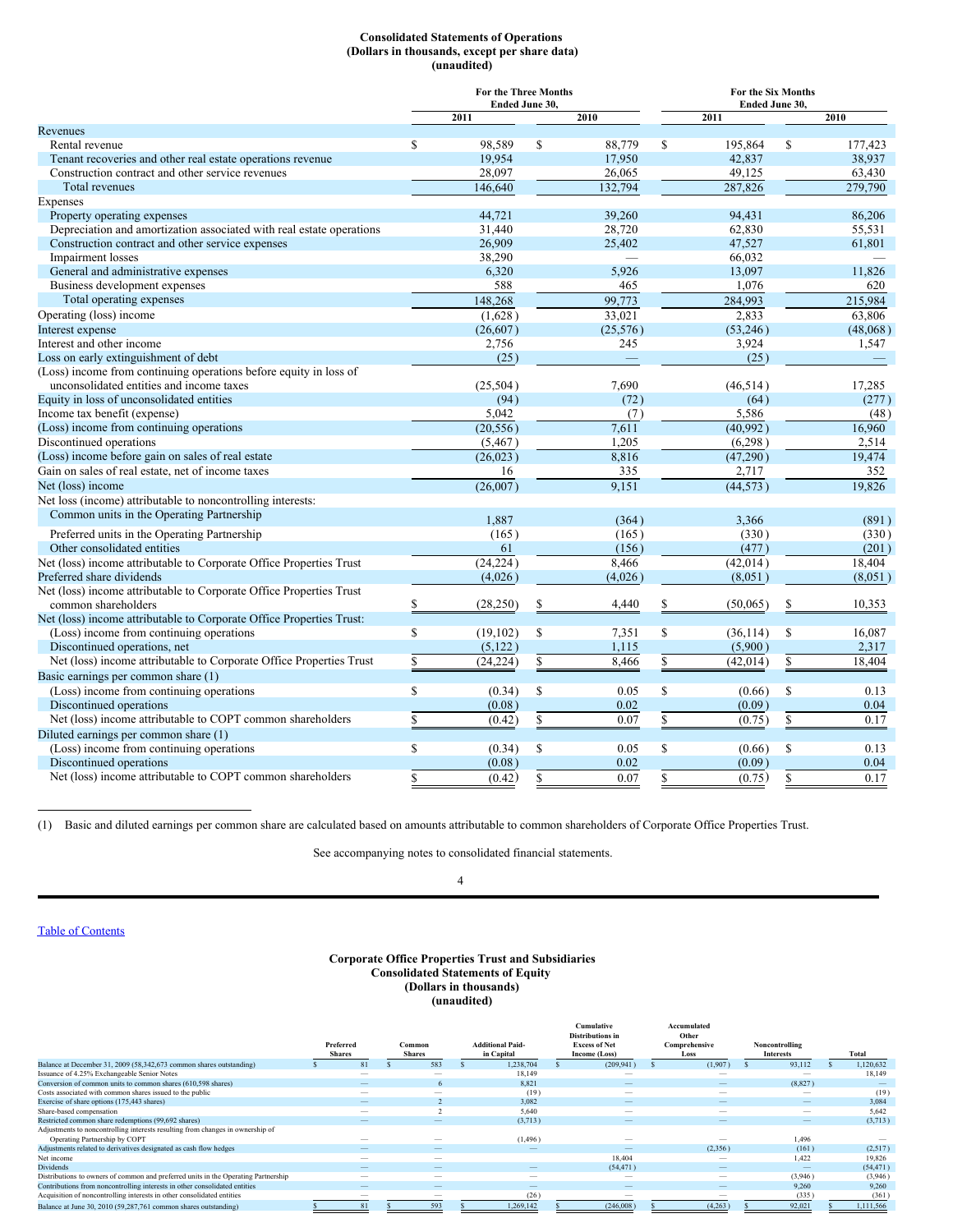| Balance at December 31, 2010 (66,931,582 common shares outstanding)                | 81                       | 669                      | 1.511.844                | (281,794)                | (4,163)                  | 96,501                   | 1.323.138 |
|------------------------------------------------------------------------------------|--------------------------|--------------------------|--------------------------|--------------------------|--------------------------|--------------------------|-----------|
| Conversion of common units to common shares (21,045 shares)                        | $\sim$                   | $\overline{\phantom{a}}$ | 328                      | $\overline{\phantom{a}}$ | $\overline{\phantom{a}}$ | (328)                    | $\sim$    |
| Common shares issued to the public (4,600,000 shares)                              | -                        | 46                       | 145.315                  | $-$                      | $-$                      | $\qquad \qquad$          | 145.361   |
| Exercise of share options (180,464 shares)                                         | $\sim$                   |                          | 2.307                    | $\overline{\phantom{a}}$ | $\overline{\phantom{a}}$ | $\overline{\phantom{a}}$ | 2.309     |
| Share-based compensation                                                           | $\overline{\phantom{a}}$ |                          | 6.356                    | $\overline{\phantom{a}}$ | $-$                      | $\qquad \qquad$          | 6.358     |
| Restricted common share redemptions (107,442 shares)                               | $\sim$                   |                          | (3,813)                  | $\overline{\phantom{a}}$ | $\overline{\phantom{a}}$ | $\sim$                   | (3,813)   |
| Adjustments to noncontrolling interests resulting from changes in ownership of     |                          |                          |                          |                          |                          |                          |           |
| Operating Partnership by COPT                                                      |                          | $\overline{\phantom{a}}$ | (4,778)                  | $-$                      | $\overline{\phantom{a}}$ | 4.778                    |           |
| Adjustments related to derivatives designated as cash flow hedges                  | $\sim$                   | $\overline{\phantom{a}}$ | $\overline{\phantom{a}}$ | $\overline{\phantom{a}}$ | (5, 461)                 | (866)                    | (6,327)   |
| Net loss                                                                           |                          |                          | $\overline{\phantom{a}}$ | (42.014)                 | $\overline{\phantom{a}}$ | (2,559)                  | (44, 573) |
| Dividends                                                                          |                          | -                        | $\overline{\phantom{a}}$ | (65,387)                 | $\overline{\phantom{a}}$ | $\overline{\phantom{a}}$ | (65, 387) |
| Distributions to owners of common and preferred units in the Operating Partnership |                          | $-$                      | $\overline{\phantom{a}}$ | $\qquad \qquad$          | $-$                      | (3.947)                  | (3,947)   |
| Contributions from noncontrolling interests in other consolidated entities         | $\sim$                   | -                        | (23)                     | $\overline{\phantom{a}}$ | $\overline{\phantom{a}}$ | 284                      | 261       |
| Distributions to noncontrolling interests in other consolidated entities           |                          |                          |                          |                          |                          | (8)                      | (8)       |
| Balance at June 30, 2011 (71.891.631 common shares outstanding)                    | $8^{\circ}$              | 719                      | 1.657.536                | (389.195                 | (9.624)                  | 93.855                   | 1.353.372 |

See accompanying notes to consolidated financial statements.

<span id="page-3-0"></span>5

Table of [Contents](#page-0-0)

# **Corporate Office Properties Trust and Subsidiaries Consolidated Statements of Cash Flows (Dollars in thousands) (unaudited)**

| 2011<br>2010<br>Revenues from real estate operations received<br>$\mathbb{S}$<br>216,789<br>233,541<br>\$<br>Construction contract and other service revenues received<br>49.441<br>81,275<br>Property operating expenses paid<br>(81, 173)<br>(82, 158)<br>Construction contract and other service expenses paid<br>(51, 538)<br>(87, 253)<br>General and administrative and business development expenses paid<br>(10, 429)<br>(9,800)<br>Interest expense paid<br>(47, 425)<br>(40, 861)<br>Interest and other income received<br>250<br>563<br>Income taxes paid<br>(170)<br>78,555<br>Net cash provided by operating activities<br>92,497<br>Purchases of and additions to properties<br>Construction, development and redevelopment<br>(94,071)<br>(99, 152)<br>Acquisitions of operating properties<br>(40,000)<br>Tenant improvements on operating properties<br>(20, 721)<br>(7,623)<br>Other capital improvements on operating properties<br>(6,009)<br>(4,256)<br>Proceeds from sales of properties<br>6,943<br>3,947<br>Proceeds from sale of equity method investment<br>5,773<br>Mortgage and other loan receivables funded or acquired<br>(15,796)<br>(603)<br>Leasing costs paid<br>(6,802)<br>(5,297)<br>Investment in unconsolidated entities<br>(250)<br>(4,500)<br>Other<br>(1,295)<br>(3,278)<br>Net cash used in investing activities<br>(137,309)<br>(155,681)<br>Cash flows from financing activities<br>Proceeds from debt, including issuance of exchangeable senior notes<br>284,662<br>500,459<br>Repayments of debt<br>Scheduled principal amortization<br>(7, 421)<br>(6,969)<br>Other repayments<br>(307, 913)<br>(349,006)<br>Deferred financing costs paid<br>(6,252)<br>(557)<br>Net proceeds from issuance of common shares<br>145,361<br>3,065<br>Dividends paid<br>(63, 466)<br>(54,091)<br>Distributions paid<br>(3,964)<br>(4,186)<br>Restricted share redemptions<br>(3,813)<br>(3,713)<br>Other<br>3,524<br>(564)<br>46,413<br>78,743<br>Net cash provided by financing activities<br>Net increase in cash and cash equivalents<br>1.601<br>1.617<br>Cash and cash equivalents<br>Beginning of period<br>10,102<br>8,262 |                                             |   | For the Six Months Ended<br><b>June 30.</b> |       |  |
|-------------------------------------------------------------------------------------------------------------------------------------------------------------------------------------------------------------------------------------------------------------------------------------------------------------------------------------------------------------------------------------------------------------------------------------------------------------------------------------------------------------------------------------------------------------------------------------------------------------------------------------------------------------------------------------------------------------------------------------------------------------------------------------------------------------------------------------------------------------------------------------------------------------------------------------------------------------------------------------------------------------------------------------------------------------------------------------------------------------------------------------------------------------------------------------------------------------------------------------------------------------------------------------------------------------------------------------------------------------------------------------------------------------------------------------------------------------------------------------------------------------------------------------------------------------------------------------------------------------------------------------------------------------------------------------------------------------------------------------------------------------------------------------------------------------------------------------------------------------------------------------------------------------------------------------------------------------------------------------------------------------------------------------------------------------------------------------------------------------------------------------------------------------------|---------------------------------------------|---|---------------------------------------------|-------|--|
|                                                                                                                                                                                                                                                                                                                                                                                                                                                                                                                                                                                                                                                                                                                                                                                                                                                                                                                                                                                                                                                                                                                                                                                                                                                                                                                                                                                                                                                                                                                                                                                                                                                                                                                                                                                                                                                                                                                                                                                                                                                                                                                                                                   |                                             |   |                                             |       |  |
|                                                                                                                                                                                                                                                                                                                                                                                                                                                                                                                                                                                                                                                                                                                                                                                                                                                                                                                                                                                                                                                                                                                                                                                                                                                                                                                                                                                                                                                                                                                                                                                                                                                                                                                                                                                                                                                                                                                                                                                                                                                                                                                                                                   | <b>Cash flows from operating activities</b> |   |                                             |       |  |
|                                                                                                                                                                                                                                                                                                                                                                                                                                                                                                                                                                                                                                                                                                                                                                                                                                                                                                                                                                                                                                                                                                                                                                                                                                                                                                                                                                                                                                                                                                                                                                                                                                                                                                                                                                                                                                                                                                                                                                                                                                                                                                                                                                   |                                             |   |                                             |       |  |
|                                                                                                                                                                                                                                                                                                                                                                                                                                                                                                                                                                                                                                                                                                                                                                                                                                                                                                                                                                                                                                                                                                                                                                                                                                                                                                                                                                                                                                                                                                                                                                                                                                                                                                                                                                                                                                                                                                                                                                                                                                                                                                                                                                   |                                             |   |                                             |       |  |
|                                                                                                                                                                                                                                                                                                                                                                                                                                                                                                                                                                                                                                                                                                                                                                                                                                                                                                                                                                                                                                                                                                                                                                                                                                                                                                                                                                                                                                                                                                                                                                                                                                                                                                                                                                                                                                                                                                                                                                                                                                                                                                                                                                   |                                             |   |                                             |       |  |
|                                                                                                                                                                                                                                                                                                                                                                                                                                                                                                                                                                                                                                                                                                                                                                                                                                                                                                                                                                                                                                                                                                                                                                                                                                                                                                                                                                                                                                                                                                                                                                                                                                                                                                                                                                                                                                                                                                                                                                                                                                                                                                                                                                   |                                             |   |                                             |       |  |
|                                                                                                                                                                                                                                                                                                                                                                                                                                                                                                                                                                                                                                                                                                                                                                                                                                                                                                                                                                                                                                                                                                                                                                                                                                                                                                                                                                                                                                                                                                                                                                                                                                                                                                                                                                                                                                                                                                                                                                                                                                                                                                                                                                   |                                             |   |                                             |       |  |
|                                                                                                                                                                                                                                                                                                                                                                                                                                                                                                                                                                                                                                                                                                                                                                                                                                                                                                                                                                                                                                                                                                                                                                                                                                                                                                                                                                                                                                                                                                                                                                                                                                                                                                                                                                                                                                                                                                                                                                                                                                                                                                                                                                   |                                             |   |                                             |       |  |
|                                                                                                                                                                                                                                                                                                                                                                                                                                                                                                                                                                                                                                                                                                                                                                                                                                                                                                                                                                                                                                                                                                                                                                                                                                                                                                                                                                                                                                                                                                                                                                                                                                                                                                                                                                                                                                                                                                                                                                                                                                                                                                                                                                   |                                             |   |                                             |       |  |
|                                                                                                                                                                                                                                                                                                                                                                                                                                                                                                                                                                                                                                                                                                                                                                                                                                                                                                                                                                                                                                                                                                                                                                                                                                                                                                                                                                                                                                                                                                                                                                                                                                                                                                                                                                                                                                                                                                                                                                                                                                                                                                                                                                   |                                             |   |                                             |       |  |
|                                                                                                                                                                                                                                                                                                                                                                                                                                                                                                                                                                                                                                                                                                                                                                                                                                                                                                                                                                                                                                                                                                                                                                                                                                                                                                                                                                                                                                                                                                                                                                                                                                                                                                                                                                                                                                                                                                                                                                                                                                                                                                                                                                   |                                             |   |                                             |       |  |
|                                                                                                                                                                                                                                                                                                                                                                                                                                                                                                                                                                                                                                                                                                                                                                                                                                                                                                                                                                                                                                                                                                                                                                                                                                                                                                                                                                                                                                                                                                                                                                                                                                                                                                                                                                                                                                                                                                                                                                                                                                                                                                                                                                   | <b>Cash flows from investing activities</b> |   |                                             |       |  |
|                                                                                                                                                                                                                                                                                                                                                                                                                                                                                                                                                                                                                                                                                                                                                                                                                                                                                                                                                                                                                                                                                                                                                                                                                                                                                                                                                                                                                                                                                                                                                                                                                                                                                                                                                                                                                                                                                                                                                                                                                                                                                                                                                                   |                                             |   |                                             |       |  |
|                                                                                                                                                                                                                                                                                                                                                                                                                                                                                                                                                                                                                                                                                                                                                                                                                                                                                                                                                                                                                                                                                                                                                                                                                                                                                                                                                                                                                                                                                                                                                                                                                                                                                                                                                                                                                                                                                                                                                                                                                                                                                                                                                                   |                                             |   |                                             |       |  |
|                                                                                                                                                                                                                                                                                                                                                                                                                                                                                                                                                                                                                                                                                                                                                                                                                                                                                                                                                                                                                                                                                                                                                                                                                                                                                                                                                                                                                                                                                                                                                                                                                                                                                                                                                                                                                                                                                                                                                                                                                                                                                                                                                                   |                                             |   |                                             |       |  |
|                                                                                                                                                                                                                                                                                                                                                                                                                                                                                                                                                                                                                                                                                                                                                                                                                                                                                                                                                                                                                                                                                                                                                                                                                                                                                                                                                                                                                                                                                                                                                                                                                                                                                                                                                                                                                                                                                                                                                                                                                                                                                                                                                                   |                                             |   |                                             |       |  |
|                                                                                                                                                                                                                                                                                                                                                                                                                                                                                                                                                                                                                                                                                                                                                                                                                                                                                                                                                                                                                                                                                                                                                                                                                                                                                                                                                                                                                                                                                                                                                                                                                                                                                                                                                                                                                                                                                                                                                                                                                                                                                                                                                                   |                                             |   |                                             |       |  |
|                                                                                                                                                                                                                                                                                                                                                                                                                                                                                                                                                                                                                                                                                                                                                                                                                                                                                                                                                                                                                                                                                                                                                                                                                                                                                                                                                                                                                                                                                                                                                                                                                                                                                                                                                                                                                                                                                                                                                                                                                                                                                                                                                                   |                                             |   |                                             |       |  |
|                                                                                                                                                                                                                                                                                                                                                                                                                                                                                                                                                                                                                                                                                                                                                                                                                                                                                                                                                                                                                                                                                                                                                                                                                                                                                                                                                                                                                                                                                                                                                                                                                                                                                                                                                                                                                                                                                                                                                                                                                                                                                                                                                                   |                                             |   |                                             |       |  |
|                                                                                                                                                                                                                                                                                                                                                                                                                                                                                                                                                                                                                                                                                                                                                                                                                                                                                                                                                                                                                                                                                                                                                                                                                                                                                                                                                                                                                                                                                                                                                                                                                                                                                                                                                                                                                                                                                                                                                                                                                                                                                                                                                                   |                                             |   |                                             |       |  |
|                                                                                                                                                                                                                                                                                                                                                                                                                                                                                                                                                                                                                                                                                                                                                                                                                                                                                                                                                                                                                                                                                                                                                                                                                                                                                                                                                                                                                                                                                                                                                                                                                                                                                                                                                                                                                                                                                                                                                                                                                                                                                                                                                                   |                                             |   |                                             |       |  |
|                                                                                                                                                                                                                                                                                                                                                                                                                                                                                                                                                                                                                                                                                                                                                                                                                                                                                                                                                                                                                                                                                                                                                                                                                                                                                                                                                                                                                                                                                                                                                                                                                                                                                                                                                                                                                                                                                                                                                                                                                                                                                                                                                                   |                                             |   |                                             |       |  |
|                                                                                                                                                                                                                                                                                                                                                                                                                                                                                                                                                                                                                                                                                                                                                                                                                                                                                                                                                                                                                                                                                                                                                                                                                                                                                                                                                                                                                                                                                                                                                                                                                                                                                                                                                                                                                                                                                                                                                                                                                                                                                                                                                                   |                                             |   |                                             |       |  |
|                                                                                                                                                                                                                                                                                                                                                                                                                                                                                                                                                                                                                                                                                                                                                                                                                                                                                                                                                                                                                                                                                                                                                                                                                                                                                                                                                                                                                                                                                                                                                                                                                                                                                                                                                                                                                                                                                                                                                                                                                                                                                                                                                                   |                                             |   |                                             |       |  |
|                                                                                                                                                                                                                                                                                                                                                                                                                                                                                                                                                                                                                                                                                                                                                                                                                                                                                                                                                                                                                                                                                                                                                                                                                                                                                                                                                                                                                                                                                                                                                                                                                                                                                                                                                                                                                                                                                                                                                                                                                                                                                                                                                                   |                                             |   |                                             |       |  |
|                                                                                                                                                                                                                                                                                                                                                                                                                                                                                                                                                                                                                                                                                                                                                                                                                                                                                                                                                                                                                                                                                                                                                                                                                                                                                                                                                                                                                                                                                                                                                                                                                                                                                                                                                                                                                                                                                                                                                                                                                                                                                                                                                                   |                                             |   |                                             |       |  |
|                                                                                                                                                                                                                                                                                                                                                                                                                                                                                                                                                                                                                                                                                                                                                                                                                                                                                                                                                                                                                                                                                                                                                                                                                                                                                                                                                                                                                                                                                                                                                                                                                                                                                                                                                                                                                                                                                                                                                                                                                                                                                                                                                                   |                                             |   |                                             |       |  |
|                                                                                                                                                                                                                                                                                                                                                                                                                                                                                                                                                                                                                                                                                                                                                                                                                                                                                                                                                                                                                                                                                                                                                                                                                                                                                                                                                                                                                                                                                                                                                                                                                                                                                                                                                                                                                                                                                                                                                                                                                                                                                                                                                                   |                                             |   |                                             |       |  |
|                                                                                                                                                                                                                                                                                                                                                                                                                                                                                                                                                                                                                                                                                                                                                                                                                                                                                                                                                                                                                                                                                                                                                                                                                                                                                                                                                                                                                                                                                                                                                                                                                                                                                                                                                                                                                                                                                                                                                                                                                                                                                                                                                                   |                                             |   |                                             |       |  |
|                                                                                                                                                                                                                                                                                                                                                                                                                                                                                                                                                                                                                                                                                                                                                                                                                                                                                                                                                                                                                                                                                                                                                                                                                                                                                                                                                                                                                                                                                                                                                                                                                                                                                                                                                                                                                                                                                                                                                                                                                                                                                                                                                                   |                                             |   |                                             |       |  |
|                                                                                                                                                                                                                                                                                                                                                                                                                                                                                                                                                                                                                                                                                                                                                                                                                                                                                                                                                                                                                                                                                                                                                                                                                                                                                                                                                                                                                                                                                                                                                                                                                                                                                                                                                                                                                                                                                                                                                                                                                                                                                                                                                                   |                                             |   |                                             |       |  |
|                                                                                                                                                                                                                                                                                                                                                                                                                                                                                                                                                                                                                                                                                                                                                                                                                                                                                                                                                                                                                                                                                                                                                                                                                                                                                                                                                                                                                                                                                                                                                                                                                                                                                                                                                                                                                                                                                                                                                                                                                                                                                                                                                                   |                                             |   |                                             |       |  |
|                                                                                                                                                                                                                                                                                                                                                                                                                                                                                                                                                                                                                                                                                                                                                                                                                                                                                                                                                                                                                                                                                                                                                                                                                                                                                                                                                                                                                                                                                                                                                                                                                                                                                                                                                                                                                                                                                                                                                                                                                                                                                                                                                                   |                                             |   |                                             |       |  |
|                                                                                                                                                                                                                                                                                                                                                                                                                                                                                                                                                                                                                                                                                                                                                                                                                                                                                                                                                                                                                                                                                                                                                                                                                                                                                                                                                                                                                                                                                                                                                                                                                                                                                                                                                                                                                                                                                                                                                                                                                                                                                                                                                                   |                                             |   |                                             |       |  |
|                                                                                                                                                                                                                                                                                                                                                                                                                                                                                                                                                                                                                                                                                                                                                                                                                                                                                                                                                                                                                                                                                                                                                                                                                                                                                                                                                                                                                                                                                                                                                                                                                                                                                                                                                                                                                                                                                                                                                                                                                                                                                                                                                                   |                                             |   |                                             |       |  |
|                                                                                                                                                                                                                                                                                                                                                                                                                                                                                                                                                                                                                                                                                                                                                                                                                                                                                                                                                                                                                                                                                                                                                                                                                                                                                                                                                                                                                                                                                                                                                                                                                                                                                                                                                                                                                                                                                                                                                                                                                                                                                                                                                                   |                                             |   |                                             |       |  |
|                                                                                                                                                                                                                                                                                                                                                                                                                                                                                                                                                                                                                                                                                                                                                                                                                                                                                                                                                                                                                                                                                                                                                                                                                                                                                                                                                                                                                                                                                                                                                                                                                                                                                                                                                                                                                                                                                                                                                                                                                                                                                                                                                                   |                                             |   |                                             |       |  |
|                                                                                                                                                                                                                                                                                                                                                                                                                                                                                                                                                                                                                                                                                                                                                                                                                                                                                                                                                                                                                                                                                                                                                                                                                                                                                                                                                                                                                                                                                                                                                                                                                                                                                                                                                                                                                                                                                                                                                                                                                                                                                                                                                                   |                                             |   |                                             |       |  |
|                                                                                                                                                                                                                                                                                                                                                                                                                                                                                                                                                                                                                                                                                                                                                                                                                                                                                                                                                                                                                                                                                                                                                                                                                                                                                                                                                                                                                                                                                                                                                                                                                                                                                                                                                                                                                                                                                                                                                                                                                                                                                                                                                                   |                                             |   |                                             |       |  |
|                                                                                                                                                                                                                                                                                                                                                                                                                                                                                                                                                                                                                                                                                                                                                                                                                                                                                                                                                                                                                                                                                                                                                                                                                                                                                                                                                                                                                                                                                                                                                                                                                                                                                                                                                                                                                                                                                                                                                                                                                                                                                                                                                                   | End of period                               | S | \$<br>11.703                                | 9.879 |  |

See accompanying notes to consolidated financial statements. 6

Table of [Contents](#page-0-0)

**Corporate Office Properties Trust and Subsidiaries Consolidated Statements of Cash Flows (Dollars in thousands) (unaudited)**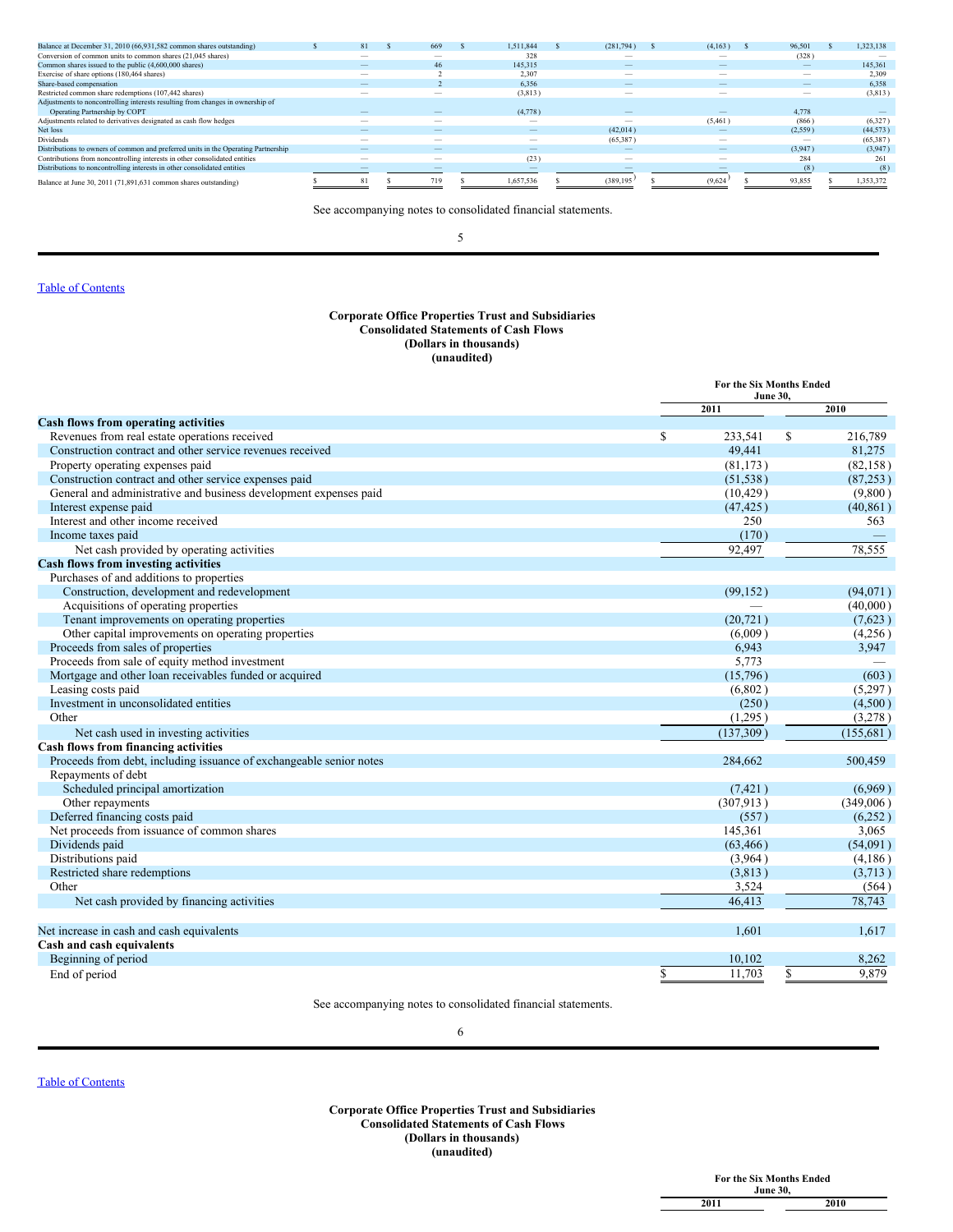| Reconciliation of net (loss) income to net cash provided by operating activities:                                          |   |           |               |           |
|----------------------------------------------------------------------------------------------------------------------------|---|-----------|---------------|-----------|
| Net (loss) income                                                                                                          | S | (44, 573) | <sup>\$</sup> | 19,826    |
| Adjustments to reconcile net (loss) income to net cash provided by operating activities:                                   |   |           |               |           |
| Depreciation and other amortization                                                                                        |   | 66,317    |               | 58,433    |
| <b>Impairment</b> losses                                                                                                   |   | 72,347    |               |           |
| Amortization of deferred financing costs                                                                                   |   | 3,461     |               | 2,621     |
| Increase in deferred rent receivable                                                                                       |   | (7,213)   |               | (4,289)   |
| Amortization of above or below market leases                                                                               |   | (348)     |               | (1,037)   |
| Amortization of net debt discounts                                                                                         |   | 3.367     |               | 2,649     |
| Gain on sales of real estate                                                                                               |   | (2,867)   |               | (660)     |
| Gain on equity method investment                                                                                           |   | (2, 442)  |               | (367)     |
| Share-based compensation                                                                                                   |   | 5,734     |               | 5,642     |
| Other                                                                                                                      |   | (376)     |               | 275       |
| Changes in operating assets and liabilities:                                                                               |   |           |               |           |
| Decrease in accounts receivable                                                                                            |   | 6,044     |               | 4,704     |
| Decrease in restricted cash and marketable securities and prepaid expenses and other assets                                |   | 5,392     |               | 21,820    |
| Decrease in accounts payable, accrued expenses and other liabilities                                                       |   | (7,522)   |               | (27, 213) |
| Decrease in rents received in advance and security deposits                                                                |   | (4,824)   |               | (3,849)   |
| Net cash provided by operating activities                                                                                  |   | 92,497    |               | 78,555    |
| Supplemental schedule of non-cash investing and financing activities:                                                      |   |           |               |           |
| Increase (decrease) in accrued capital improvements, leasing and other investing activity costs                            | S | 23,053    | \$            | (2,064)   |
| Increase in property and debt in connection with loan assumption                                                           | S | 3,040     | \$            |           |
| Increase in property and noncontrolling interests in connection with property contribution by a noncontrolling interest in |   |           |               |           |
| a joint venture                                                                                                            | S |           | \$            | 9,000     |
| (Decrease) increase in fair value of derivatives applied to AOCL and noncontrolling interests                              |   | (6,358)   | \$            | 2,547     |
| Dividends/distribution payable                                                                                             |   | 35,021    |               | 28,580    |
| Decrease in noncontrolling interests and increase in shareholders' equity in connection with the conversion of common      |   |           |               |           |
| units into common shares                                                                                                   |   | 328       |               | 8,827     |
| Adjustments to noncontrolling interests resulting from changes in ownership of Operating Partnership by COPT               |   | 4,778     |               | 1,496     |

See accompanying notes to consolidated financial statements. 7

Table of [Contents](#page-0-0)

### **Corporate Office Properties Trust and Subsidiaries**

#### <span id="page-4-0"></span>**Notes to Consolidated Financial Statements (unaudited)**

# **1. Organization**

Corporate Office Properties Trust ("COPT") and subsidiaries (collectively, the "Company," "we" or "us") is a fully-integrated and self-managed real estate investment trust ("REIT") that focuses primarily on strategic customer relationships and specialized tenant requirements in the United States Government and defense information technology sectors and data centers serving such sectors. We acquire, develop, manage and lease office and data center properties that are typically concentrated in large office parks primarily located adjacent to government demand drivers and/or in strong markets that we believe possess growth opportunities. As of June 30, 2011, our investments in real estate included the following:

- 249 wholly owned operating office properties totaling 20.2 million square feet;
- · 17 wholly owned office properties under construction, development or redevelopment that we estimate will total approximately 2.2 million square feet upon completion, including two partially operational properties included above;
- wholly owned land parcels totaling 1,516 acres that we believe are potentially developable into approximately 13.0 million square feet;
- a wholly owned, partially operational, wholesale data center which upon completion is expected to have an initial stabilization critical load of 18 megawatts; and
- · partial ownership interests in a number of other real estate projects in operations, under construction or development or held for future development.

We conduct almost all of our operations through our operating partnership, Corporate Office Properties, L.P. (the "Operating Partnership"), of which we are the managing general partner. The Operating Partnership owns real estate both directly and through subsidiary partnerships and limited liability companies ("LLCs"). A summary of our Operating Partnership's forms of ownership and the percentage of those ownership forms owned by COPT as of June 30, 2011 follows:

| Common Units             | $94\%$  |
|--------------------------|---------|
| Series G Preferred Units | $100\%$ |
| Series H Preferred Units | $100\%$ |
| Series I Preferred Units | $0\%$   |
| Series J Preferred Units | $100\%$ |
| Series K Preferred Units | $100\%$ |

Three of our trustees also controlled, either directly or through ownership by other entities or family members, an additional 5% of the Operating Partnership's common units ("common units") as of June 30, 2011.

In addition to owning real estate, the Operating Partnership also owns entities that provide real estate services such as property management, construction and development and heating and air conditioning services primarily for our properties but also for third parties.

#### **2. Summary of Significant Accounting Policies**

# **Basis of Presentation**

The consolidated financial statements include the accounts of COPT, the Operating Partnership, their subsidiaries and other entities in which we have a majority voting interest and control. We also consolidate certain entities when control of such entities can be achieved through means other than voting rights ("variable interest entities" or "VIEs") if we are deemed to be the primary beneficiary of such entities. We eliminate all significant intercompany balances and transactions in consolidation.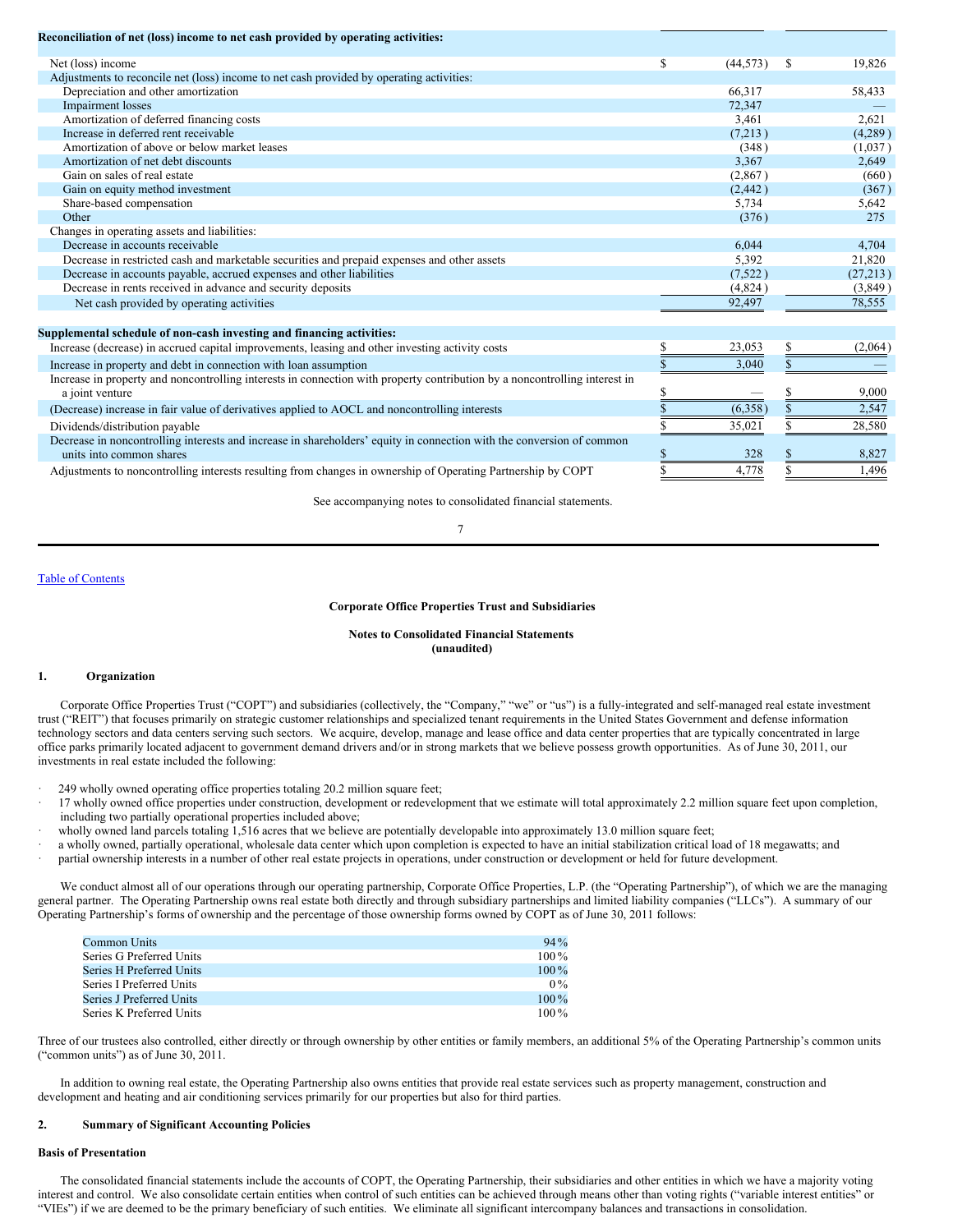## Table of [Contents](#page-0-0)

We use the equity method of accounting when we own an interest in an entity and can exert significant influence over the entity's operations but cannot control the entity's operations.

We use the cost method of accounting when we own an interest in an entity and cannot exert significant influence over its operations.

These interim financial statements should be read together with the financial statements and notes thereto as of and for the year ended December 31, 2010 included in our 2010 Annual Report on Form 10-K. The unaudited consolidated financial statements include all adjustments that are necessary, in the opinion of management, to fairly present our financial position and results of operations. All adjustments are of a normal recurring nature. The consolidated financial statements have been prepared using the accounting policies described in our 2010 Annual Report on Form 10-K.

#### **Reclassifications**

We reclassified certain amounts from prior periods to conform to the current period presentation of our consolidated financial statements with no effect on previously reported net income or equity.

#### **Recent Accounting Pronouncements**

In May 2011, the Financial Accounting Standards Board ("FASB") issued guidance to amend measurement and disclosure requirements related to fair value measurements to improve consistency with International Financial Reporting Standards. This guidance will be effective prospectively for interim and annual periods beginning after December 15, 2011. We are in the process of evaluating this guidance but currently do not believe that it will have a material effect on our consolidated financial statements.

In June 2011, the FASB issued guidance on the presentation of comprehensive income that will require us to present the total of comprehensive income, the components of net income and the components of other comprehensive income either in a single continuous statement of comprehensive income or in two separate but consecutive statements. This guidance eliminates the option to present the components of other comprehensive income as part of the statement of equity. This guidance requires retrospective application and is effective for fiscal years, and interim periods within those years, beginning after December 15, 2011. We are in the process of evaluating this guidance but currently do not believe that it will have a material effect on our consolidated financial statements.

### **3. Fair Value Measurements**

For a description on how we estimate fair value, see Note 3 to the consolidated financial statements in our 2010 Annual Report on Form 10-K.

The table below sets forth our financial assets and liabilities that are accounted for at fair value on a recurring basis as of June 30, 2011 and the hierarchy level of inputs used in measuring their respective fair values under applicable accounting standards (in thousands):

9

#### Table of [Contents](#page-0-0)

| Description                                             |     | <b>Ouoted Prices in</b><br><b>Active Markets for</b><br><b>Identical Assets</b><br>(Level 1) | <b>Significant Other</b><br><b>Observable Inputs</b><br>(Level 2) |                          | Significant<br><b>Unobservable Inputs</b><br>(Level 3) |  |                          |               | <b>Total</b> |
|---------------------------------------------------------|-----|----------------------------------------------------------------------------------------------|-------------------------------------------------------------------|--------------------------|--------------------------------------------------------|--|--------------------------|---------------|--------------|
| Assets:                                                 |     |                                                                                              |                                                                   |                          |                                                        |  |                          |               |              |
| Marketable securities in deferred compensation plan (1) |     |                                                                                              |                                                                   |                          |                                                        |  |                          |               |              |
| Mutual funds                                            | S   | 6,380                                                                                        | <sup>\$</sup>                                                     | $\overline{\phantom{m}}$ | $\mathbf{s}$                                           |  | $\overline{\phantom{0}}$ | <sup>\$</sup> | 6,380        |
| Common stocks                                           |     | 1,175                                                                                        |                                                                   | -                        |                                                        |  |                          |               | 1,175        |
| Preferred stocks                                        |     | 324                                                                                          |                                                                   | _                        |                                                        |  |                          |               | 324          |
| Cash and cash equivalents                               |     | 418                                                                                          |                                                                   | _                        |                                                        |  |                          |               | 418          |
| Other                                                   |     | 200                                                                                          |                                                                   |                          |                                                        |  |                          |               | 200          |
| Common stock (1)                                        |     | 520                                                                                          |                                                                   | _                        |                                                        |  |                          |               | 520          |
| Interest rate derivative (2)                            |     | _                                                                                            |                                                                   | 80                       |                                                        |  | _                        |               | 80           |
| Warrants to purchase common shares in KEYW (2)          |     |                                                                                              |                                                                   | 327                      |                                                        |  |                          |               | 327          |
| Assets                                                  |     | 9,017                                                                                        |                                                                   | 407                      |                                                        |  |                          |               | 9,424        |
|                                                         |     |                                                                                              |                                                                   |                          |                                                        |  |                          |               |              |
| Liabilities:                                            |     |                                                                                              |                                                                   |                          |                                                        |  |                          |               |              |
| Deferred compensation plan liability (3)                | \$. | 8,497                                                                                        | \$.                                                               | -                        | S                                                      |  |                          | S             | 8,497        |
| Interest rate derivatives                               |     |                                                                                              |                                                                   | 10,020                   |                                                        |  |                          |               | 10,020       |
| Liabilities                                             |     | 8,497                                                                                        |                                                                   | 10,020                   |                                                        |  |                          |               | 18,517       |

(1) Included in the line entitled "restricted cash and marketable securities" on our consolidated balance sheet.

(2) Included in the line entitled "prepaid expenses and other assets" on our consolidated balance sheet. We own warrants to purchase common shares in The KEYW

Holding Corporation ("KEYW"), an equity method investee (see Note 6).

(3) Included in the line entitled "other liabilities" on our consolidated balance sheet.

The carrying values of cash and cash equivalents, restricted cash, accounts receivable, other assets (excluding mortgage loans receivable) and accounts payable and accrued expenses are reasonable estimates of their fair values because of the short maturities of these instruments. Fair value estimates are made at a specific point in time, are subjective in nature and involve uncertainties and matters of significant judgment. Settlement of such fair value amounts may not be possible and may not be a prudent management decision.

For additional fair value information, please refer to Note 6 for mortgage loans receivable, Note 7 for debt and Note 8 for interest rate derivatives.

#### **4. Properties, net**

Operating properties, net consisted of the following (in thousands):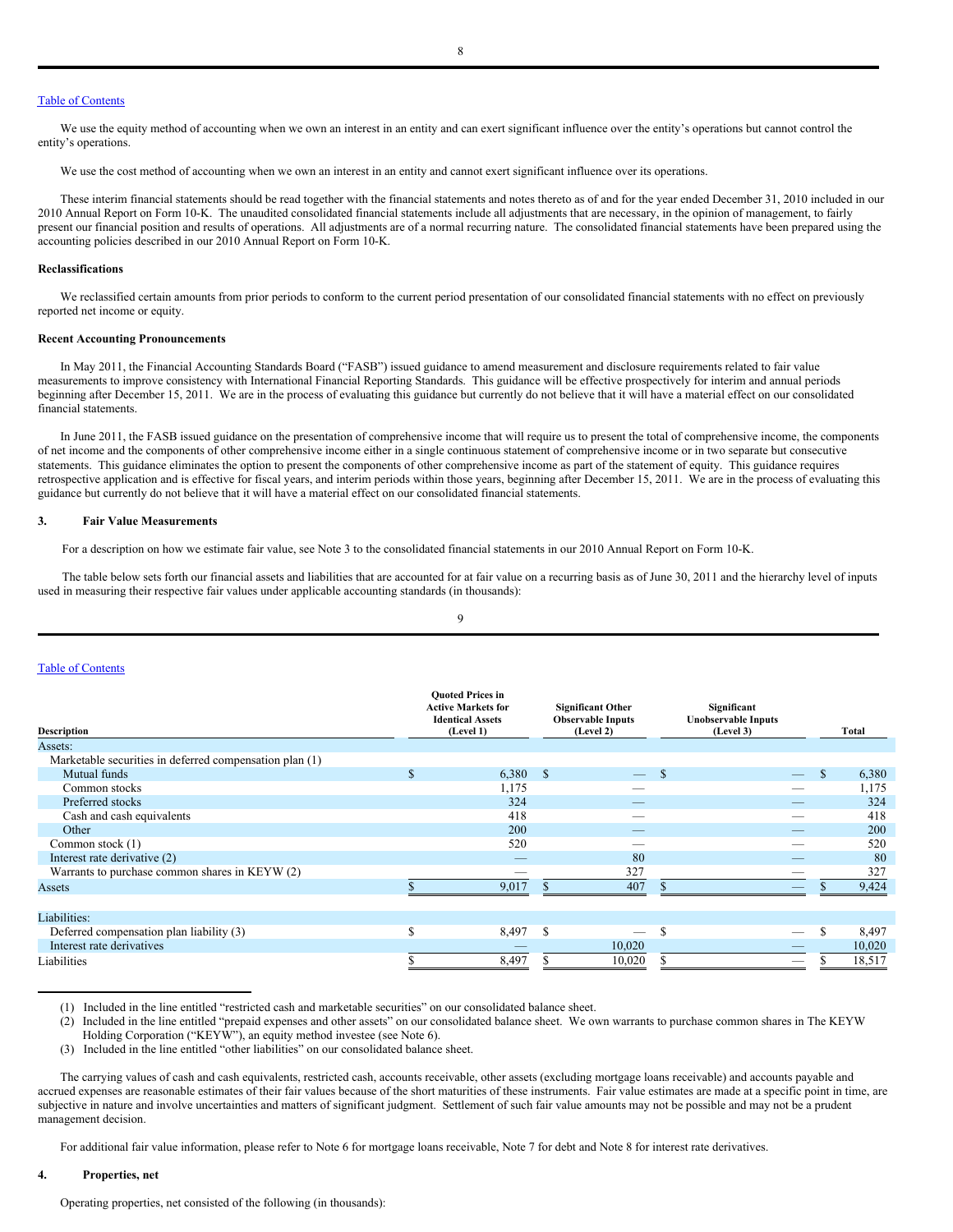|                                |  | <b>June 30.</b><br>2011 |           |  | December 31, |
|--------------------------------|--|-------------------------|-----------|--|--------------|
|                                |  |                         |           |  | 2010         |
| Land                           |  |                         | 491.188   |  | 501.210      |
| Buildings and improvements     |  |                         | 2.777.861 |  | 2,804,595    |
| Less: accumulated depreciation |  |                         | (527.616) |  | (503, 032)   |
| Operating properties, net      |  |                         | 2.741.433 |  | 2.802.773    |

Properties under construction or development consisted of the following (in thousands):

|                                              |    | <b>June 30,</b><br>2011 | December 31,<br>2010 |
|----------------------------------------------|----|-------------------------|----------------------|
| Land                                         | Ф  | 248,647                 | 256,487              |
| Construction in progress, excluding land     |    | 407.674                 | 386,195              |
| Properties under construction or development |    | 656.321                 | 642.682              |
|                                              | 10 |                         |                      |

#### Table of [Contents](#page-0-0)

# **Strategic Reallocation Plan and Impairment Losses**

In April 2011, we completed a review of our portfolio and identified a number of properties that are no longer closely aligned with our strategy, and our Board of Trustees approved a plan by management to dispose of some of these properties during the next three years (the "Strategic Reallocation Plan"). We subsequently identified an additional property with an increased likelihood of a shortened holding period. While we expect to recognize gains on the dispositions of some of these properties, we also determined that the carrying amounts of certain of these properties (the "Impaired Properties") will not likely be recovered from the cash flows from the operations and sales of such properties over the shorter holding periods. Accordingly, during the three months ended June 30, 2011, we recognized aggregate non-cash impairment losses of \$44.6 million (including \$6.3 million classified as discontinued operations and excluding \$4.6 million in related income tax benefit) for the amounts by which the carrying values of the Impaired Properties exceeded their respective estimated fair values.

The properties to be disposed of pursuant to the Strategic Reallocation Plan consist primarily of smaller, non-strategic office properties in certain submarkets in the Greater Baltimore, Suburban Maryland and St. Mary's County regions. We expect that net proceeds from the execution of the Strategic Reallocation Plan after the repayment of debt secured by the properties will approximate \$200 million. We expect to invest the proceeds in properties that will serve customers in the United States Government, defense information technology and related data sectors. In May 2011, we completed the sale of three properties under the Strategic Reallocation Plan totaling 39,000 square feet for \$3.8 million and recognized a gain of \$150,000. As of June 30, 2011, we had 17 operating properties and a recently redeveloped property included in the Strategic Reallocation Plan classified as held for sale that consisted of the following (in thousands):

| Land, operating properties               | 10.343    |
|------------------------------------------|-----------|
| Land, development                        | 5,599(1)  |
| Buildings and improvements               | 43,022    |
| Construction in progress, excluding land | 22,934(1) |
| Less: accumulated depreciation           | (6,791)   |
| Properties held for sale, net            | 75.107    |

#### (1) Pertains to a property nearing completion of redevelopment.

On February 15 and 17, 2011, the United States Army (the "Army") provided us disclosures regarding the past testing and use of tactical defoliants/herbicides at our property in Cascade, Maryland that was formerly an Army base known as Fort Ritchie ("Fort Ritchie"). Upon receipt of these disclosures, we commenced a review of our development plans and prospects for the property. We believe that these disclosures by the Army are likely to cause further delays in the resolution of certain existing litigation related to the property, and that they also increase the level of uncertainty as to our ultimate development rights at the property and future residential and commercial demand for the property. We analyzed various possible outcomes and resulting cash flows expected from the operations and ultimate disposition of the property. After determining that the carrying amount of the property will not likely be recovered from those cash flows, we recognized a non-cash impairment loss of \$27.7 million in March 2011 for the amount by which the carrying value of the property exceeded its estimated fair value.

### **2011 Construction, Development and Redevelopment Activities**

During the six months ended June 30, 2011, we had two newly constructed office properties totaling 228,000 square feet, including one in the Baltimore/Washington Corridor and one in Greater Baltimore, become fully operational (79,000 of these square feet were placed into service in 2010).

As of June 30, 2011, we had construction underway on ten office properties totaling 1.2 million square feet, including four in the Baltimore/Washington Corridor, two in Greater Baltimore, one in San Antonio, one in Northern Virginia, one in Huntsville, Alabama and one in St. Mary's County. We also had development activities underway on eight office properties totaling 1.0 million square feet, including three in the Baltimore/Washington Corridor, two in San Antonio, two in Huntsville and one in Northern Virginia. In addition, we had redevelopment underway on two office properties totaling 297,000 square feet, including one in Greater Philadelphia and one in Northern Virginia.

11

#### Table of [Contents](#page-0-0)

### **5. Real Estate Joint Ventures**

During the six months ended June 30, 2011, we had an investment in one unconsolidated real estate joint venture accounted for using the equity method of accounting. Information pertaining to this joint venture investment is set forth below (in thousands):

| Investment Balance at (1) |                          | Date      |           | <b>Nature of</b>      | Maximum<br>Exposure |
|---------------------------|--------------------------|-----------|-----------|-----------------------|---------------------|
| June 30, 2011             | <b>December 31, 2010</b> | Acauired  | Ownership | Activity              | to Loss $(2)$       |
| 5.841                     | (5, 545)                 | 9/29/2005 | 20%       | Operates 16 buildings | _                   |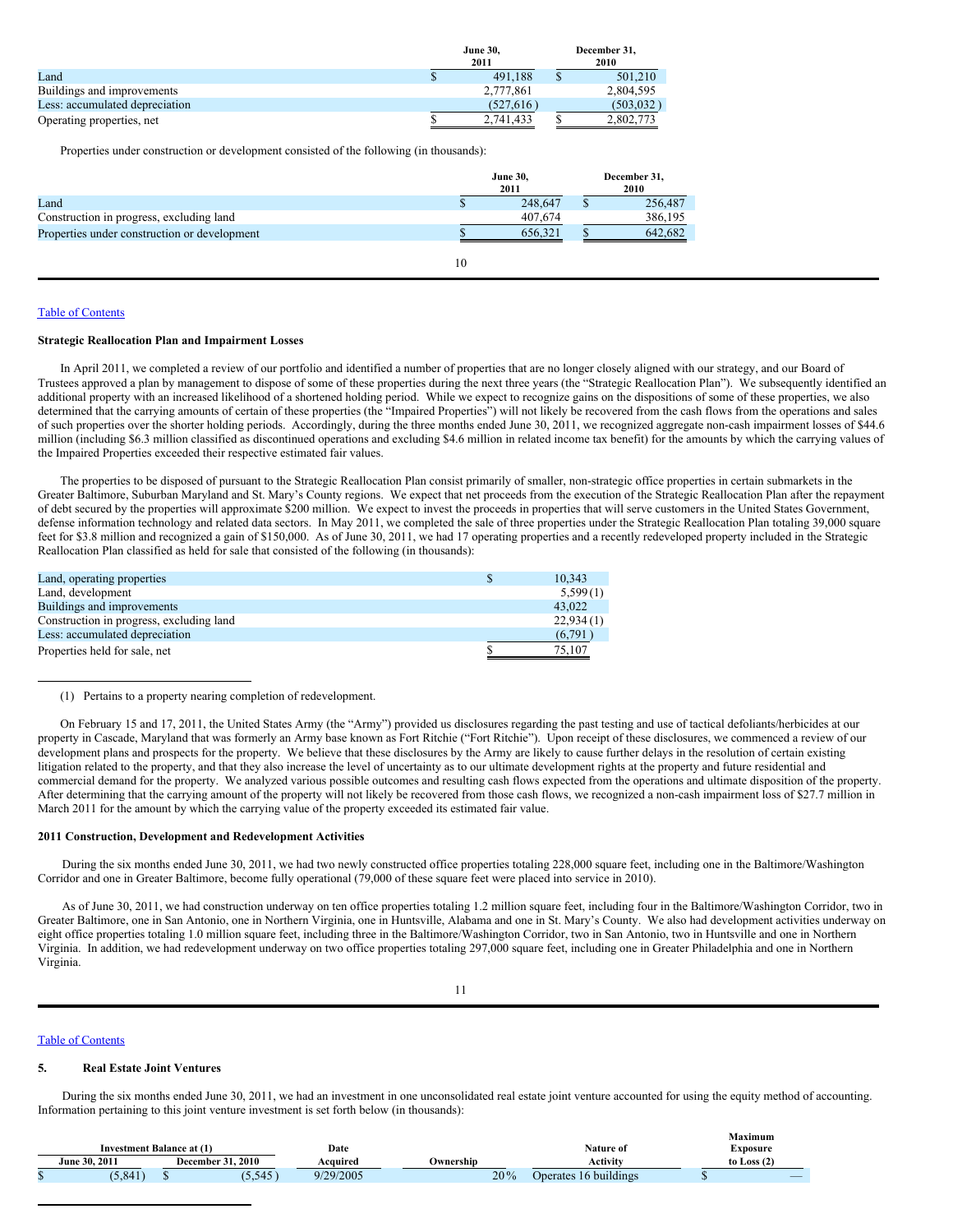- (1) The carrying amount of our investment in this joint venture was lower than our share of the equity in the joint venture by \$5.2 million at June 30, 2011 and December 31, 2010 due to our deferral of gain on the contribution by us of real estate into the joint venture upon its formation. A difference will continue to exist to the extent the nature of our continuing involvement in the joint venture remains the same.
- (2) Derived from the sum of our investment balance and maximum additional unilateral capital contributions or loans required from us. Not reported above are additional amounts that we and our partner are required to fund when needed by this joint venture; these funding requirements are proportional to our respective ownership percentages. Also not reported above are additional unilateral contributions or loans from us, the amounts of which are uncertain, that we would be required to make if certain contingent events occur (see Note 15).

The following table sets forth condensed balance sheets for this unconsolidated real estate joint venture (in thousands):

|                                      | <b>June 30,</b><br>2011 | December 31,<br>2010 |
|--------------------------------------|-------------------------|----------------------|
| Properties, net                      | 60,745                  | 61,521               |
| Other assets                         | 3,435                   | 4,174                |
| Total assets                         | 64.180                  | 65,695               |
| Liabilities (primarily debt)         | 67,422                  | 67,454               |
| Owners' equity                       | (3,242)                 | (1,759)              |
| Total liabilities and owners' equity | 64,180                  | 65,695               |

The following table sets forth condensed statements of operations for this unconsolidated real estate joint venture (in thousands):

|                                       | For the Three Months<br>Ended June 30. |       | For the Six Months<br>Ended June 30. |          |  |         |  |  |
|---------------------------------------|----------------------------------------|-------|--------------------------------------|----------|--|---------|--|--|
|                                       | 2011                                   | 2010  |                                      | 2011     |  | 2010    |  |  |
| Revenues                              | 1,890                                  | 2,089 |                                      | 3,814    |  | 4,189   |  |  |
| Property operating expenses           | (979)                                  | (832) |                                      | (1,965)  |  | (1,826) |  |  |
| Interest expense                      | (988)                                  | (966) |                                      | (1,999)  |  | (1,947) |  |  |
| Depreciation and amortization expense | (567)                                  | (857) |                                      | (1,175)  |  | (1,735) |  |  |
| Net loss                              | (644)                                  | (566) |                                      | (1, 325) |  | (1,319) |  |  |
|                                       |                                        |       |                                      |          |  |         |  |  |
|                                       | 12                                     |       |                                      |          |  |         |  |  |

# Table of [Contents](#page-0-0)

The table below sets forth information pertaining to our investments in consolidated real estate joint ventures at June 30, 2011 (dollars in thousands):

|                          |            | Ownership |                                |               | June 30, 2011 (1) |             |
|--------------------------|------------|-----------|--------------------------------|---------------|-------------------|-------------|
|                          | Date       | $%$ at    | Nature of                      | Total         | Pledged           | Total       |
|                          | Acquired   | 6/30/2011 | <b>Activity</b>                | <b>Assets</b> | <b>Assets</b>     | Liabilities |
| M Square Associates, LLC |            |           | Operating two buildings and    |               |                   |             |
|                          | 6/26/2007  |           | $50\%$ developing others (2)   | 59.363        | 48.749            | 43,896      |
| LW Redstone Company, LLC | 3/23/2010  |           | 85% Developing land parcel (3) | 30,065        |                   | 3,028       |
| Arundel Preserve #5, LLC | 7/2/2007   |           | 50% Operating one building (4) | 29.711        | 28,699            | 17,038      |
| COPT-FD Indian Head, LLC | 10/23/2006 | 75%       | Developing land parcel (5)     | 6.492         |                   |             |
| <b>MOR Forbes 2 LLC</b>  | 12/24/2002 |           | 50% Operating one building (6) | 4.002         |                   | 46          |
|                          |            |           |                                | 129,633       | 77.448            | 64,008      |

(1) Excludes amounts eliminated in consolidation.

(2) This joint venture's properties are in College Park, Maryland (in the Suburban Maryland region).

(3) This joint venture's property is in Huntsville, Alabama.

(5) This joint venture's property is in Charles County, Maryland.

(6) This joint venture's property is in Lanham, Maryland (in the Suburban Maryland region).

Our commitments and contingencies pertaining to our real estate joint ventures are disclosed in Note 15.

# **6. Prepaid Expenses and Other Assets**

Prepaid expenses and other assets consisted of the following (in thousands):

|                                                            | <b>June 30.</b><br>2011 |    | December 31,<br>2010 |
|------------------------------------------------------------|-------------------------|----|----------------------|
| Mortgage and other investing receivables                   | 35,649                  | S. | 18,870               |
| Investment in KEYW                                         | 19.456                  |    | 22,779               |
| Furniture, fixtures and equipment, net                     | 10,578                  |    | 11,504               |
| Construction contract costs incurred in excess of billings | 9.657                   |    | 9.372                |
| Prepaid expenses                                           | 8,758                   |    | 19,995               |
| Deferred tax asset                                         | 5.676                   |    | 276                  |
| Other assets                                               | 11,805                  |    | 11,100               |
| Prepaid expenses and other assets                          | 101.579                 |    | 93,896               |

#### **Investment in The KEYW Holding Corporation**

Our investment in KEYW reflected above consists of common stock and warrants to purchase additional shares of common stock of KEYW. We owned 2.6 million shares, or approximately 10%, of KEYW's common stock at June 30, 2011 and 3.1 million shares, or approximately 12%, at December 31, 2010. We use the equity method of accounting for our investment in the common stock. The carrying value of our equity method investment in these common shares was \$19.1 million at June 30, 2011 and \$22.3 million at December 31, 2010. Our investment in these common shares had a fair value of \$31.8 million at June 30, 2011 based on the closing price of KEYW's common stock on the NASDAQ Stock Market on that date. In March 2011, we entered into a sales plan that complies with the requirements of Rule 10b5-1(c) under the Securities Exchange Act of 1934, as amended, to sell up to 1.6 million shares of our KEYW common stock in 2011; we completed the sale of 500,000 shares under this plan

<sup>(4)</sup> This joint venture's property is in Hanover, Maryland (in the Baltimore/Washington Corridor).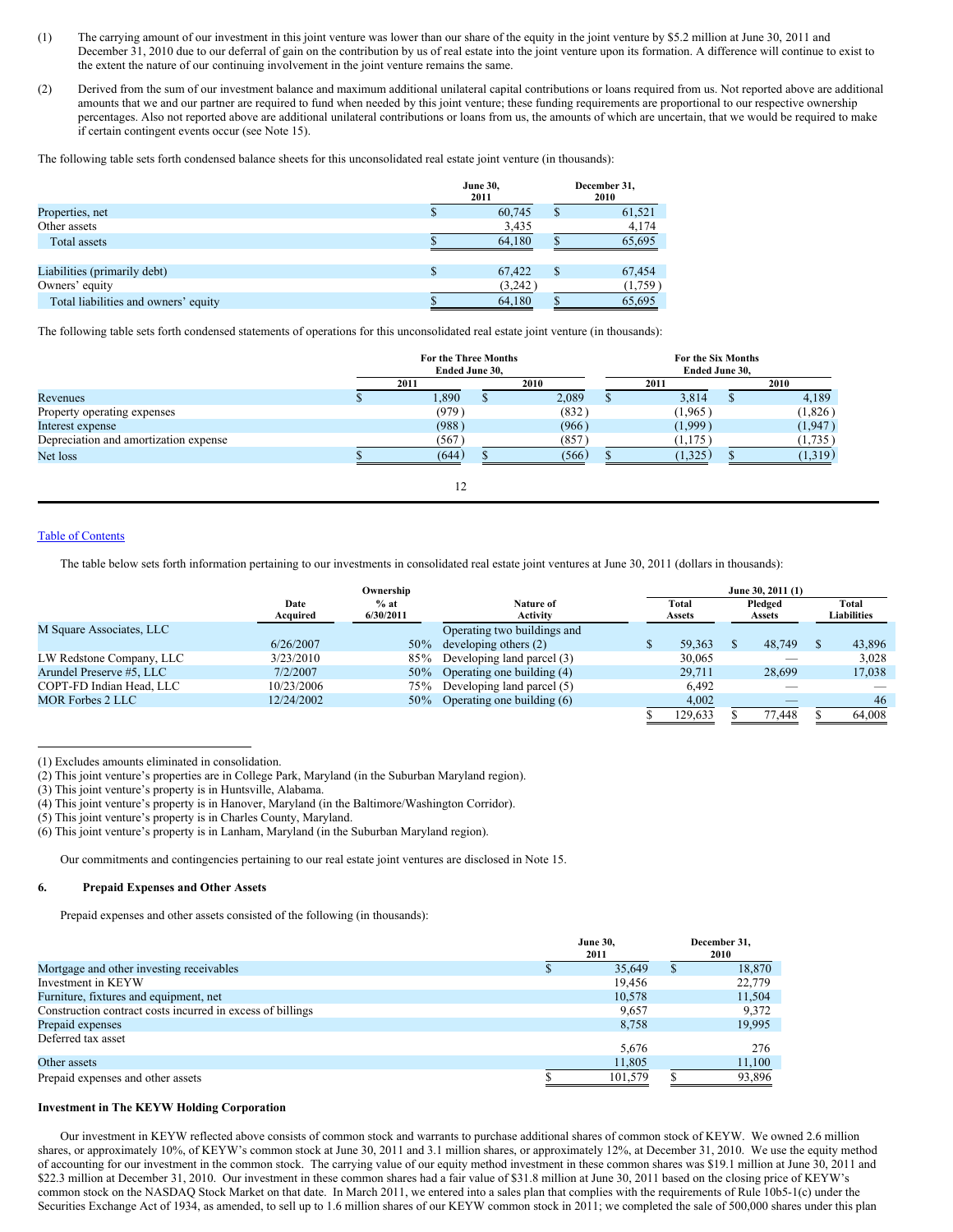in the three and six months ended June 30, 2011, resulting in \$2.1 million in gain recognized. We subsequently suspended this plan effective June 30, 2011. Our Chief Executive Officer resigned from the Board of Directors of KEYW effective July 1, 2011, at which time we began accounting for our investment in KEYW's common stock as a trading marketable equity security to be reported at fair value, with unrealized gains and losses recognized through earnings.

At June 30, 2011 and December 31, 2010, we owned warrants to purchase 50,000 additional shares of KEYW common stock at an exercise price of \$9.25 per share. We account for these warrants as derivatives reported at fair value using the Black-Scholes option-pricing model. The estimated fair value of these warrants was \$327,000, or \$6.55 per warrant, at June 30, 2011 and \$466,000, or \$9.32 per warrant, at December 31, 2010.

### Table of [Contents](#page-0-0)

#### **Mortgage and Other Investing Receivables**

Mortgage and other investing receivables consisted of the following (in thousands):

|                                          | <b>June 30,</b><br>2011 | December 31,<br>2010 |
|------------------------------------------|-------------------------|----------------------|
| Mortgage loans receivable                | 25.473                  | 14,227               |
| Notes receivable from City of Huntsville | 10.176                  | 4.643                |
|                                          | 35.649                  | 8.870                |

Our mortgage loans receivable reflected above consists of three loans secured by properties in the Baltimore/Washington Corridor and Greater Baltimore. Our notes receivable from the City of Huntsville funded infrastructure costs in connection with our LW Redstone Company, LLC joint venture. We do not have an allowance for credit losses in connection with theses receivables at June 30, 2011 or December 31, 2010. The fair value of our mortgage and other investing receivables totaled \$35.9 million at June 30, 2011 and \$18.8 million at December 31, 2010.

#### **Operating Notes Receivable**

We had operating notes receivables due from tenants with terms exceeding one year totaling \$595,000 at June 30, 2011 and \$655,000 at December 31, 2010. We carried allowances for estimated losses for most of these balances.

#### **7. Debt**

Our debt consisted of the following (dollars in thousands):

|                                        |                                  | Maximum |                         | <b>Carrying Value at</b> |                      |           |                                                  | <b>Scheduled</b><br>Maturity |
|----------------------------------------|----------------------------------|---------|-------------------------|--------------------------|----------------------|-----------|--------------------------------------------------|------------------------------|
|                                        | Availability at<br>June 30, 2011 |         | <b>June 30.</b><br>2011 |                          | December 31.<br>2010 |           | <b>Stated Interest Rates</b><br>at June 30, 2011 | Dates at<br>June 30, 2011    |
| Mortgage and Other Secured Loans:      |                                  |         |                         |                          |                      |           |                                                  |                              |
| Fixed rate mortgage loans (1)          |                                  | N/A     | -S                      | 1,063,369                | S                    | 1,173,358 | $5.20\% - 7.87\%$ (2)                            | $2012 - 2034(3)$             |
| <b>Revolving Construction Facility</b> |                                  | 225,000 |                         | 175,001                  |                      | 142,339   | LIBOR + 1.60% to 2.00% (4)                       | May 2012                     |
| Variable rate secured loans            |                                  | N/A     |                         | 309,923                  |                      | 310,555   | LIBOR + 2.25% to 3.00% (5)                       | $2012 - 2015(6)$             |
| Other construction loan facility       |                                  | 23,400  |                         | 16,753                   |                      | 16,753    | $LIBOR + 2.75\% (7)$                             | 2012                         |
| Total mortgage and other secured loans |                                  |         |                         | 1,565,046                |                      | 1,643,005 |                                                  |                              |
|                                        |                                  |         |                         |                          |                      |           |                                                  |                              |
| Revolving Credit Facility              |                                  | 800,000 |                         | 342,000                  |                      | 295,000   | LIBOR + 0.75% to 1.25% (8)                       | September 30, 2011 (9)       |
| Unsecured notes payable                |                                  | N/A     |                         | 4,995                    |                      | 1.947     | $0\%$ (10)                                       | $2015 - 2026$                |
| Exchangeable Senior Notes:             |                                  |         |                         |                          |                      |           |                                                  |                              |
| 4.25% Exchangeable Senior Notes        |                                  | N/A     |                         | 225,539                  |                      | 223,846   | 4.25%                                            | April 2030 (11)              |
| 3.5% Exchangeable Senior Notes         |                                  | N/A     |                         | 161,836                  |                      | 159,883   | 3.50%                                            | September 2026 (12)          |
| Total debt                             |                                  |         |                         | 2,299,416                |                      | 2,323,681 |                                                  |                              |

<sup>(1)</sup> Several of the fixed rate mortgages carry interest rates that were above or below market rates upon assumption and therefore were recorded at their fair value based on applicable effective interest rates. The carrying values of these loans reflect net unamortized premiums totaling \$2.8 million at June 30, 2011 and \$3.2 million at December 31, 2010.

(7) The interest rate on this loan was 2.95% at June 30, 2011.

#### Table of [Contents](#page-0-0)

(11) As described further in our 2010 Annual Report on Form 10-K, these notes have an exchange settlement feature that provides that the notes may, under certain circumstances, be exchangeable for cash and, at the Operating Partnership's discretion, our common shares at an exchange rate (subject to adjustment) of 20.8145 shares per one thousand dollar principal amount of the notes (exchange rate is as of June 30, 2011 and is equivalent to an exchange price of \$48.04 per common share). The carrying value of these notes included a principal amount of \$240.0 million and an unamortized discount totaling \$14.5 million at June 30, 2011 and \$16.2 million at December 31, 2010. The effective interest rate under the notes, including amortization of the issuance costs, was 6.05%. Because the closing price of our common shares at June 30, 2011 and December 31, 2010 was less than the exchange price per common share applicable to these notes, the if-converted value of the notes did not exceed the principal amount. The table below sets forth interest expense recognized on these notes before deductions for amounts capitalized (in thousands):

<sup>(2)</sup> The weighted average interest rate on these loans was 6.01% at June 30, 2011.

<sup>(3)</sup> A loan with a balance of \$4.5 million at June 30, 2011 that matures in 2034 may be repaid in March 2014, subject to certain conditions.

<sup>(4)</sup> The weighted average interest rate on this loan was 1.95% at June 30, 2011.

<sup>(5)</sup> Certain of the loans in this category at June 30, 2011 were subject to floor interest rates ranging from 4.25% to 5.50%.

<sup>(6)</sup> Includes \$221.4 million maturing in 2012 that may be extended for a one-year period at our option, subject to certain conditions.

<sup>(8)</sup> The weighted average interest rate on the Revolving Credit Facility was 1.14% at June 30, 2011.

<sup>(9)</sup> This loan may be extended for a one-year period at our option, subject to certain conditions.

<sup>(10)</sup> These notes may carry interest rates that were below market rates upon assumption and therefore were recorded at their fair value based on applicable effective interest rates. The carrying value of these notes reflects an unamortized discount totaling \$2.0 million at June 30, 2011 and \$1.1 million at December 31, 2010.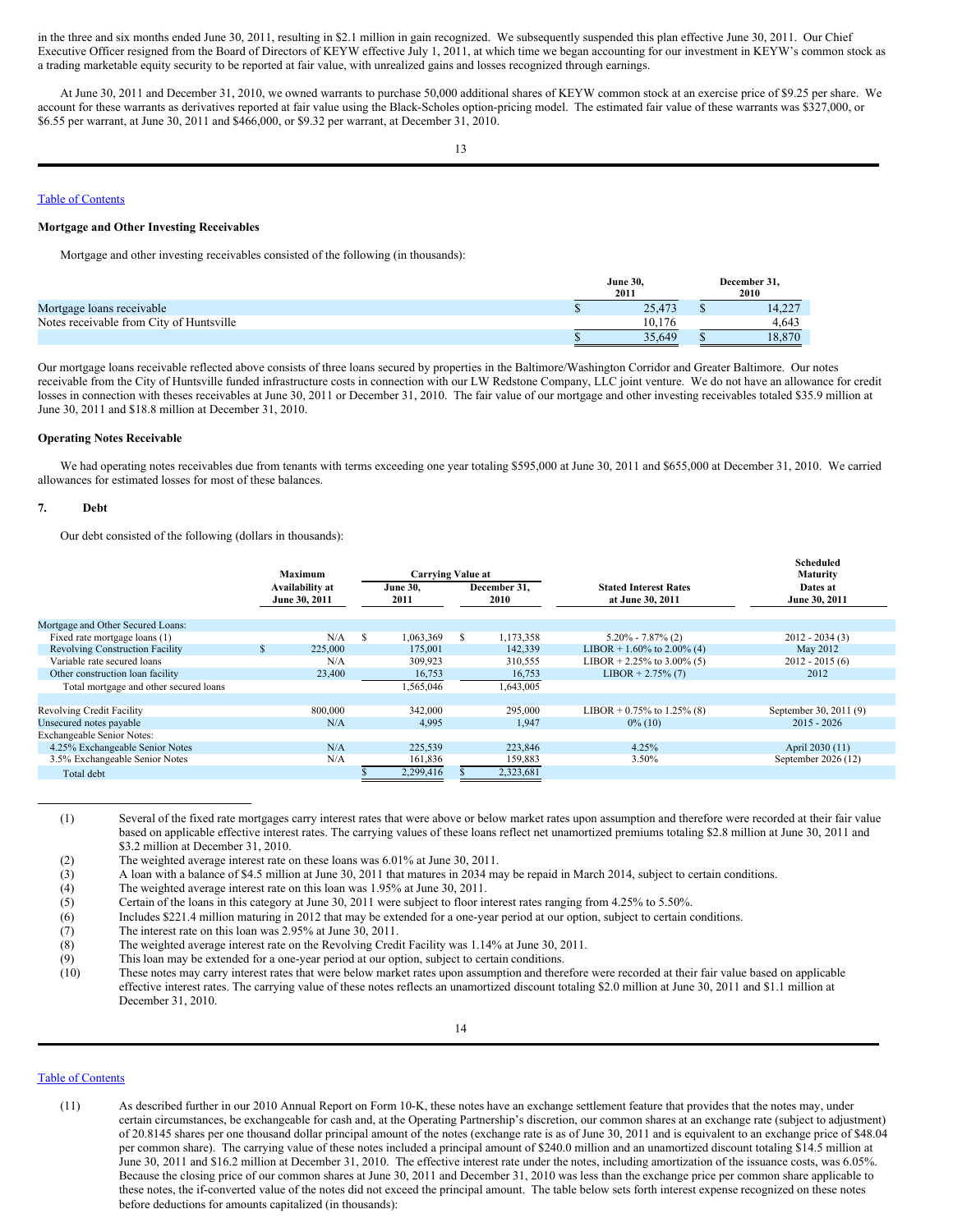|                                                           | For the Three Months |      |                | For the Six Months |       |  |       |  |
|-----------------------------------------------------------|----------------------|------|----------------|--------------------|-------|--|-------|--|
|                                                           | Ended June 30.       |      | Ended June 30. |                    |       |  |       |  |
|                                                           | 2011                 | 2010 |                | 2011               |       |  | 2010  |  |
| Interest expense at stated interest rate                  | 2.550                |      | 2.380          |                    | 5.100 |  | 2.380 |  |
| Interest expense associated with amortization of discount | 852                  |      | 803            |                    | 1.692 |  | 803   |  |
| Total                                                     | 3.402                |      | 3.183          |                    | 6.792 |  | 3.183 |  |

(12) As described further in our 2010 Annual Report on Form 10-K, these notes have an exchange settlement feature that provides that the notes may, under certain circumstances, be exchangeable for cash (up to the principal amount of the notes) and, with respect to any excess exchange value, may be exchangeable into (at our option) cash, our common shares or a combination of cash and our common shares at an exchange rate (subject to adjustment) of 19.3470 shares per one thousand dollar principal amount of the notes (exchange rate is as of June 30, 2011 and is equivalent to an exchange price of \$51.69 per common share). The carrying value of these notes included a principal amount of \$162.5 million and an unamortized discount totaling \$664,000 at June 30, 2011 and \$2.6 million at December 31, 2010. The effective interest rate under the notes, including amortization of the issuance costs, was 5.97%. Because the closing price of our common shares at June 30, 2011 and December 31, 2010 was less than the exchange price per common share applicable to these notes, the if-converted value of the notes did not exceed the principal amount. The table below sets forth interest expense recognized on these notes before deductions for amounts capitalized (in thousands):

|                                                           | For the Three Months<br>Ended June 30. |      |       | For the Six Months<br>Ended June 30. |       |  |       |
|-----------------------------------------------------------|----------------------------------------|------|-------|--------------------------------------|-------|--|-------|
|                                                           | 2011                                   | 2010 |       |                                      | 2011  |  | 2010  |
| Interest expense at stated interest rate                  | .422                                   |      | .422  |                                      | 2.844 |  | 2.844 |
| Interest expense associated with amortization of discount | 984                                    |      | 927   |                                      | . 953 |  | 1.840 |
| Total                                                     | 2.406                                  |      | 2.349 |                                      | 4.797 |  | 4.684 |

We capitalized interest costs of \$4.3 million in the three months ended June 30, 2011, \$4.2 million in the three months ended June 30, 2010, \$8.6 million in the six months ended June 30, 2011 and \$8.1 million in the six months ended June 30, 2010.

The following table sets forth information pertaining to the fair value of our debt (in thousands):

|                    | June 30, 2011      |   | <b>December 31, 2010</b>              |                    |    |                                       |
|--------------------|--------------------|---|---------------------------------------|--------------------|----|---------------------------------------|
|                    | Carrying<br>Amount |   | <b>Estimated</b><br><b>Fair Value</b> | Carrying<br>Amount |    | <b>Estimated</b><br><b>Fair Value</b> |
| Fixed-rate debt    | 1,455,739          | Φ | 1,464,754                             | 1,559,034          | ۰D | 1,579,022                             |
| Variable-rate debt | 843,677            |   | 849,935                               | 764,647            |    | 769.247                               |
|                    | 2,299,416          |   | 2,314,689                             | 2,323,681          |    | 2,348,269                             |
|                    |                    |   | 15                                    |                    |    |                                       |

# Table of [Contents](#page-0-0)

# **8. Interest Rate Derivatives**

The following table sets forth the key terms and fair values of our interest rate swap derivatives (dollars in thousands):

|                 |            |                      |                  |                   | <b>Fair Value at</b> |   |              |
|-----------------|------------|----------------------|------------------|-------------------|----------------------|---|--------------|
| <b>Notional</b> | Fixed      | <b>Floating Rate</b> | <b>Effective</b> | <b>Expiration</b> | <b>June 30,</b>      |   | December 31, |
| Amount          | Rate       | Index                | Date             | Date              | 2011                 |   | 2010         |
| 120,000         | 1.7600%    | One-Month LIBOR      | 1/2/2009         | 5/1/2012          | (1, 465)             | Ъ | (2,062)      |
| 100,000         | 1.9750%    | One-Month LIBOR      | 1/1/2010         | 5/1/2012          | (1, 402)             |   | (2,002)      |
| 100,000(1)      | $3.8415\%$ | Three-Month LIBOR    | 9/30/2011        | 9/30/2021         | (3,974)              |   | N/A          |
| 75,000(1)       | 3.8450 %   | Three-Month LIBOR    | 9/30/2011        | 9/30/2021         | (3,003)              |   | N/A          |
| 50,000          | $0.5025\%$ | One-Month LIBOR      | 1/3/2011         | 1/3/2012          | (64)                 |   | (64)         |
| 50,000          | $0.5025\%$ | One-Month LIBOR      | 1/3/2011         | 1/3/2012          | (64)                 |   | (64)         |
| 50,000          | $0.4400\%$ | One-Month LIBOR      | 1/4/2011         | 1/3/2012          | (48)                 |   | (34)         |
| 40,000(2)       | 3.8300 %   | One-Month LIBOR      | 11/2/2010        | 11/2/2015         | 80                   |   | 644          |
|                 |            |                      |                  |                   | (9,940)              |   | (3,582)      |

(1) These instruments have a cash settlement date of March 30, 2012.

(2) The notional amount of this instrument is scheduled to amortize to \$36.2 million.

Each of these interest rate swaps was designated as cash flow hedges of interest rate risk. The table below sets forth the fair value of our interest rate derivatives as well as their classification on our consolidated balance sheet (in thousands):

| <b>Derivatives Designated as</b> | June 30, 2011                     |  |            | <b>December 31, 2010</b>          |  |                   |  |  |  |  |
|----------------------------------|-----------------------------------|--|------------|-----------------------------------|--|-------------------|--|--|--|--|
| <b>Hedging Instruments</b>       | <b>Balance Sheet Location</b>     |  | Fair Value | <b>Balance Sheet Location</b>     |  | <b>Fair Value</b> |  |  |  |  |
| Interest rate swaps              | Prepaid expenses and other assets |  | 80         | Prepaid expenses and other assets |  | 644               |  |  |  |  |
| Interest rate swaps              | Interest rate derivatives         |  | (10,020)   | Interest rate derivatives         |  | (4,226)           |  |  |  |  |

The table below presents the effect of our interest rate derivatives on our consolidated statements of operations and comprehensive income (in thousands):

|                                                                                 | For the Three Months<br>Ended June 30. |         | For the Six Months<br>Ended June 30. |         |
|---------------------------------------------------------------------------------|----------------------------------------|---------|--------------------------------------|---------|
|                                                                                 | 2011                                   | 2010    | 2011                                 | 2010    |
| Amount of loss recognized in AOCL (effective portion)                           | (8.458)                                | (1.929) | (8,594)                              | (4,314) |
| Amount of loss reclassified from AOCL into interest expense (effective portion) | 1,163                                  | (886)   | (2,267                               | (1.797) |

Over the next 12 months, we estimate that approximately \$8.1 million will be reclassified from AOCL as an increase to interest expense.

We have agreements with each of our interest rate derivative counterparties that contain provisions under which if we default or are capable of being declared in default on any of our indebtedness, we could also be declared in default on our derivative obligations. These agreements also incorporate the loan covenant provisions of our indebtedness with a lender affiliate of the derivative counterparties. Failure to comply with the loan covenant provisions could result in our being declared in default on any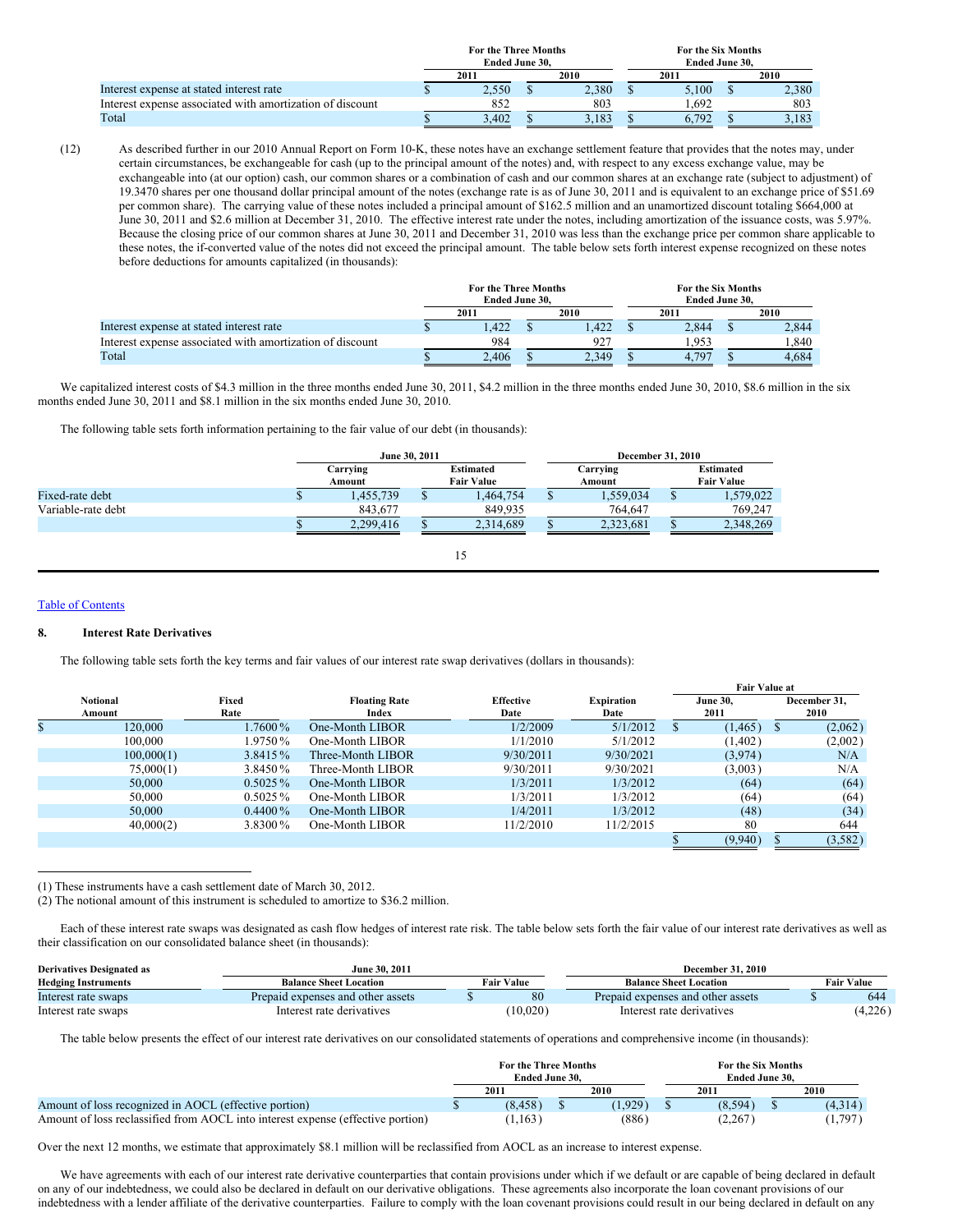derivative instrument obligations covered by the agreements. As of June 30, 2011, the fair value of interest rate derivatives in a liability position related to these agreements was \$10.0 million, excluding the effects of accrued interest. As of June 30, 2011, we had not posted any collateral related to these agreements. We are not in default with any of these provisions. If we breached any of these provisions, we could be required to settle our obligations under the agreements at their termination value of \$10.5 million.

# Table of [Contents](#page-0-0)

# **9. Shareholders' Equity**

# **Common Shares**

We completed a public offering of 4.6 million common shares in May 2011 at a price of \$33.00 per share for net proceeds of \$145.7 million after underwriter discounts but before offering expenses.

During the six months ended June 30, 2011, holders of 21,045 common units in our Operating Partnership converted their units into common shares on the basis of one common share for each common unit.

We declared dividends per common share of \$0.4125 in the three months ended June 30, 2011, \$0.3925 in the three months ended June 30, 2010, \$0.825 in the six months ended June 30, 2011 and \$0.785 in the six months ended June 30, 2010.

See Note 11 for disclosure of common share activity pertaining to our share-based compensation plans.

# **Accumulated Other Comprehensive Loss**

The table below sets forth activity in the accumulated other comprehensive loss component of shareholders' equity (in thousands):

|                                                                     | For the Six Months<br>Ended June 30. |         |
|---------------------------------------------------------------------|--------------------------------------|---------|
|                                                                     | 2011                                 | 2010    |
| Beginning balance                                                   | (4,163)                              | (1,907) |
| Amount of loss recognized in AOCL (effective portion)               | (8, 594)                             | (4,314) |
| Amount of loss reclassified from AOCL to income (effective portion) | 2.267                                | 1,797   |
| Adjustment to AOCL attributable to noncontrolling interests         | 866                                  | 161     |
| Ending balance                                                      | (9,624)                              | (4,263) |

The table below sets forth total comprehensive income and total comprehensive income attributable to COPT (in thousands):

|                                                                   | <b>For the Three Months</b><br>Ended June 30, |         | <b>For the Six Months</b><br>Ended June 30, |  |             |  |
|-------------------------------------------------------------------|-----------------------------------------------|---------|---------------------------------------------|--|-------------|--|
|                                                                   | 2011                                          | 2010    | 2011                                        |  | <b>2010</b> |  |
| Net (loss) income                                                 | (26,007)                                      | 9.151   | (44, 573)                                   |  | 19,826      |  |
| Amount of loss recognized in AOCL                                 | (8, 458)                                      | (1,929) | (8, 594)                                    |  | (4,314)     |  |
| Amount of loss reclassified from AOCL to income                   | 1,163                                         | 886     | 2,267                                       |  | 1,797       |  |
| Total comprehensive (loss) income                                 | (33,302)                                      | 8.108   | (50,900)                                    |  | 17,309      |  |
| Net loss (income) attributable to noncontrolling interests        | 1,783                                         | (685)   | 2,559                                       |  | (1, 422)    |  |
| Other comprehensive loss attributable to noncontrolling interests | 450                                           |         | 388                                         |  | 198         |  |
| Total comprehensive (loss) income attributable to COPT            | (31,069)                                      | 7.500   | (47, 953)                                   |  | 16,085      |  |
|                                                                   |                                               |         |                                             |  |             |  |

# 17

#### Table of [Contents](#page-0-0)

#### **10. Information by Business Segment**

As of June 30, 2011, we had nine primary office property segments (comprised of: the Baltimore/Washington Corridor; Greater Baltimore; Northern Virginia; Colorado Springs; Suburban Maryland; San Antonio; Washington, DC — Capitol Riverfront; Greater Philadelphia; and St. Mary's and King George Counties). We also had a wholesale data center segment.

The table below reports segment financial information for our real estate operations (in thousands). Our segment entitled "Other" includes assets and operations not specifically associated with the other defined segments, including certain properties as well as corporate assets and investments in unconsolidated entities. We measure the performance of our segments through a measure we define as net operating income from real estate operations ("NOI from real estate operations"), which is derived by subtracting property expenses from revenues from real estate operations. We believe that NOI from real estate operations is an important supplemental measure of operating performance for a REIT's operating real estate because it provides a measure of the core operations that is unaffected by depreciation, amortization, impairment losses, financing and general and administrative expenses; this measure is particularly useful in our opinion in evaluating the performance of geographic segments, same-office property groupings and individual properties.

|                                         |   | <b>Baltimore</b> /<br>Washington<br>Corridor |     | Greater<br><b>Baltimore</b> |               | Northern<br>Virginia |    | Colorado<br><b>Springs</b> |      | Suburban<br>Maryland |     | San<br>Antonio |    | Washington,<br>DC - Capitol<br>Riverfront |   | Greater<br>Philadelphia | St. Mary's &<br><b>King George</b><br><b>Counties</b> | Wholesale<br>Data Center |    | Other    | Total   |
|-----------------------------------------|---|----------------------------------------------|-----|-----------------------------|---------------|----------------------|----|----------------------------|------|----------------------|-----|----------------|----|-------------------------------------------|---|-------------------------|-------------------------------------------------------|--------------------------|----|----------|---------|
| Three Months Ended June 30,<br>2011     |   |                                              |     |                             |               |                      |    |                            |      |                      |     |                |    |                                           |   |                         |                                                       |                          |    |          |         |
| Revenues from real estate<br>operations | S | 52,860                                       | - 5 | 17,846 \$                   |               | 18,445 \$            |    | 5,912 \$                   |      | 5,325                | - S | 7,089 \$       |    | $4,252$ \$                                |   | $1,675$ \$              | 3,564 \$                                              | 1,276                    | -S | 2,562 \$ | 120,806 |
| Property operating expenses             |   | 18,325                                       |     | 7,269                       |               | 7,374                |    | 2,077                      |      | 2,234                |     | 3,208          |    | 1,657                                     |   | 375                     | 970                                                   | 831                      |    | 1,134    | 45,454  |
| NOI from real estate operations         |   | 34,535                                       | -S  | 10.577                      | <sup>S</sup>  | 11.071               |    | 3,835                      | - \$ | 3,091                |     | 3,881          | -S | 2,595                                     | S | 1.300 S                 | 2.594 \$                                              | 445                      | N. | .428     | 75,352  |
| Additions to properties, net            |   | 18,588                                       |     | 5,858                       | $\mathcal{S}$ | 17,177               | -S | 998                        |      | 2.388                |     | 2,399          |    | 632                                       |   | 3,800                   | 3,894                                                 | 15,311                   | -S | 4,951    | 75,996  |
| Three Months Ended June 30,<br>2010     |   |                                              |     |                             |               |                      |    |                            |      |                      |     |                |    |                                           |   |                         |                                                       |                          |    |          |         |
| Revenues from real estate<br>operations |   | 50,623                                       | -8  | 16,827                      | -S            | 18,172 \$            |    | $6,154$ \$                 |      | 5,452 \$             |     | $4,228$ \$     |    | $\overline{\phantom{m}}$                  |   | 1,510S                  | 3,530 \$                                              | $\overline{\phantom{a}}$ |    | 3,495    | 109,991 |
| Property operating expenses             |   | 16,853                                       |     | 7,311                       |               | 6,706                |    | 2,239                      |      | 2,199                |     | 2,100          |    |                                           |   | 800                     | 1,041                                                 |                          |    | 895      | 40,144  |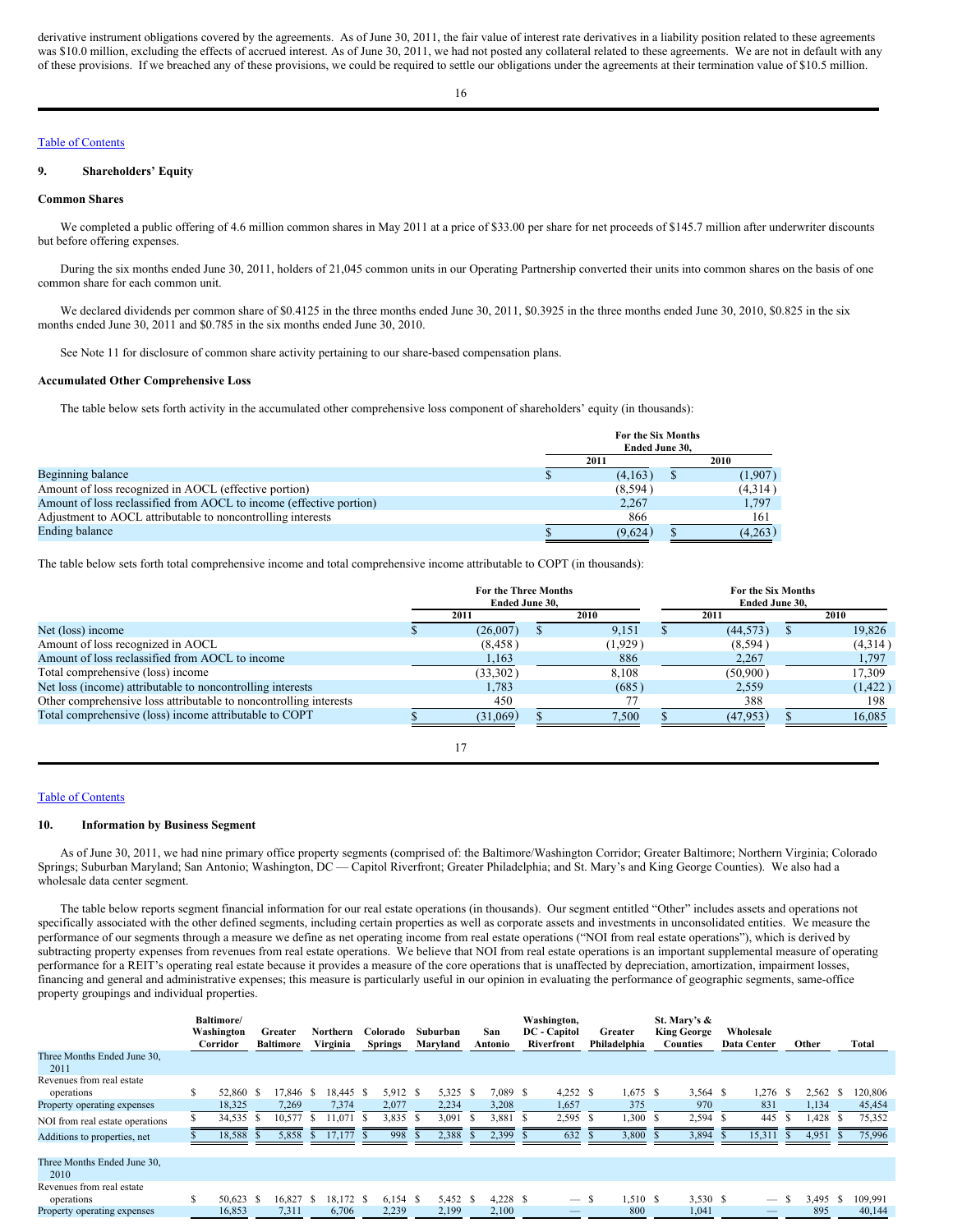| NOI from real estate operations |    | 33,770     |    | 9,516     | 11,466                  |           | 3,915            | S            | 3,253     |    | 2,128     |    |                          |    | 710        | S | 2,489    |                          |    | 2,600     |              | 69,847      |
|---------------------------------|----|------------|----|-----------|-------------------------|-----------|------------------|--------------|-----------|----|-----------|----|--------------------------|----|------------|---|----------|--------------------------|----|-----------|--------------|-------------|
| Additions to properties, net    |    | 32,257     |    | 7,919     | 32,684<br>S             |           | 700              |              | 540       |    | 5,559     |    |                          |    | 6,273      |   | 132      |                          |    | 1,311     |              | 87,375      |
|                                 |    |            |    |           |                         |           |                  |              |           |    |           |    |                          |    |            |   |          |                          |    |           |              |             |
| Six Months Ended June 30, 2011  |    |            |    |           |                         |           |                  |              |           |    |           |    |                          |    |            |   |          |                          |    |           |              |             |
| Revenues from real estate       |    |            |    |           |                         |           |                  |              |           |    |           |    |                          |    |            |   |          |                          |    |           |              |             |
| operations                      |    | 106,112 \$ |    | 35,458    | S                       | 36,719 \$ | 11,832 \$        |              | 10,934    | -S | 14,752 \$ |    | 8,842 \$                 |    | $3,614$ \$ |   | 7,098 \$ | 2,486                    | -S | 5,400     | S            | 243,247     |
| Property operating expenses     |    | 39,715     |    | 15,809    | 15.045                  |           | 4,513            |              | 4,952     |    | 7,077     |    | 3,284                    |    | 821        |   | 1,986    | 1,537                    |    | 1,620     |              | 96,359      |
| NOI from real estate operations |    | 66,397     | S  | 19,649    | 21,674                  |           | 7,319            | ь            | 5,982     |    | 7,675     | -S | 5,558                    | -S | 2,793      |   | 5,112    | 949                      | S  | 3,780     |              | 146,888     |
| Additions to properties, net    |    | 43,343     |    | 17,684    | 19,314                  |           | 1,419            |              | 3,563     |    | 4,689     |    | 695                      |    | 6,033      |   | 7,144    | 39,381                   |    | 8,082     |              | 151,347     |
| Segment assets at June 30, 2011 |    | ,389,667   | -S | 566,900   | \$556,037               |           | \$261,813        | S.           | 171.418   |    | \$159,350 |    | 115,949                  |    | 127,685    |   | 102,402  | 168,986                  |    | \$248,023 |              | \$3,868,230 |
| Six Months Ended June 30, 2010  |    |            |    |           |                         |           |                  |              |           |    |           |    |                          |    |            |   |          |                          |    |           |              |             |
| Revenues from real estate       |    |            |    |           |                         |           |                  |              |           |    |           |    |                          |    |            |   |          |                          |    |           |              |             |
| operations                      | -S | 102,681    | -8 | 34,692 \$ | 36,831                  |           | 12,486 \$<br>- 8 |              | 11,281 \$ |    | 8,166 \$  |    | $-$ \$                   |    | $2,712$ \$ |   | 7,119 \$ | $\overline{\phantom{0}}$ | -8 | 7,019     | <sup>S</sup> | 222,987     |
| Property operating expenses     |    | 39,008     |    | 16,321    | 14,019                  |           | 4,548            |              | 4,900     |    | 3,729     |    |                          |    | 1,563      |   | 2,148    | $-$                      |    | 2,204     |              | 88,440      |
| NOI from real estate operations |    | 63,673     |    | 18,371    | 22,812                  |           | 7,938            |              | 6,381     |    | 4,437     |    | $\overline{\phantom{0}}$ |    | 1,149      |   | 4,971    |                          |    | 4,815     |              | 134,547     |
| Additions to properties, net    |    | 48,216     |    | 15,159    | 37,594                  |           | 1,513            |              | 2,081     |    | 10,498    |    |                          |    | 16,331     |   | 543      |                          |    | 13,787    |              | 145,722     |
| Segment assets at June 30, 2010 |    | 1,358,956  | -S | 570,889   | 485,307<br><sup>S</sup> |           | \$267,356        | <sup>S</sup> | 172,321   |    | \$144,275 |    |                          |    | 120,432    |   | 93,333   | $\overline{\phantom{0}}$ |    | \$254,414 |              | \$3,467,283 |
|                                 |    |            |    |           |                         |           |                  |              |           |    |           |    |                          |    |            |   |          |                          |    |           |              |             |
|                                 |    |            |    |           |                         |           |                  |              | 18        |    |           |    |                          |    |            |   |          |                          |    |           |              |             |

# Table of [Contents](#page-0-0)

The following table reconciles our segment revenues to total revenues as reported on our consolidated statements of operations (in thousands):

|                                                       | <b>For the Three Months</b> | Ended June 30. |         | For the Six Months | Ended June 30. |         |
|-------------------------------------------------------|-----------------------------|----------------|---------|--------------------|----------------|---------|
|                                                       | 2011                        |                | 2010    | 2011               |                | 2010    |
| Segment revenues from real estate operations          | 120,806                     |                | 109.991 | 243,247            |                | 222,987 |
| Construction contract and other service revenues      | 28.097                      |                | 26,065  | 49.125             |                | 63.430  |
| Less: Revenues from discontinued operations (Note 13) | (2.263)                     |                | (3,262) | (4,546)            |                | (6,627) |
| Total revenues                                        | 146,640                     |                | 132.794 | 287,826            |                | 279,790 |

The following table reconciles our segment property operating expenses to property operating expenses as reported on our consolidated statements of operations (in thousands):

|                                                                       | For the Three Months<br>Ended June 30. |        | For the Six Months<br>Ended June 30. |         |
|-----------------------------------------------------------------------|----------------------------------------|--------|--------------------------------------|---------|
|                                                                       | 2011                                   | 2010   | 2011                                 | 2010    |
| Segment property operating expenses                                   | 45.454                                 | 40.144 | 96.359                               | 88,440  |
| Less: Property operating expenses from discontinued operations (Note) |                                        |        |                                      |         |
| 13)                                                                   | (733)                                  | (884)  | (1,928)                              | (2,234) |
| Total property operating expenses                                     | 44,721                                 | 39,260 | 94,431                               | 86,206  |

As previously discussed, we provide real estate services such as property management, construction and development and heating and air conditioning services primarily for our properties but also for third parties. The primary manner in which we evaluate the operating performance of our service activities is through a measure we define as net operating income from service operations ("NOI from service operations"), which is based on the net of revenues and expenses from these activities. Construction contract and other service revenues and expenses consist primarily of subcontracted costs that are reimbursed to us by the customer along with a management fee. The operating margins from these activities are small relative to the revenue. We believe NOI from service operations is a useful measure in assessing both our level of activity and our profitability in conducting such operations. The table below sets forth the computation of our NOI from service operations (in thousands):

|                                                  | <b>For the Three Months</b><br>Ended June 30. |           | For the Six Months<br>Ended June 30. |           |
|--------------------------------------------------|-----------------------------------------------|-----------|--------------------------------------|-----------|
|                                                  | 2011                                          | 2010      | 2011                                 | 2010      |
| Construction contract and other service revenues | 28,097                                        | 26,065    | 49.125                               | 63,430    |
| Construction contract and other service expenses | (26,909)                                      | (25, 402) | (47, 527)                            | (61, 801) |
| NOI from service operations                      | .188                                          | 663       | 1,598                                | 1.629     |
|                                                  |                                               |           |                                      |           |
|                                                  | 19                                            |           |                                      |           |

# Table of [Contents](#page-0-0)

The following table reconciles our NOI from real estate operations for reportable segments and NOI from service operations to (loss) income from continuing operations as reported on our consolidated statements of operations (in thousands):

|                                                                 | <b>For the Three Months</b><br>Ended June 30. |           | <b>For the Six Months</b><br>Ended June 30. |  |           |  |
|-----------------------------------------------------------------|-----------------------------------------------|-----------|---------------------------------------------|--|-----------|--|
|                                                                 | 2011                                          | 2010      | 2011                                        |  | 2010      |  |
| NOI from real estate operations                                 | 75,352                                        | 69,847    | 146,888                                     |  | 134,547   |  |
| NOI from service operations                                     | 1,188                                         | 663       | 1,598                                       |  | 1,629     |  |
| Interest and other income                                       | 2,756                                         | 245       | 3,924                                       |  | 1,547     |  |
| Equity in loss of unconsolidated entities                       | (94)                                          | (72)      | (64)                                        |  | (277)     |  |
| Income tax benefit (expense)                                    | 5,042                                         | (7)       | 5,586                                       |  | (48)      |  |
| Other adjustments:                                              |                                               |           |                                             |  |           |  |
| Depreciation and other amortization associated with real estate |                                               |           |                                             |  |           |  |
| operations                                                      | (31, 440)                                     | (28, 720) | (62.830)                                    |  | (55, 531) |  |
| Impairment losses                                               | (38,290)                                      |           | (66, 032)                                   |  |           |  |
| General and administrative expenses                             | (6,320)                                       | (5,926)   | (13,097)                                    |  | (11, 826) |  |
| Business development expenses                                   | (588)                                         | (465)     | (1,076)                                     |  | (620)     |  |
| Interest expense on continuing operations                       | (26, 607)                                     | (25,576)  | (53,246)                                    |  | (48,068)  |  |
| NOI from discontinued operations                                | (1,530)                                       | (2,378)   | (2,618)                                     |  | (4,393)   |  |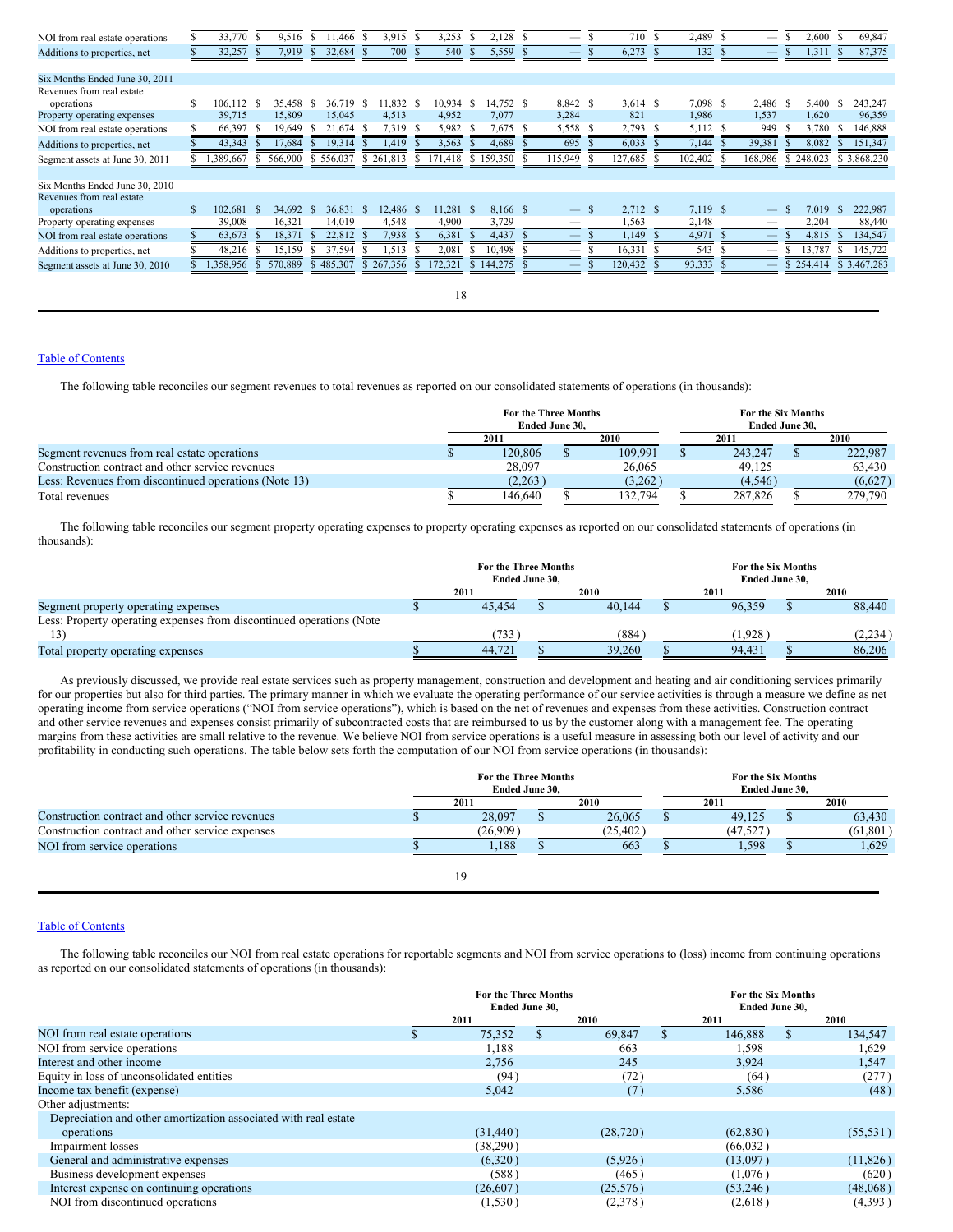| $\angle$ OSS<br>on early<br>extinguishment of debt                       | י ה<br>ॱ∸ |       | <b>COL</b>       |             |
|--------------------------------------------------------------------------|-----------|-------|------------------|-------------|
| operations<br>$\sim$ $0$ SS <sup>3</sup><br>i continuing<br>mcome<br>rom | . 20.336' | 1.011 | $\Delta$ 0<br>ററ | 6.960<br>v. |

The accounting policies of the segments are the same as those used to prepare our consolidated financial statements, except that discontinued operations are not presented separately for segment purposes. We did not allocate interest expense, depreciation and amortization and impairment losses to our real estate segments since they are not included in the measure of segment profit reviewed by management. We also did not allocate general and administrative expenses, business development expenses, interest and other income, equity in loss of unconsolidated entities, income taxes and noncontrolling interests because these items represent general corporate items not attributable to segments.

# **11. Share-Based Compensation**

# **Performance Share Units ("PSUs")**

On March 3, 2011, our Board of Trustees granted 56,883 PSUs to executives. The PSUs have a performance period beginning on the grant date and concluding on the earlier of March 2, 2014 or the date of: (1) termination by the Company without cause, death or disability of the executive or constructive discharge of the executive (collectively, "qualified termination"); or (2) a sale event. The number of PSUs earned ("earned PSUs") at the end of the performance period will be determined based on the percentile rank of the Company's total shareholder return relative to a peer group of companies, as set forth in the following schedule:

| <b>Percentile Rank</b> | <b>Earned PSUs Payout %</b> |
|------------------------|-----------------------------|
| 75th or greater        | 200% of PSUs granted        |
| 50th                   | 100% of PSUs granted        |
| 25 <sub>th</sub>       | 50% of PSUs granted         |
| Below 25th             | 0% of PSUs granted          |

If the percentile rank exceeds the 25th percentile and is between two of the percentile ranks set forth in the table above, then the percentage of the earned PSUs will be interpolated between the ranges set forth in the table above to reflect any performance between the listed percentiles. At the end of the performance period, we, in settlement of the award, will issue a number of fully-vested common shares equal to the sum of:

20

#### Table of [Contents](#page-0-0)

the number of earned PSUs in settlement of the award plan; plus

· the aggregate dividends that would have been paid with respect to the common shares issued in settlement of the earned PSUs through the date of settlement had such shares been issued on the grant date, divided by the share price on such settlement date, as defined under the terms of the agreement.

If a performance period ends due to a sale event or qualified termination, the number of earned PSUs is prorated based on the portion of the three-year performance period that has elapsed. If employment is terminated by the employee or by the Company for cause, all PSUs are forfeited. PSUs do not carry voting rights.

We computed a grant date fair value of \$49.15 per PSU using a Monte Carlo model, which included assumptions of, among other things, the following: baseline common share value of \$35.17; expected volatility for our common shares of 61.1%; and risk-free interest rate of 1.32%. We are recognizing the grant date fair value in connection with these PSU awards over a three-year period that commenced on March 3, 2011.

The PSUs granted to our executives on March 4, 2010, as described in our 2010 Annual Report on Form 10-K, were also outstanding at June 30, 2011.

#### **Restricted Shares**

During the six months ended June 30, 2011, certain employees as well as nonemployee members of our Board of Trustees were granted a total of 280,134 restricted shares with a weighted average grant date fair value of \$35.30 per share. Restricted shares granted to employees vest based on increments and over periods of time set forth under the terms of the respective awards provided that the employees remain employed by us. The grants of restricted shares to nonemployee Trustees vest on the first anniversary of the grant date provided that the Trustee remains in his or her position. During the six months ended June 30, 2011, forfeiture restrictions lapsed on 304,281 previously issued common shares; these shares had a weighted average grant date fair value of \$32.56 per share, and the aggregate intrinsic value of the shares on the vesting dates was \$10.8 million.

#### **Options**

During the six months ended June 30, 2011, 180,464 options to purchase common shares ("options") were exercised. The weighted average exercise price of these options was \$12.74 per share, and the aggregate intrinsic value of the options exercised was \$3.9 million.

# Table of [Contents](#page-0-0)

# **12. Income Taxes**

We own a taxable REIT subsidiary ("TRS") that is subject to Federal and state income taxes. Our TRS's provision for income tax consisted of the following (in thousands):

|                                    | <b>For the Three Months</b><br>Ended June 30. |   |      | For the Six Months<br>Ended June 30, |      |      |  |
|------------------------------------|-----------------------------------------------|---|------|--------------------------------------|------|------|--|
|                                    | 2011                                          |   | 2010 | 2011                                 |      | 2010 |  |
| Deferred                           |                                               |   |      |                                      |      |      |  |
| Federal                            | (4,119)                                       | S |      | (4,566)                              | - \$ | 13   |  |
| State                              | (910)                                         |   |      | (1,010)                              |      |      |  |
|                                    | (5,029)                                       |   |      | (5,576)                              |      | 16   |  |
| Current                            |                                               |   |      |                                      |      |      |  |
| Federal                            | (10)                                          |   | (5)  | (8)                                  |      | 35   |  |
| State                              |                                               |   |      |                                      |      |      |  |
|                                    | (13)                                          |   | 66   | (10)                                 |      | 43   |  |
| Total income tax (benefit) expense | (5,042)                                       |   |      | (5,586)                              |      | 59   |  |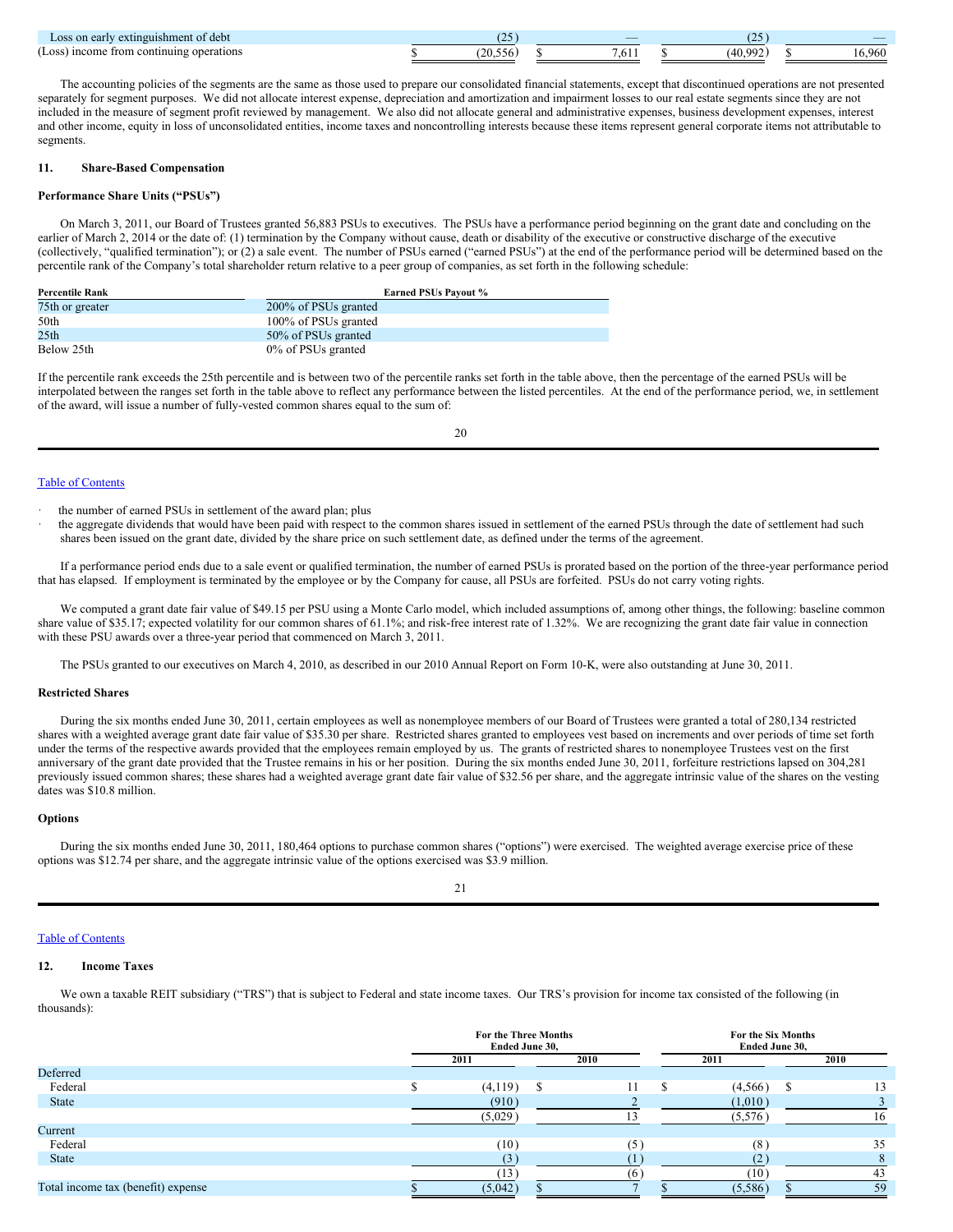| Reported on line entitled income tax (benefit) expense     |  |  |  | 48 |
|------------------------------------------------------------|--|--|--|----|
| Reported on line entitled gain on sale of real estate, net |  |  |  |    |
| Total income tax (benefit) expense                         |  |  |  |    |

Items in our TRS contributing to temporary differences that lead to deferred taxes include depreciation and amortization, share-based compensation, certain accrued compensation, compensation paid in the form of contributions to a deferred nonqualified compensation plan, impairment losses and net operating losses that are not deductible until future periods.

Our TRS's combined Federal and state effective tax rate was 38.6% for the three and six months ended June 30, 2011 and 2010.

#### **13. Discontinued Operations**

Income from discontinued operations primarily includes revenues and expenses associated with the following:

- · 11101 McCormick Road property in the Greater Baltimore region that was sold on February 1, 2010;
- · 431 and 437 Ridge Road properties in Central New Jersey (included in the Other region) that were sold on September 8, 2010;
- · 1344 and 1348 Ashton Road properties and 1350 Dorsey Road property in the Baltimore/Washington Corridor that were sold on May 24, 2011; and
- · 17 operating properties in the Greater Baltimore region that were classified as held for sale as of June 30, 2011.

The table below sets forth the components of discontinued operations reported on our consolidated statements of operations (in thousands):

### Table of [Contents](#page-0-0)

|                                              | <b>For the Three Months</b><br><b>Ended June 30.</b> |      |       |      | <b>For the Six Months</b><br>Ended June 30. |  |       |
|----------------------------------------------|------------------------------------------------------|------|-------|------|---------------------------------------------|--|-------|
|                                              | 2011                                                 | 2010 |       | 2011 |                                             |  | 2010  |
| Revenue from real estate operations          | 2,263                                                |      | 3,262 |      | 4,546                                       |  | 6,627 |
| Expenses from real estate operations:        |                                                      |      |       |      |                                             |  |       |
| Property operating expenses                  | 733                                                  |      | 884   |      | 1,928                                       |  | 2,234 |
| Depreciation and amortization                | 609                                                  |      | 828   |      | 2,239                                       |  | 1,620 |
| Impairment loss                              | 6,315                                                |      |       |      | 6,315                                       |  |       |
| Expenses from real estate operations         | 7,657                                                |      | 1,712 |      | 10,482                                      |  | 3,854 |
| Operating income from real estate operations | (5,394)                                              |      | 1,550 |      | (5,936)                                     |  | 2,773 |
| Interest expense                             | (223)                                                |      | (345) |      | (512)                                       |  | (556) |
| Gain on sales of real estate                 | 150                                                  |      |       |      | 150                                         |  | 297   |
| Discontinued operations                      | (5, 467)                                             |      | 1,205 |      | (6,298)                                     |  | 2,514 |

### **14. Earnings Per Share ("EPS")**

We present both basic and diluted EPS. We compute basic EPS by dividing net income available to common shareholders allocable to unrestricted common shares under the two-class method by the weighted average number of unrestricted common shares outstanding during the period. Our computation of diluted EPS is similar except that:

- the denominator is increased to include: (1) the weighted average number of potential additional common shares that would have been outstanding if securities that are convertible into our common shares were converted; and (2) the effect of dilutive potential common shares outstanding during the period attributable to share-based compensation using the treasury stock or if-converted methods; and
- the numerator is adjusted to add back any changes in income or loss that would result from the assumed conversion into common shares that we added to the denominator.

# $23$

#### Table of [Contents](#page-0-0)

Summaries of the numerator and denominator for purposes of basic and diluted EPS calculations are set forth below (in thousands, except per share data):

|                                                                         | For the Three Months<br>Ended June 30. |              |         | For the Six Months<br>Ended June 30, |           |               |         |
|-------------------------------------------------------------------------|----------------------------------------|--------------|---------|--------------------------------------|-----------|---------------|---------|
|                                                                         | 2011                                   |              | 2010    |                                      | 2011      |               | 2010    |
| Numerator:                                                              |                                        |              |         |                                      |           |               |         |
| (Loss) income from continuing operations                                | \$<br>(20, 556)                        | \$.          | 7,611   | S.                                   | (40, 992) | <sup>\$</sup> | 16,960  |
| Gain on sales of real estate, net                                       | 16                                     |              | 335     |                                      | 2,717     |               | 352     |
| Preferred share dividends                                               | (4,026)                                |              | (4,026) |                                      | (8,051)   |               | (8,051) |
| Loss (income) from continuing operations attributable to noncontrolling |                                        |              |         |                                      |           |               |         |
| interests                                                               | 1,438                                  |              | (595)   |                                      | 2,161     |               | (1,225) |
| Income from continuing operations attributable to restricted shares     | (237)                                  |              | (250)   |                                      | (519)     |               | (540)   |
| Numerator for basic EPS from continuing operations attributable to      |                                        |              |         |                                      |           |               |         |
| COPT common shareholders                                                |                                        |              |         |                                      |           |               |         |
|                                                                         | (23,365)                               |              | 3,075   |                                      | (44, 684) |               | 7,496   |
| Dilutive effect of common units in the Operating Partnership on diluted |                                        |              |         |                                      |           |               |         |
| EPS from continuing operations                                          | (1, 542)                               |              |         |                                      | (2,968)   |               |         |
| Numerator for diluted EPS from continuing operations attributable to    |                                        |              |         |                                      |           |               |         |
| COPT common shareholders                                                | (24,907)                               |              | 3,075   |                                      | (47, 652) |               | 7,496   |
|                                                                         |                                        |              |         |                                      |           |               |         |
| Numerator for basic EPS from continuing operations attributable to      |                                        |              |         |                                      |           |               |         |
| COPT common shareholders                                                | \$<br>(23, 365)                        | <sup>S</sup> | 3,075   | <sup>\$</sup>                        | (44, 684) | -S            | 7,496   |
| Discontinued operations                                                 | (5, 467)                               |              | 1,205   |                                      | (6,298)   |               | 2,514   |
| Discontinued operations attributable to noncontrolling interests        | 345                                    |              | (90)    |                                      | 398       |               | (197)   |
| Numerator for basic EPS on net (loss) income attributable to COPT       |                                        |              |         |                                      |           |               |         |
| common shareholders                                                     | (28, 487)                              |              | 4,190   |                                      | (50, 584) |               | 9,813   |
| Dilutive effect of common units in the Operating Partnership            | (1,887)                                |              |         |                                      | (3,366)   |               |         |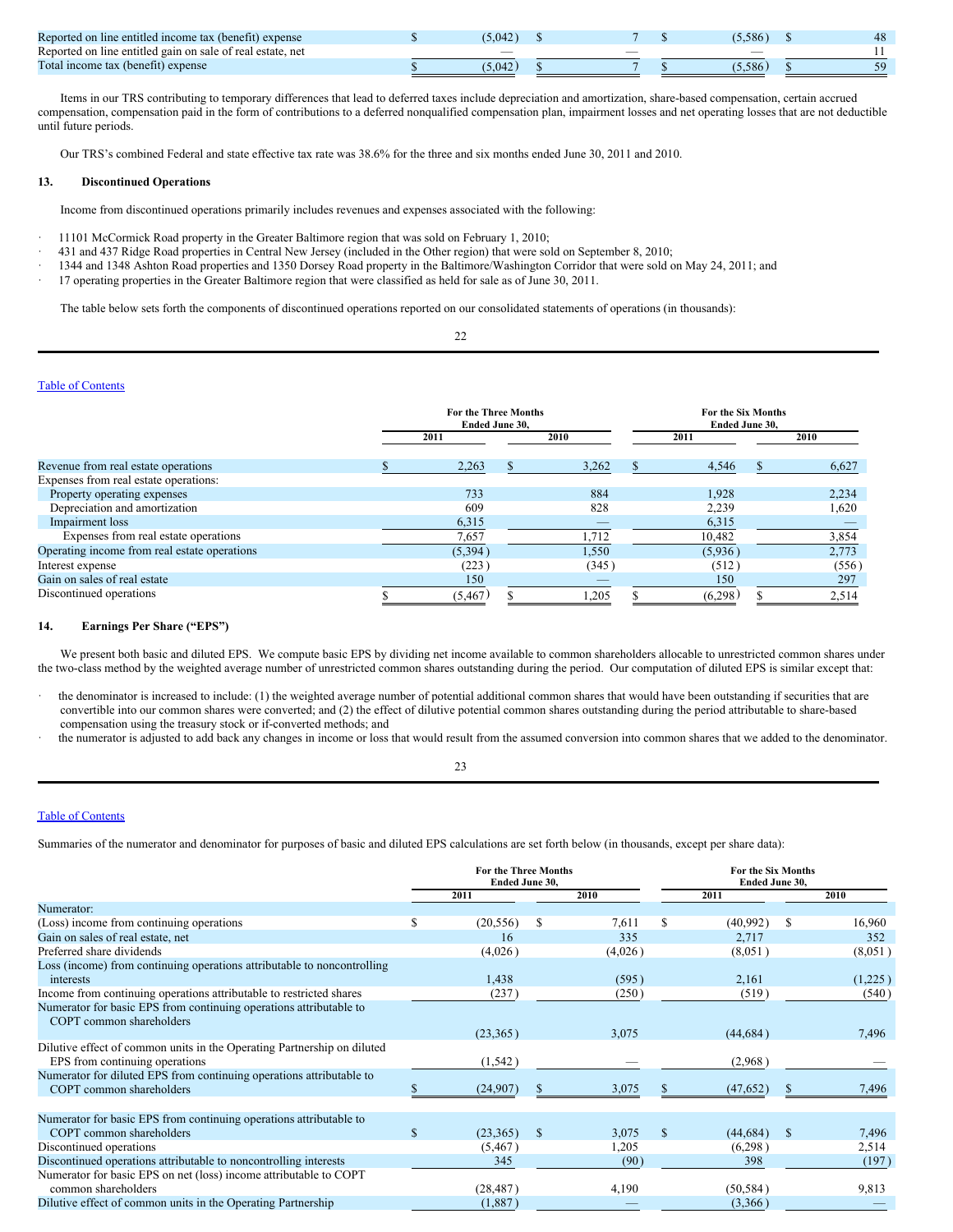| Numerator for diluted EPS on net (loss) income attributable to COPT<br>common shareholders |              | (30, 374) |              | 4,190  |               | (53,950) |              | 9,813  |
|--------------------------------------------------------------------------------------------|--------------|-----------|--------------|--------|---------------|----------|--------------|--------|
|                                                                                            |              |           |              |        |               |          |              |        |
| Denominator (all weighted averages):                                                       |              |           |              |        |               |          |              |        |
| Denominator for basic EPS (common shares)                                                  |              | 68,446    |              | 58,489 |               | 67,399   |              | 58,169 |
| Dilutive effect of share-based compensation awards                                         |              |           |              | 421    |               |          |              | 405    |
| Dilutive effect of common units                                                            |              | 4,382     |              |        |               | 4,389    |              |        |
| Denominator for diluted EPS                                                                |              | 72,828    |              | 58,910 |               | 71,788   |              | 58,574 |
|                                                                                            |              |           |              |        |               |          |              |        |
| Basic EPS:                                                                                 |              |           |              |        |               |          |              |        |
| (Loss) income from continuing operations attributable to COPT                              |              |           |              |        |               |          |              |        |
| common shareholders                                                                        | $\mathbb{S}$ | (0.34)    | <sup>S</sup> | 0.05   | S.            | (0.66)   | -S           | 0.13   |
| Discontinued operations attributable to COPT common shareholders                           |              | (0.08)    |              | 0.02   |               | (0.09)   |              | 0.04   |
| Net (loss) income attributable to COPT common shareholders                                 |              | (0.42)    |              | 0.07   |               | (0.75)   |              | 0.17   |
| Diluted EPS:                                                                               |              |           |              |        |               |          |              |        |
| (Loss) income from continuing operations attributable to COPT                              |              |           |              |        |               |          |              |        |
| common shareholders                                                                        | \$           | (0.34)    | <sup>S</sup> | 0.05   | <sup>\$</sup> | (0.66)   | <sup>S</sup> | 0.13   |
| Discontinued operations attributable to COPT common shareholders                           |              | (0.08)    |              | 0.02   |               | (0.09)   |              | 0.04   |
| Net (loss) income attributable to COPT common shareholders                                 |              | (0.42)    |              | 0.07   |               | (0.75)   |              | 0.17   |
|                                                                                            |              | 24        |              |        |               |          |              |        |

# Table of [Contents](#page-0-0)

Our diluted EPS computations do not include the effects of the following securities since the conversions of such securities would increase diluted EPS for the respective periods (in thousands):

|                                            |                                               | <b>Weighted Average Shares</b><br><b>Excluded from Denominator</b> |                                      |       |  |  |  |  |  |  |
|--------------------------------------------|-----------------------------------------------|--------------------------------------------------------------------|--------------------------------------|-------|--|--|--|--|--|--|
|                                            | <b>For the Three Months</b><br>Ended June 30. |                                                                    | For the Six Months<br>Ended June 30. |       |  |  |  |  |  |  |
|                                            | 2011                                          | 2010                                                               | 2011                                 | 2010  |  |  |  |  |  |  |
| Conversion of common units                 |                                               | 4,558                                                              |                                      | 4.786 |  |  |  |  |  |  |
| Conversion of convertible preferred units  | 176                                           | 176                                                                | 176                                  | 176   |  |  |  |  |  |  |
| Conversion of convertible preferred shares | 434                                           | 434                                                                | 434                                  | 434   |  |  |  |  |  |  |

The following share-based compensation securities were excluded from the computation of diluted EPS because their effect was antidilutive:

- weighted average restricted shares for the three months ended June 30, 2011 and 2010 of 624,000 and 664,000, respectively, and for the six months ended June 30, 2011 and 2010 of 637,000 and 662,000, respectively; and
- weighted average options for the three months ended June 30, 2011 and 2010 of 625,000 and 561,000, respectively, and for the six months ended June 30, 2011 and 2010 of 623,000 and 570,000, respectively.

As discussed in Note 7, we have outstanding senior notes that have an exchange settlement feature but did not affect our diluted EPS reported above since the weighted average closing price of our common shares during each of the periods was less than the exchange prices per common share applicable for such periods.

### **15. Commitments and Contingencies**

#### **Litigation**

In the normal course of business, we are involved in legal actions arising from our ownership and administration of properties. We establish reserves for specific legal proceedings when we determine that the likelihood of an unfavorable outcome is probable and the amount of loss can be reasonably estimated. Management does not anticipate that any liabilities that may result from such proceedings will have a materially adverse effect on our financial position, operations or liquidity. Our assessment of the potential outcomes of these matters involves significant judgment and is subject to change based on future developments.

#### **Environmental**

We are subject to various Federal, state and local environmental regulations related to our property ownership and operation. We have performed environmental assessments of our properties, the results of which have not revealed any environmental liability that we believe would have a materially adverse effect on our financial position, operations or liquidity.

#### **Joint Ventures**

In connection with our 2005 contribution of properties to an unconsolidated partnership in which we hold a limited partnership interest, we entered into standard nonrecourse loan guarantees (environmental indemnifications and guarantees against fraud and misrepresentation, including springing guarantees of partnership debt in the event of a voluntary bankruptcy of the partnership). The maximum amount we could be required to pay under the guarantees is approximately \$65 million. We are entitled to recover 20% of any amounts paid under the guarantees from an affiliate of the general partner pursuant to an indemnity agreement so long as we continue to manage the properties. In the event that we no longer

#### Table of [Contents](#page-0-0)

manage the properties, the percentage that we are entitled to recover is increased to 80%. Management estimates that the aggregate fair value of the guarantees is not material and would not exceed the amounts included in distributions received in excess of investment in unconsolidated real estate joint venture reported on the consolidated balance sheets.

We are party to a contribution agreement that formed a joint venture relationship with a limited partnership to develop up to 1.8 million square feet of office space on 63 acres of land located in Hanover, Maryland. As we and the joint venture partner agree to proceed with the construction of buildings in the future, our joint venture partner would contribute land into newly-formed entities and we would make cash capital contributions into such entities to fund development and construction activities for which financing is not obtained. We owned a 50% interest in one such joint venture as of June 30, 2011.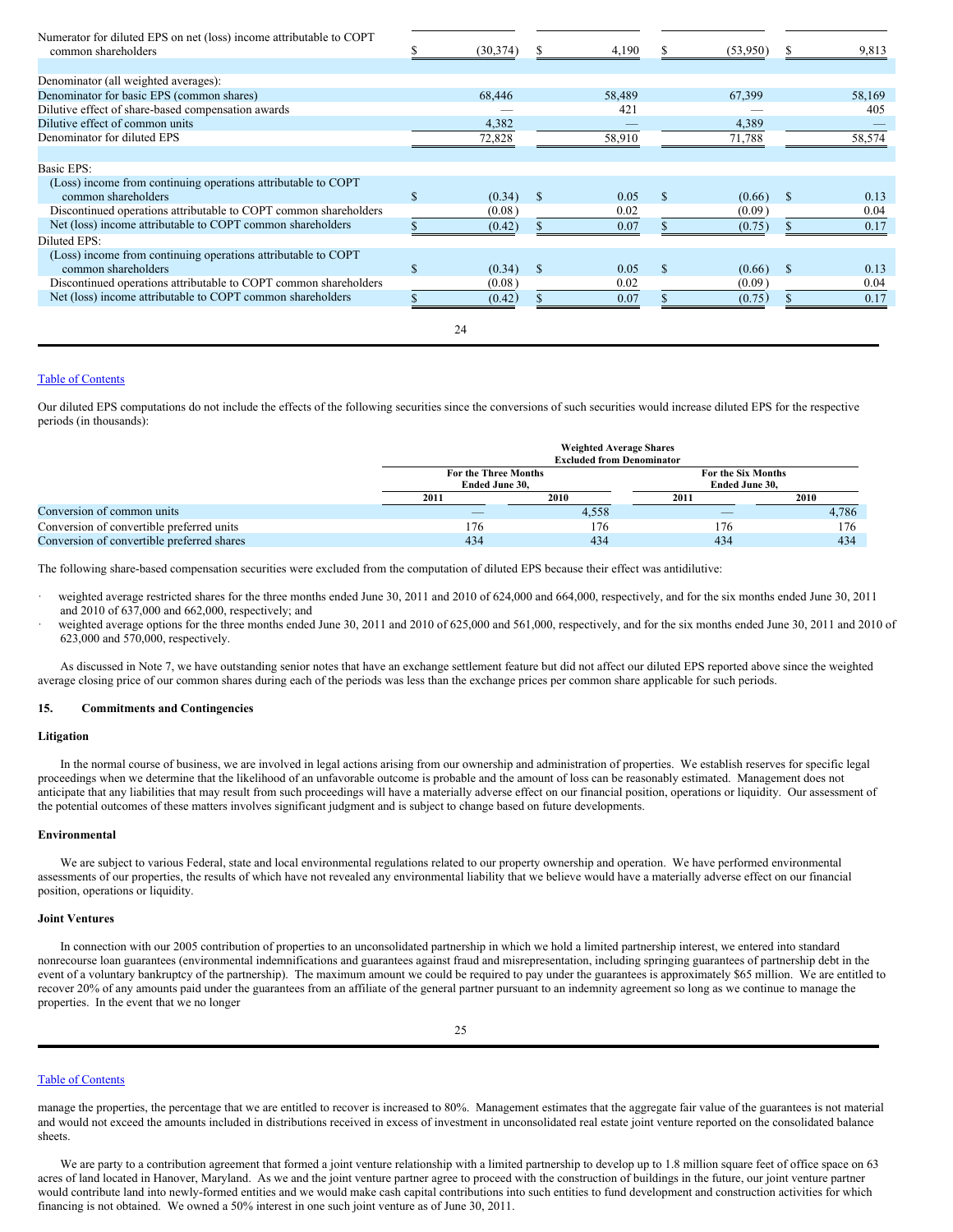We may be required to make our pro rata share of additional investments in our real estate joint ventures (generally based on our percentage ownership) in the event that additional funds are needed. In the event that the other members of these joint ventures do not pay their share of investments when additional funds are needed, we may then deem it appropriate to make even larger investments in these joint ventures.

#### **Tax Incremental Financing Obligation**

In August 2010, Anne Arundel County, Maryland issued \$30 million in tax incremental financing bonds to third-party investors in order to finance public improvements needed in connection with our project known as National Business Park North. The real estate taxes on increases in assessed value of a development district encompassing National Business Park North are to be transferred to a special fund pledged to the repayment of the bonds. We recognized a \$4.2 million liability through June 30, 2011 representing the estimated fair value of our obligation to fund through a special tax any future shortfalls between debt service on the bonds and real estate taxes available to repay the bonds.

#### **Environmental Indemnity Agreement**

We agreed to provide certain environmental indemnifications in connection with a lease of three New Jersey properties that we no longer own. The prior owner of the properties, a Fortune 100 company that is responsible for groundwater contamination at such properties, previously agreed to indemnify us for (1) direct losses incurred in connection with the contamination and (2) its failure to perform remediation activities required by the State of New Jersey, up to the point that the state declares the remediation to be complete. Under the lease agreement, we agreed to the following:

- to indemnify the tenant against losses covered under the prior owner's indemnity agreement if the prior owner fails to indemnify the tenant for such losses. This indemnification is capped at \$5.0 million in perpetuity after the State of New Jersey declares the remediation to be complete;
- to indemnify the tenant for consequential damages (e.g., business interruption) at one of the buildings in perpetuity and another of the buildings for 15 years after the tenant's acquisition of the property from us. This indemnification is limited to \$12.5 million; and
- to pay 50% of additional costs related to construction and environmental regulatory activities incurred by the tenant as a result of the indemnified environmental condition of the properties. This indemnification is limited to \$300,000 annually and \$1.5 million in the aggregate.

<span id="page-15-0"></span>26

#### Table of [Contents](#page-0-0)

#### **Item 2. Management's Discussion and Analysis of Financial Condition and Results of Operations**

#### **Overview**

We are a specialty office real estate investment trust ("REIT") that focuses primarily on strategic customer relationships and specialized tenant requirements in the United States Government and defense information technology sectors and data centers serving such sectors. We acquire, develop, manage and lease office and data center properties that are typically concentrated in large office parks primarily located adjacent to government demand drivers and/or in strong markets that we believe possess growth opportunities.

During the six months ended June 30, 2011, we:

- had a decrease in net income attributable to common shareholders of \$60.4 million as compared to the six months ended June 30, 2010, due in large part to impairment losses of \$44.6 million on properties identified for disposition primarily under our Strategic Reallocation Plan (defined below) and \$27.7 million on our property in Cascade, Maryland that was formerly the Army base known as Fort Ritchie;
- had a decrease of \$3.0 million, or 2%, from the six months ended June 30, 2010 in our net operating income ("NOI") from continuing real estate operations (defined below) attributable to our Same Office Properties (also defined below);
- finished the period with occupancy of our portfolio of wholly owned office properties at 87.3%;
- placed into service an aggregate of 149,000 square feet in two newly constructed office properties;
- · issued 4.6 million common shares at a public offering price of \$33.00 per share for net proceeds of \$145.7 million after underwriting discounts but before offering expenses; and
- · completed a review of our portfolio and identified a number of properties that are no longer closely aligned with our strategy, and our Board of Trustees approved a plan by management to dispose of some of these properties during the next three years (the "Strategic Reallocation Plan").

In this section, we discuss our financial condition and results of operations as of and for the three and six months ended June 30, 2011. This section includes discussions on, among other things:

- · our results of operations and why various components of our consolidated statements of operations changed for the three and six months ended June 30, 2011 compared to the same periods in 2010;
- · our cash flows;
- how we expect to generate cash for short and long-term capital needs; and
- our commitments and contingencies at June 30, 2011.

You should refer to our consolidated financial statements as you read this section.

This section contains "forward-looking" statements, as defined in the Private Securities Litigation Reform Act of 1995, that are based on our current expectations, estimates and projections about future events and financial trends affecting the financial condition and operations of our business. Forward-looking statements can be identified by the use of words such as "may," "will," "should," "could," "believe," "anticipate," "expect," "estimate," "plan" or other comparable terminology. Forwardlooking statements are inherently subject to risks and uncertainties, many of which we cannot predict with accuracy and some of which we might not even anticipate. Although we believe that the expectations, estimates and projections reflected in such forward-looking statements are based on reasonable assumptions at the time made, we can give no assurance that these expectations, estimates and projections will be achieved. Future events and actual results may differ materially from those discussed in the forward-looking statements. Important factors that may affect these expectations, estimates and projections include, but are not limited to:

· general economic and business conditions, which will, among other things, affect office property demand and rents, tenant creditworthiness, interest rates and financing availability;

Table of [Contents](#page-0-0)

adverse changes in the real estate markets, including, among other things, increased competition with other companies;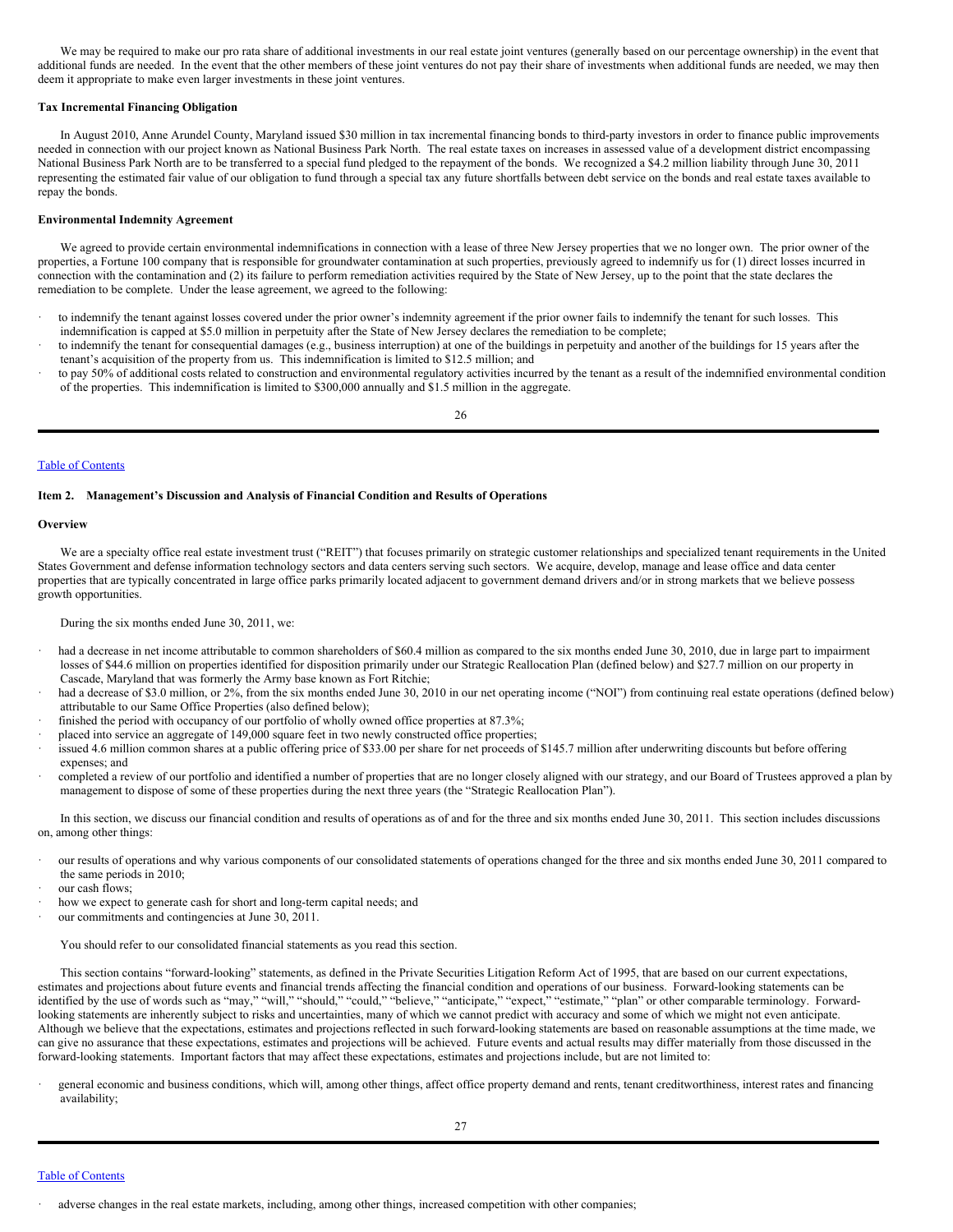- our ability to borrow on favorable terms;
- · risks of real estate acquisition and development activities, including, among other things, risks that development projects may not be completed on schedule, that tenants may not take occupancy or pay rent or that development and operating costs may be greater than anticipated;
- · risks of investing through joint venture structures, including risks that our joint venture partners may not fulfill their financial obligations as investors or may take actions that are inconsistent with our objectives;
- · changes in our plans for properties or views of market economic conditions or failure to obtain development rights, either of which could result in recognition of impairment losses;
- our ability to satisfy and operate effectively under Federal income tax rules relating to real estate investment trusts and partnerships;
- · governmental actions and initiatives, including risks associated with the impact of a government shutdown such as a reduction in rental revenues or non-renewal of leases;
- the dilutive effects of issuing additional common shares; and

environmental requirements.

We undertake no obligation to update or supplement forward-looking statements.

## **Occupancy and Leasing**

The tables below set forth occupancy information pertaining to our portfolio of wholly owned operating office properties.

|                                                                          | <b>June 30,</b> | December 31. |
|--------------------------------------------------------------------------|-----------------|--------------|
|                                                                          | 2011            | 2010         |
| Occupancy rates at period end.                                           |                 |              |
| Total                                                                    | 87.3%           | 88.2%        |
| Baltimore/Washington Corridor                                            | $90.0\%$        | 89.5%        |
| Northern Virginia                                                        | 87.6%           | 91.9%        |
| <b>Greater Baltimore</b>                                                 | 83.9%           | 85.0%        |
| San Antonio                                                              | $100.0\%$       | $100.0\%$    |
| Colorado Springs                                                         | 76.0%           | 76.2%        |
| Washington, DC - Capitol Riverfront                                      | 95.4%           | 98.5%        |
| St. Mary's and King George Counties                                      | 87.0%           | 86.8%        |
| Suburban Maryland                                                        | 71.0%           | 71.4%        |
| Greater Philadelphia                                                     | 85.8%           | 100.0%       |
| Other                                                                    | $100.0\%$       | $100.0\%$    |
| Average contractual annual rental rate per square foot at period end (1) | 25.91           | 25.56        |

(1) Includes estimated expense reimbursements.

28

# Table of [Contents](#page-0-0)

|                                                   | Rentable           | Occupied           |
|---------------------------------------------------|--------------------|--------------------|
|                                                   | <b>Square Feet</b> | <b>Square Feet</b> |
|                                                   | (in thousands)     |                    |
| December 31, 2010                                 | 19.990             | 17.628             |
| Square feet vacated upon lease expiration (1)     |                    | (525)              |
| Square feet retenanted after lease expiration (2) |                    | 300                |
| Square feet constructed                           | 149                | 141                |
| Other changes                                     | 105                | 119                |
| June 30, 2011                                     | 20,244             | 17,663             |

(1) Includes lease terminations and space reductions occurring in connection with lease renewals.

Much of the leasing that we expected to execute in the first half of 2011 was delayed in large part due to the delay until April 15 of an approved Federal budget. The resulting operation of the government under the continuing resolution effectively froze new government and program contractor leasing. We believe that we will accomplish some of this delayed leasing in the second half of 2011. We are also closely monitoring developments relating to the United States Government's debt ceiling and fiscal 2012 budget. Delays in the approval of a fiscal 2012 budget could delay expected leasing activity that we expect to complete in the second half of 2011 and/or early 2012.

The table below sets forth occupancy information pertaining to operating office properties in which we have a partial ownership interest:

|                                      |                 | <b>Occupancy Rates at</b> |              |
|--------------------------------------|-----------------|---------------------------|--------------|
|                                      | Ownership       | <b>June 30,</b>           | December 31, |
| <b>Geographic Region</b>             | <b>Interest</b> | 2011                      | 2010         |
| Greater Harrisburg, Pennsylvania (1) | 20%             | $71.3\%$                  | 74.3%        |
| Suburban Maryland (2)                | 50%             | 84.4%                     | 88.3%        |
| Baltimore/Washington Corridor (3)    | $50\%$          | $6.0\%$                   | $6.0\%$      |
|                                      |                 |                           |              |

(1) Includes 16 properties totaling 671,000 square feet.

<sup>(2)</sup> Excludes retenanting of vacant square feet acquired or developed.

While we expect the challenging lease environment to continue at least through 2011, we believe that the overall fundamentals for office leasing for us were either at, or near, bottom by March 31, 2011. We also believe that our customer and market strategies are competitive advantages in the current leasing environment since we expect the United States Government and defense information technology sectors to fuel economic growth in many of our regions. For example, military and civilian personnel are in the process of being relocated to government installations at Fort George G. Meade (in the Baltimore/Washington Corridor), Aberdeen Proving Ground (in the Greater Baltimore region), San Antonio, Redstone Arsenal (in Huntsville, Alabama) and Fort Belvoir (in Springfield, Virginia) in connection with mandates by the Base Realignment and Closure Commission of the United States Congress ("BRAC"). In addition, the newly-formed United States Cyber Command is located at Fort George G. Meade. We expect the demand created by these government installations will not only help stabilize the leasing markets in these regions but also expect it will provide future growth for us due to the installations' proximity to many of our properties. While there has been increased speculation regarding future reductions in United States defense spending, we do not believe that such spending decreases, were they to occur, would significantly affect defense information technology, which is the primary nature of the activities for tenants in our sector concentration described above. On the contrary, we believe that United States spending for defense information technology could increase due to the increasing significance of these activities to national security.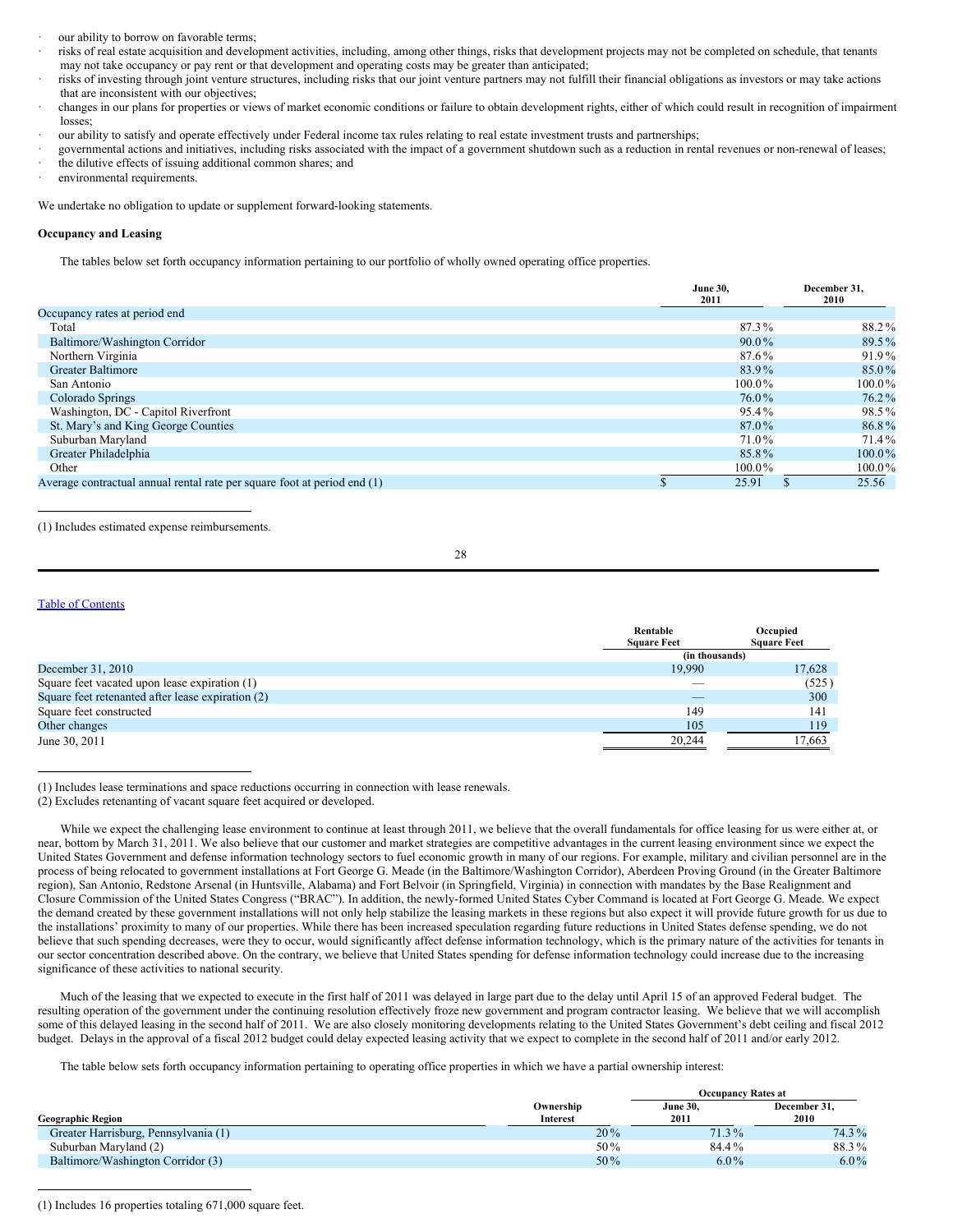(2) Includes three properties totaling 298,000 square feet. (3) Includes one property with 144,000 square feet.

#### Table of [Contents](#page-0-0)

Our shell-complete wholesale data center property, which is expected to have an initial stabilization critical load of 18 megawatts, had three megawatts in operations at June 30, 2011 and December 31, 2010 that was leased to tenants with further expansion rights of up to a combined five megawatts.

#### **Results of Operations**

One manner in which we evaluate the operating performance of our properties is through a measure we define as NOI from real estate operations, which is derived by subtracting property operating expenses from revenues from real estate operations. We believe that NOI from real estate operations is an important supplemental measure of performance for a REIT's operating real estate because it provides a measure of the core operations that is unaffected by depreciation, amortization, impairment losses, financing and general and administrative expenses; this measure is particularly useful in our opinion in evaluating the performance of geographic segments, same-office property groupings and individual properties. The amount of NOI from real estate operations included in income from continuing operations is referred to herein as NOI from continuing real estate operations. We view our NOI from continuing real estate as being comprised of the following primary categories:

- · operating properties owned and 100% operational throughout the current and prior year reporting periods, excluding operating properties identified for disposition under our Strategic Reallocation Plan. We define these as changes from "Same Office Properties";
- operating properties acquired during the current and prior year reporting periods;
- · constructed properties placed into service that were not 100% operational throughout the current and prior year reporting periods; and
- · operating properties held for future disposition that are included in continuing operations.

The primary manner in which we evaluate the operating performance of our construction contract and other service activities is through a measure we define as NOI from service operations, which is based on the net of the revenues and expenses from these activities. The revenues and expenses from these activities consist primarily of subcontracted costs that are reimbursed to us by customers along with a management fee. The operating margins from these activities are small relative to the revenue. We believe NOI from service operations is a useful measure in assessing both our level of activity and our profitability in conducting such operations.

We believe that operating (loss) income, as reported on our consolidated statements of operations, is the most directly comparable GAAP measure for both NOI from continuing real estate operations and NOI from service operations. Since both of these measures exclude certain items includable in operating (loss) income, reliance on these measures has limitations; management compensates for these limitations by using the measures simply as supplemental measures that are considered alongside other GAAP and non-GAAP measures.

|                  | ۰.          |
|------------------|-------------|
| ٠<br>ı<br>$\sim$ | i<br>I<br>٧ |

# Table of [Contents](#page-0-0)

The table below reconciles NOI from continuing real estate operations and NOI from service operations to operating (loss) income reported on our consolidated statement of operations (in thousands):

|                                                                      | <b>For the Three Months</b><br>Ended June 30. |           |  |           | <b>For the Six Months</b><br>Ended June 30. |           |  |           |
|----------------------------------------------------------------------|-----------------------------------------------|-----------|--|-----------|---------------------------------------------|-----------|--|-----------|
|                                                                      |                                               | 2011      |  | 2010      |                                             | 2011      |  | 2010      |
| NOI from continuing real estate operations                           |                                               | 73.822    |  | 67,469    |                                             | 144,270   |  | 130,154   |
| NOI from service operations                                          |                                               | 1,188     |  | 663       |                                             | 1,598     |  | 1,629     |
| Depreciation and amortization associated with continuing real estate |                                               |           |  |           |                                             |           |  |           |
| operations                                                           |                                               | (31, 440) |  | (28, 720) |                                             | (62, 830) |  | (55, 531) |
| Impairment losses from continuing real estate operations             |                                               | (38, 290) |  |           |                                             | (66, 032) |  |           |
| General and administrative expense                                   |                                               | (6,320)   |  | (5,926)   |                                             | (13,097)  |  | (11, 826) |
| Business development expenses                                        |                                               | (588)     |  | (465)     |                                             | (1,076)   |  | (620)     |
| Operating (loss) income                                              |                                               | (1,628)   |  | 33,021    |                                             | 2,833     |  | 63,806    |
|                                                                      |                                               | 31        |  |           |                                             |           |  |           |

## Table of [Contents](#page-0-0)

Comparison of the Three Months Ended June 30, 2011 to the Three Months Ended June 30, 2010

|                                                                      | For the Three Months Ended June 30, |          |     |                        |   |           |
|----------------------------------------------------------------------|-------------------------------------|----------|-----|------------------------|---|-----------|
|                                                                      |                                     | 2011     |     | 2010                   |   | Variance  |
|                                                                      |                                     |          |     | (Dollars in thousands) |   |           |
| Revenues                                                             |                                     |          |     |                        |   |           |
| Revenues from real estate operations                                 | У.                                  | 118,543  | \$. | 106,729                | S | 11,814    |
| Construction contract and other service revenues                     |                                     | 28,097   |     | 26,065                 |   | 2,032     |
| Total revenues                                                       |                                     | 146,640  |     | 132,794                |   | 13,846    |
| <b>Expenses</b>                                                      |                                     |          |     |                        |   |           |
| Property operating expenses                                          |                                     | 44,721   |     | 39,260                 |   | 5,461     |
| Depreciation and amortization associated with real estate operations |                                     | 31,440   |     | 28,720                 |   | 2,720     |
| Construction contract and other service expenses                     |                                     | 26,909   |     | 25,402                 |   | 1,507     |
| Impairment losses                                                    |                                     | 38,290   |     |                        |   | 38,290    |
| General and administrative expense                                   |                                     | 6,320    |     | 5,926                  |   | 394       |
| Business development expenses                                        |                                     | 588      |     | 465                    |   | 123       |
| Total operating expenses                                             |                                     | 148,268  |     | 99,773                 |   | 48,495    |
|                                                                      |                                     |          |     |                        |   |           |
| Operating (loss) income                                              |                                     | (1,628)  |     | 33,021                 |   | (34, 649) |
| Interest expense                                                     |                                     | (26,607) |     | (25, 576)              |   | (1,031)   |
| Interest and other income                                            |                                     | 2,756    |     | 245                    |   | 2,511     |
| Loss on early extinguishment of debt                                 |                                     | (25)     |     |                        |   | (25)      |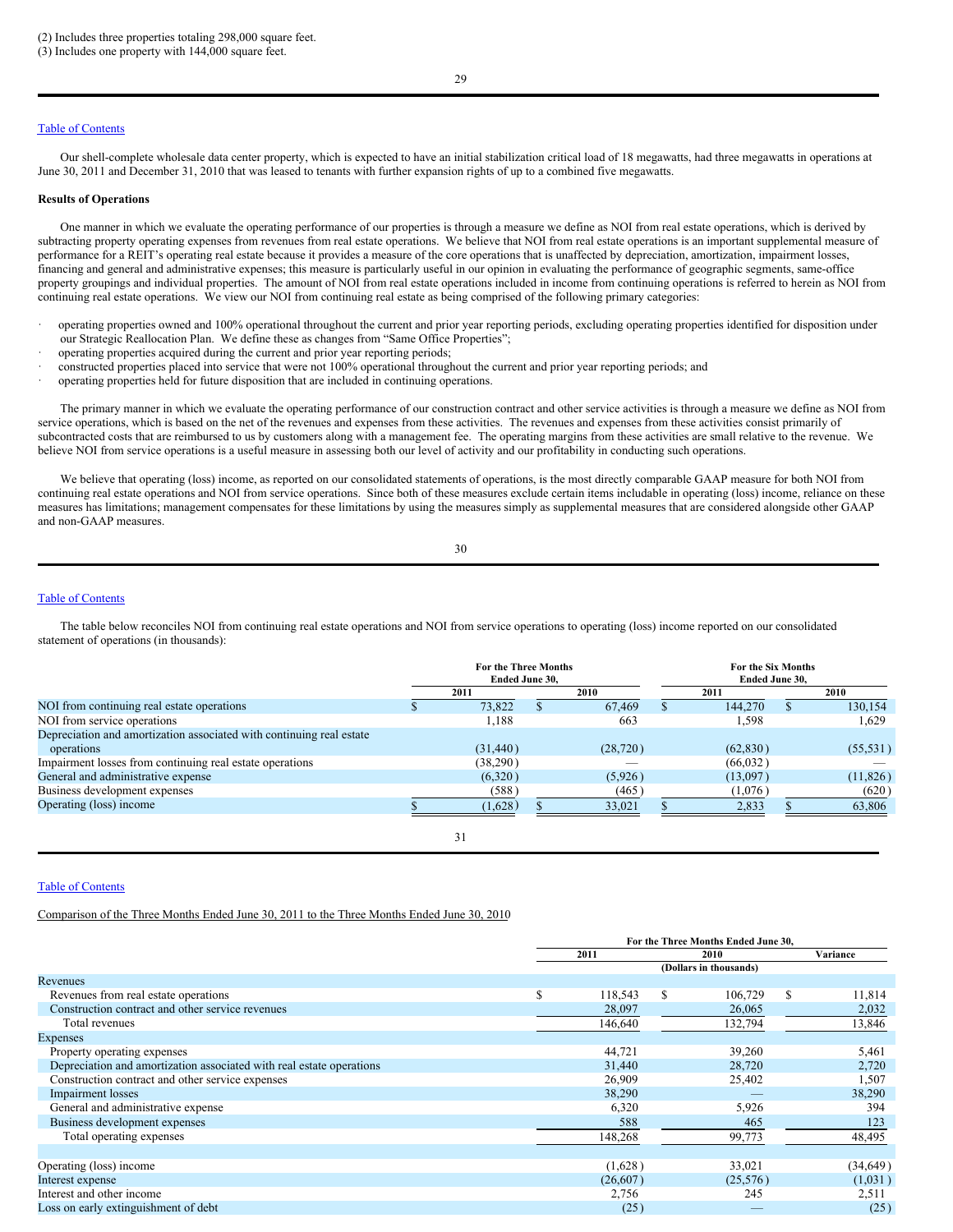| Equity in loss of unconsolidated entities                  | (94)      | (72)    | (22)      |
|------------------------------------------------------------|-----------|---------|-----------|
| Income tax benefit (expense)                               | 5,042     |         | 5,049     |
| (Loss) income from continuing operations                   | (20, 556) | 7,611   | (28, 167) |
| Discontinued operations                                    | (5, 467)  | 1,205   | (6,672)   |
| Gain on sales of real estate, net of income taxes          | 16        | 335     | (319)     |
| Net (loss) income                                          | (26,007)  | 9.151   | (35, 158) |
| Net loss (income) attributable to noncontrolling interests | 1,783     | (685)   | 2,468     |
| Preferred share dividends                                  | (4,026)   | (4,026) |           |
| Net (loss) income attributable to COPT common shareholders | (28, 250) | 4.440   | (32,690)  |
|                                                            |           |         |           |

# Table of [Contents](#page-0-0)

*NOI from Continuing Real Estate Operations*

|                                                  | For the Three Months Ended June 30, |    |                        |   |          |  |  |  |
|--------------------------------------------------|-------------------------------------|----|------------------------|---|----------|--|--|--|
|                                                  | 2011                                |    | 2010                   |   | Variance |  |  |  |
|                                                  |                                     |    | (Dollars in thousands) |   |          |  |  |  |
| Revenues                                         |                                     |    |                        |   |          |  |  |  |
| Same Office Properties                           | \$<br>98,564                        | \$ | 98,668                 | S | (104)    |  |  |  |
| Acquired properties                              | 6,723                               |    | 41                     |   | 6,682    |  |  |  |
| Constructed properties placed in service         | 7,759                               |    | 1,138                  |   | 6,621    |  |  |  |
| Operating properties held for future disposition | 5,101                               |    | 5,983                  |   | (882)    |  |  |  |
| Other                                            | 396                                 |    | 899                    |   | (503)    |  |  |  |
|                                                  | 118,543                             |    | 106,729                |   | 11,814   |  |  |  |
| Property operating expenses                      |                                     |    |                        |   |          |  |  |  |
| Same Office Properties                           | 35,603                              |    | 34,405                 |   | 1,198    |  |  |  |
| Acquired properties                              | 3,133                               |    | 6                      |   | 3,127    |  |  |  |
| Constructed properties placed in service         | 1,720                               |    | 487                    |   | 1,233    |  |  |  |
| Operating properties held for future disposition | 2,312                               |    | 2,411                  |   | (99)     |  |  |  |
| Other                                            | 1,953                               |    | 1,951                  |   |          |  |  |  |
|                                                  | 44,721                              |    | 39,260                 |   | 5,461    |  |  |  |
| NOI from continuing real estate operations       |                                     |    |                        |   |          |  |  |  |
| Same Office Properties                           | 62,961                              |    | 64,263                 |   | (1,302)  |  |  |  |
| Acquired properties                              | 3,590                               |    | 35                     |   | 3,555    |  |  |  |
| Constructed properties placed in service         | 6,039                               |    | 651                    |   | 5,388    |  |  |  |
| Operating properties held for future disposition | 2,789                               |    | 3,572                  |   | (783)    |  |  |  |
| Other                                            | (1, 557)                            |    | (1,052)                |   | (505)    |  |  |  |
|                                                  | 73,822                              |    | 67,469                 | S | 6,353    |  |  |  |

As the table above indicates, most of our change in NOI from continuing real estate operations was attributable to the additions of properties through acquisition and construction activities.

# *Impairment losses*

In connection primarily with the Strategic Reallocation Plan approved in April 2011, we determined that the carrying amounts of certain properties identified for disposition (the "Impaired Properties") will not likely be recovered from the cash flows from the operations and sales of such properties over the shorter holding periods. Accordingly, during the three months ended June 30, 2011, we recognized aggregate non-cash impairment losses of \$44.6 million (including \$6.3 million classified as discontinued operations and excluding \$4.6 million in related income tax benefit) for the amounts by which the carrying values of the Impaired Properties exceeded their respective estimated fair values.

#### *Interest expense*

The increase in interest expense included the effect of a \$236.2 million increase in our average outstanding debt resulting from our financing of acquisition and construction activities. Also included was a decrease in our weighted average interest rates of debt from 5.3% to 4.9%.

# Table of [Contents](#page-0-0)

#### *Interest and other income*

The increase in interest and other income was due primarily to \$2.1 million in gain recognized on our sale of 500,000 shares of common stock in The KEYW Holding Corporation ("KEYW").

We used the equity method of accounting for our investment in KEYW common stock through June 30, 2011. Our Chief Executive Officer resigned from the Board of Directors of KEYW effective July 1, 2011, at which time we began accounting for our investment in KEYW's common stock as a trading marketable equity security to be reported at fair value, with unrealized gains and losses recognized through earnings. The carrying value of our investment in these common shares was \$19.1 million at June 30, 2011 and the shares had a fair value of \$31.8 million at June 30, 2011 based on the closing price of KEYW's common stock on the NASDAQ Stock Market on that date.

#### *Income tax benefit (expense)*

The increase in income tax benefit was due primarily to a \$4.6 million benefit on an impairment loss recognized by our taxable REIT subsidiary in connection with the Strategic Reallocation Plan.

## *Discontinued operations*

The decrease in discontinued operations was due primarily to \$6.3 million in impairment losses recognized in connection with the Strategic Reallocation Plan described above.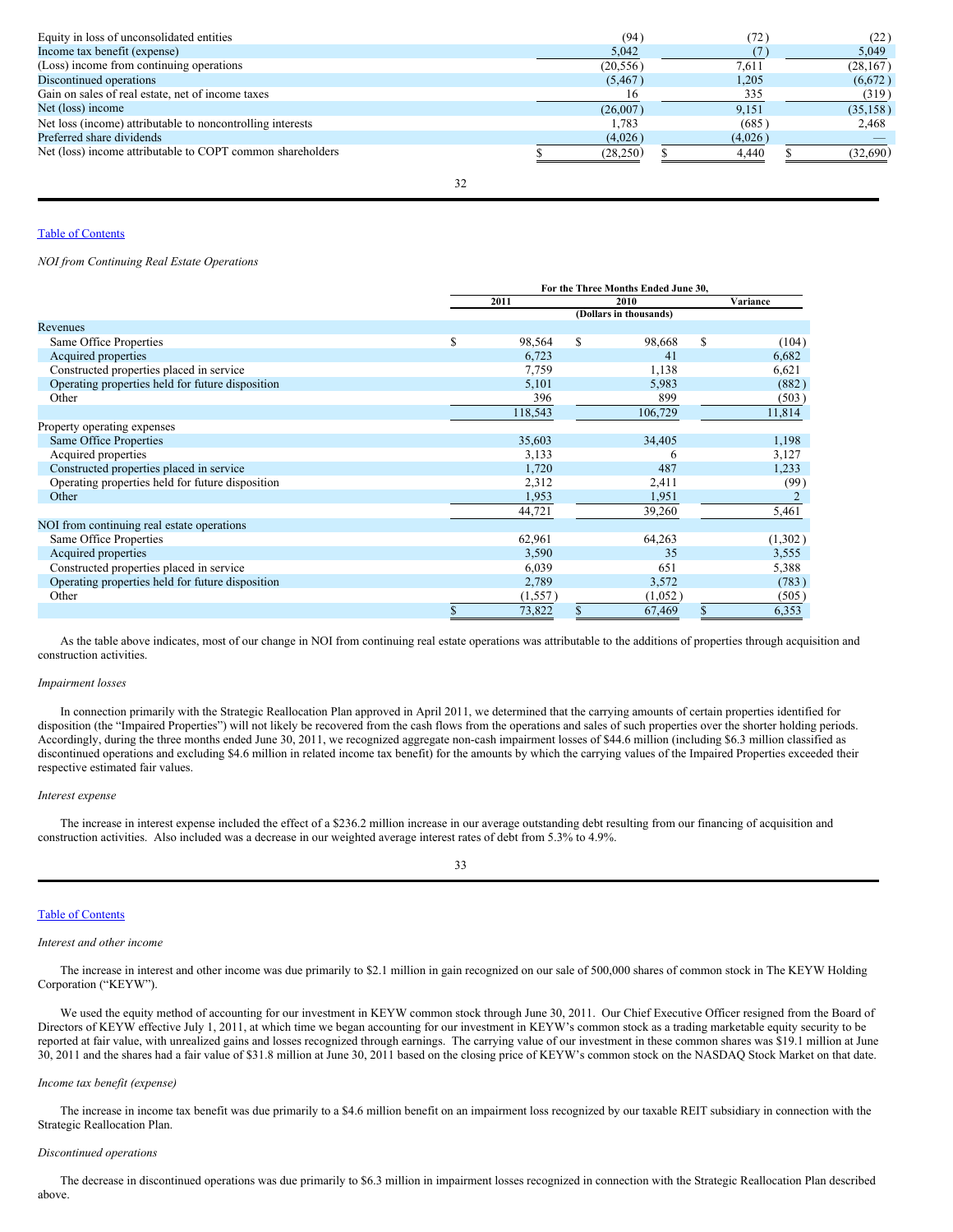# Table of [Contents](#page-0-0)

Comparison of the Six Months Ended June 30, 2011 to the Six Months Ended June 30, 2010

|                                                                      |    |           | 2010          |                        | Variance |           |
|----------------------------------------------------------------------|----|-----------|---------------|------------------------|----------|-----------|
|                                                                      |    |           |               | (Dollars in thousands) |          |           |
| Revenues                                                             |    |           |               |                        |          |           |
| Revenues from real estate operations                                 | \$ | 238,701   | <sup>\$</sup> | 216,360                | \$       | 22,341    |
| Construction contract and other service revenues                     |    | 49,125    |               | 63,430                 |          | (14,305)  |
| Total revenues                                                       |    | 287,826   |               | 279,790                |          | 8,036     |
| Expenses                                                             |    |           |               |                        |          |           |
| Property operating expenses                                          |    | 94,431    |               | 86,206                 |          | 8,225     |
| Depreciation and amortization associated with real estate operations |    | 62,830    |               | 55,531                 |          | 7,299     |
| Construction contract and other service expenses                     |    | 47,527    |               | 61,801                 |          | (14, 274) |
| <b>Impairment</b> losses                                             |    | 66,032    |               |                        |          | 66,032    |
| General and administrative expense                                   |    | 13,097    |               | 11,826                 |          | 1,271     |
| Business development expenses                                        |    | 1,076     |               | 620                    |          | 456       |
| Total operating expenses                                             |    | 284,993   |               | 215,984                |          | 69,009    |
|                                                                      |    |           |               |                        |          |           |
| Operating income                                                     |    | 2,833     |               | 63,806                 |          | (60, 973) |
| Interest expense                                                     |    | (53,246)  |               | (48,068)               |          | (5,178)   |
| Interest and other income                                            |    | 3,924     |               | 1,547                  |          | 2,377     |
| Loss on early extinguishment of debt                                 |    | (25)      |               |                        |          | (25)      |
| Equity in loss of unconsolidated entities                            |    | (64)      |               | (277)                  |          | 213       |
| Income tax benefit (expense)                                         |    | 5,586     |               | (48)                   |          | 5,634     |
| (Loss) income from continuing operations                             |    | (40, 992) |               | 16,960                 |          | (57, 952) |
| Discontinued operations                                              |    | (6,298)   |               | 2,514                  |          | (8, 812)  |
| Gain on sales of real estate, net of income taxes                    |    | 2,717     |               | 352                    |          | 2,365     |
| Net (loss) income                                                    |    | (44, 573) |               | 19,826                 |          | (64,399)  |
| Net loss (income) attributable to noncontrolling interests           |    | 2,559     |               | (1, 422)               |          | 3,981     |
| Preferred share dividends                                            |    | (8,051)   |               | (8,051)                |          |           |
| Net (loss) income attributable to COPT common shareholders           |    | (50,065)  |               | 10,353                 |          | (60, 418) |

35

## Table of [Contents](#page-0-0)

*NOI from Continuing Real Estate Operations*

|                                                  | For the Six Months Ended June 30, |    |                        |    |          |  |  |  |
|--------------------------------------------------|-----------------------------------|----|------------------------|----|----------|--|--|--|
|                                                  | 2011                              |    | 2010                   |    | Variance |  |  |  |
|                                                  |                                   |    | (Dollars in thousands) |    |          |  |  |  |
| Revenues                                         |                                   |    |                        |    |          |  |  |  |
| Same Office Properties                           | \$<br>198,450                     | \$ | 200,258                | \$ | (1,808)  |  |  |  |
| Acquired properties                              | 13,985                            |    | 41                     |    | 13,944   |  |  |  |
| Constructed properties placed in service         | 15,130                            |    | 1,872                  |    | 13,258   |  |  |  |
| Operating properties held for future disposition | 10,406                            |    | 12,334                 |    | (1,928)  |  |  |  |
| Other                                            | 730                               |    | 1,855                  |    | (1, 125) |  |  |  |
|                                                  | 238,701                           |    | 216,360                |    | 22,341   |  |  |  |
| Property operating expenses                      |                                   |    |                        |    |          |  |  |  |
| Same Office Properties                           | 76,429                            |    | 75,235                 |    | 1,194    |  |  |  |
| Acquired properties                              | 5,962                             |    | 6                      |    | 5,956    |  |  |  |
| Constructed properties placed in service         | 3,520                             |    | 737                    |    | 2,783    |  |  |  |
| Operating properties held for future disposition | 5,241                             |    | 5,724                  |    | (483)    |  |  |  |
| Other                                            | 3,279                             |    | 4,504                  |    | (1,225)  |  |  |  |
|                                                  | 94,431                            |    | 86,206                 |    | 8,225    |  |  |  |
| NOI from continuing real estate operations       |                                   |    |                        |    |          |  |  |  |
| Same Office Properties                           | 122,021                           |    | 125,023                |    | (3,002)  |  |  |  |
| Acquired properties                              | 8,023                             |    | 35                     |    | 7,988    |  |  |  |
| Constructed properties placed in service         | 11,610                            |    | 1,135                  |    | 10,475   |  |  |  |
| Operating properties held for future disposition | 5,165                             |    | 6,610                  |    | (1, 445) |  |  |  |
| Other                                            | (2, 549)                          |    | (2,649)                |    | 100      |  |  |  |
|                                                  | 144,270                           |    | 130,154                |    | 14,116   |  |  |  |

As the table above indicates, most of our change in NOI from continuing real estate operations was attributable to the additions of properties through acquisition and construction activities.

With regard to changes in NOI from continuing real estate operations attributable to Same Office Properties:

the decrease in revenues included the following:

- · a \$1.9 million decrease in rental revenue attributable primarily to changes in occupancy and rental rates between the two periods (average occupancy of Same Office Properties was 89.1% in the current period versus 89.9% in the prior period); and
- · a \$734,000 decrease in net revenue from the early termination of leases; offset in part by
- · a \$787,000 increase in tenant recoveries and other revenue; and
- · the increase in property operating expenses included the following: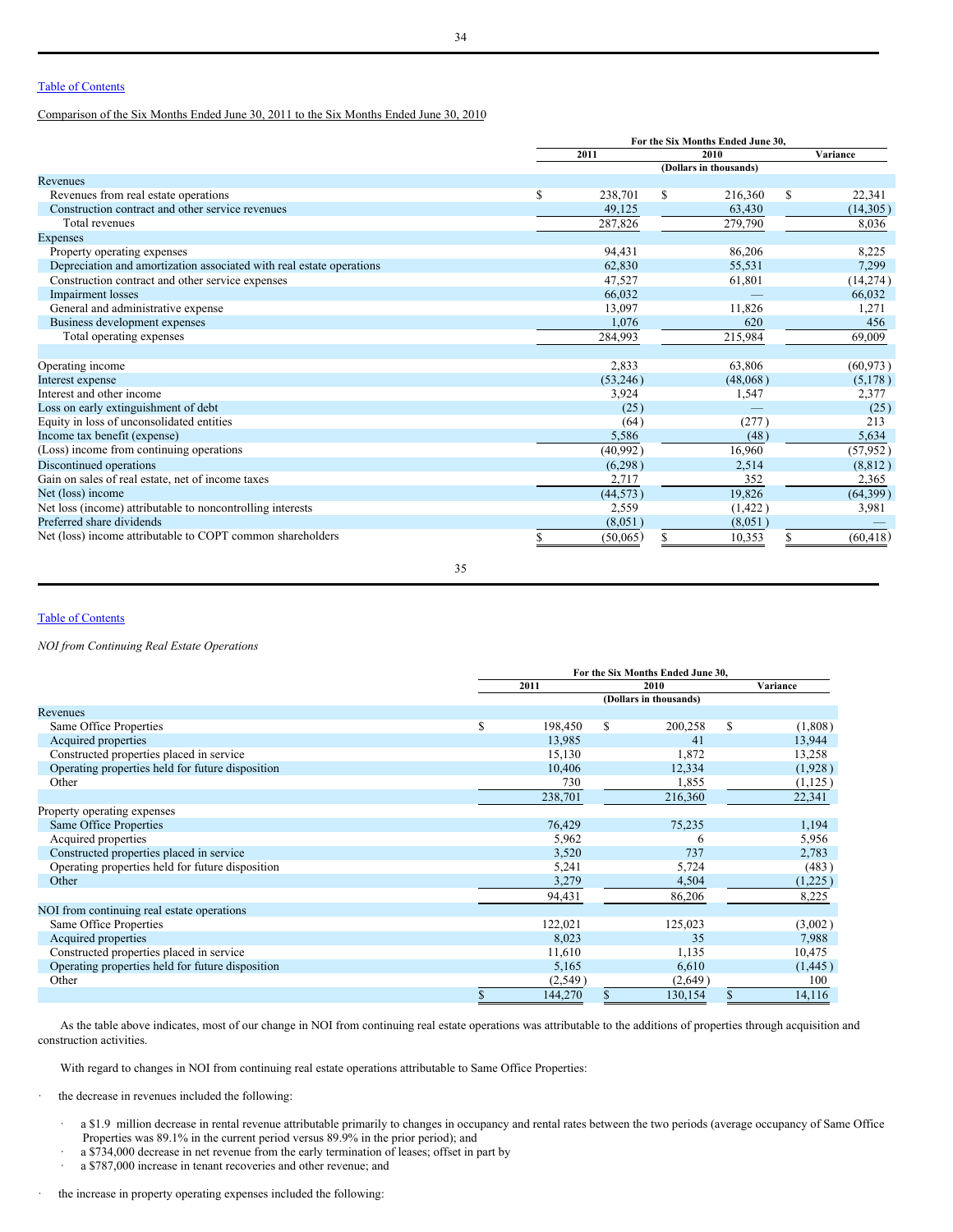- a \$1.4 million increase in heating and air conditioning repairs and maintenance that was predominantly attributable to an increase in heating and air conditioning systems utilization at a property in San Antonio;
- a \$1.1 million increase in costs for asset and property management labor, much of which was due to an increase in the size of our employee base supporting certain properties;
- a \$933,000 increase in interior and other repairs and maintenance; offset in part by
- · a \$3.3 million decrease in snow removal expenses due primarily to record snowfall in Maryland and Northern Virginia in the prior period.

36

# Table of [Contents](#page-0-0)

# *Depreciation and Amortization Associated with Real Estate Operations*

Depreciation and amortization expense associated with real estate included in continuing operations increased due primarily to expense attributable to properties added into operations through acquisition and construction activities.

#### *Impairment losses*

We recognized the impairment losses described below in the current period:

- the impairment losses previously described for the three month periods; and
- · on February 15 and 17, 2011, the Army provided us disclosures regarding the past testing and use of tactical defoliants/herbicides at Fort Ritchie. Upon receipt of these disclosures, we commenced a review of our development plans and prospects for the property. We believe that these disclosures by the Army are likely to cause further delays in the resolution of certain existing litigation related to the property, and that they also increase the level of uncertainty as to our ultimate development rights at the property and future residential and commercial demand for the property. We analyzed various possible outcomes and resulting cash flows expected from the operations and ultimate disposition of the property. After determining that the carrying amount of the property will not likely be recovered from those cash flows, we recognized a noncash impairment loss of \$27.7 million for the amount by which the carrying value of the property exceeded its estimated fair value.

#### *Interest expense*

The increase in interest expense included the effect of a \$262.3 million increase in our average outstanding debt resulting from our financing of acquisition and construction activities.

#### *Interest and other income, income tax benefit (expense) and discontinued operations*

The changes reflected in these lines items were due primarily to the reasons described above for the three month periods.

#### *Gain on sales of real estate*

The increase in gain on sales of real estate was attributable primarily to the sale of a land parcel in Hunt Valley, Maryland.

#### Funds from Operations

Funds from operations ("FFO") is defined as net income computed using GAAP, excluding gains on sales of previously depreciated operating properties, plus real estaterelated depreciation and amortization. Gains from sales of newly-developed properties less accumulated depreciation, if any, required under GAAP are included in FFO on the basis that development services are the primary revenue generating activity; we believe that inclusion of these development gains is in accordance with the National Association of Real Estate Investment Trusts ("NAREIT") definition of FFO, although others may interpret the definition differently and, accordingly, our presentation of FFO may differ from those of other REITs. We believe that FFO is useful to management and investors as a supplemental measure of operating performance because, by excluding gains related to sales of previously depreciated operating properties and excluding real estate-related depreciation and amortization, FFO can help one compare our operating performance between periods. In addition, since most equity REITs provide FFO information to the investment community, we believe that FFO is useful to investors as a supplemental measure for comparing our results to those of other equity REITs. We believe that net income is the most directly comparable GAAP measure to FFO.

# Table of [Contents](#page-0-0)

Since FFO excludes certain items includable in net income, reliance on the measure has limitations; management compensates for these limitations by using the measure simply as a supplemental measure that is weighed in the balance with other GAAP and non-GAAP measures. FFO is not necessarily an indication of our cash flow available to fund cash needs. Additionally, it should not be used as an alternative to net income when evaluating our financial performance or to cash flow from operating, investing and financing activities when evaluating our liquidity or ability to make cash distributions or pay debt service.

Basic FFO available to common share and common unit holders ("Basic FFO") is FFO adjusted to subtract (1) preferred share dividends, (2) income attributable to noncontrolling interests through ownership of preferred units in the Operating Partnership or interests in other consolidated entities not owned by us, (3) depreciation and amortization allocable to noncontrolling interests in other consolidated entities and (4) Basic FFO allocable to restricted shares. With these adjustments, Basic FFO represents FFO available to common shareholders and common unitholders. Common units in the Operating Partnership are substantially similar to our common shares and are exchangeable into common shares, subject to certain conditions. We believe that Basic FFO is useful to investors due to the close correlation of common units to common shares. We believe that net income is the most directly comparable GAAP measure to Basic FFO. Basic FFO has essentially the same limitations as FFO; management compensates for these limitations in essentially the same manner as described above for FFO.

Diluted FFO available to common share and common unit holders ("Diluted FFO") is Basic FFO adjusted to add back any changes in Basic FFO that would result from the assumed conversion of securities that are convertible or exchangeable into common shares. We believe that Diluted FFO is useful to investors because it is the numerator used to compute Diluted FFO per share, discussed below. We believe that the numerator for diluted EPS is the most directly comparable GAAP measure to Diluted FFO. Since Diluted FFO excludes certain items includable in the numerator to diluted EPS, reliance on the measure has limitations; management compensates for these limitations by using the measure simply as a supplemental measure that is weighed in the balance with other GAAP and non-GAAP measures. Diluted FFO is not necessarily an indication of our cash flow available to fund cash needs. Additionally, it should not be used as an alternative to net income when evaluating our financial performance or to cash flow from operating, investing and financing activities when evaluating our liquidity or ability to make cash distributions or pay debt service.

Diluted FFO, as adjusted for comparability is defined as Diluted FFO adjusted to exclude operating property acquisition costs, gain or loss on early extinguishment of debt and impairment losses, net of associated income tax. We believe that the excluded items are not reflective of normal operations and, as a result, we believe that a measure that excludes these items is a useful supplemental measure in evaluating our operating performance. We believe that the numerator to diluted EPS is the most directly comparable GAAP measure to this non-GAAP measure. This measure has essentially the same limitations as Diluted FFO, as well as the further limitation of not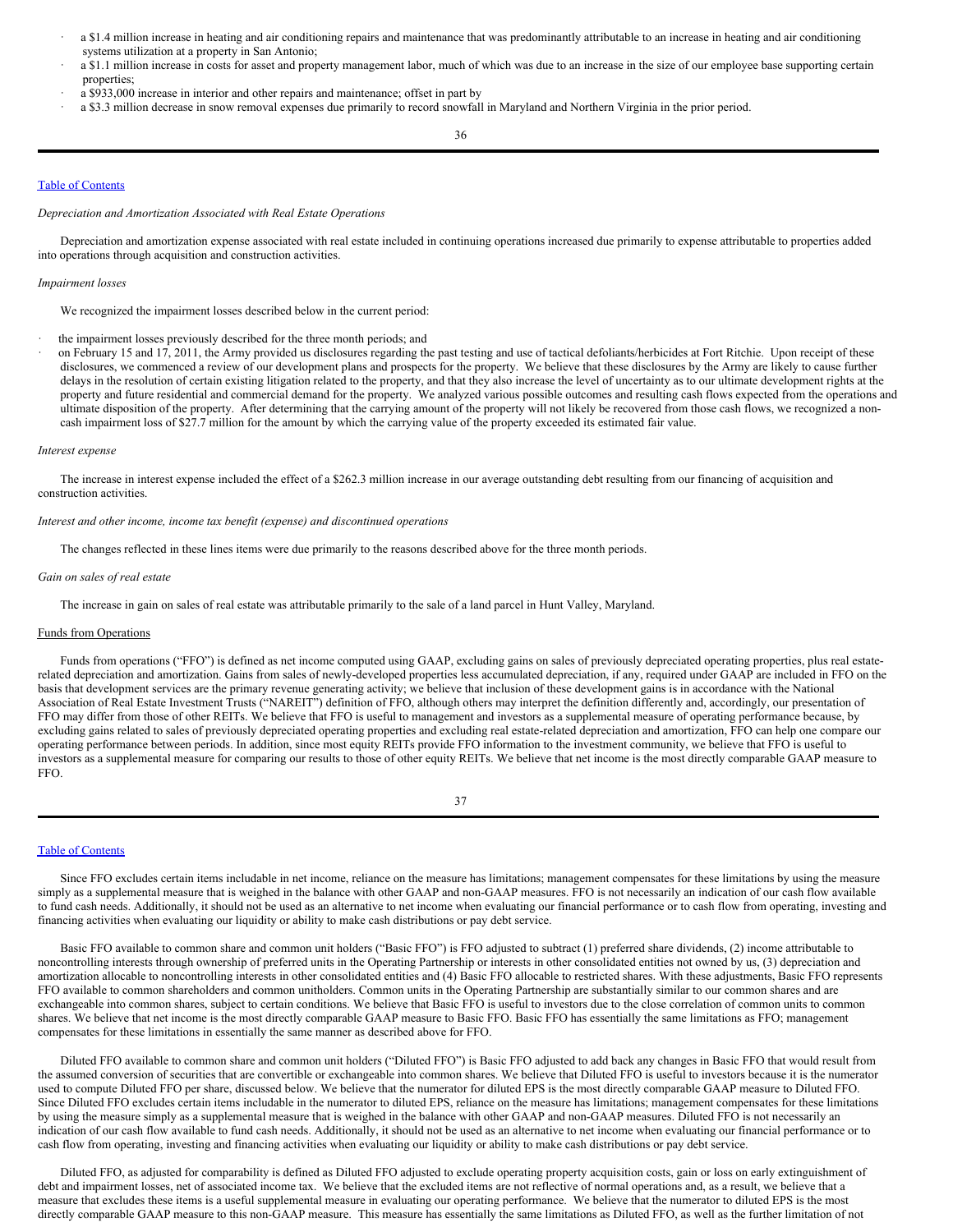reflecting the effects of the excluded items; we compensate for these limitations in essentially the same manner as described above for Diluted FFO.

Diluted FFO per share is (1) Diluted FFO divided by (2) the sum of the (a) weighted average common shares outstanding during a period, (b) weighted average common units outstanding during a period and (c) weighted average number of potential additional common shares that would have been outstanding during a period if other securities that are convertible or exchangeable into common shares were converted or exchanged. We believe that Diluted FFO per share is useful to investors because it provides investors with a further context for evaluating our FFO results in the same manner that investors use earnings per share ("EPS") in evaluating net income available to common shareholders. In addition, since most equity REITs provide Diluted FFO per share information to the investment community, we believe that Diluted FFO per share is a useful supplemental measure for comparing us to other equity REITs. We believe that diluted EPS is the most directly comparable GAAP measure to Diluted FFO per share. Diluted FFO per share has most of the same limitations as Diluted FFO (described above); management compensates for these limitations in essentially the same manner as described above for Diluted FFO.

## Table of [Contents](#page-0-0)

Diluted FFO per share, as adjusted for comparability is (1) Diluted FFO, as adjusted for comparability divided by (2) the sum of the (a) weighted average common shares outstanding during a period, (b) weighted average common units outstanding during a period and (c) weighted average number of potential additional common shares that would have been outstanding during a period if other securities that are convertible or exchangeable into common shares were converted or exchanged. We believe that this measure is useful to investors because it provides investors with a further context for evaluating our FFO results. We believe that diluted EPS is the most directly comparable GAAP measure to this per share measure. This measure has most of the same limitations as Diluted FFO (described above) as well as the further limitation of not reflecting the effects of the excluded items; we compensate for these limitations in essentially the same manner as described above for Diluted FFO.

The computations for all of the above measures on a diluted basis assume the conversion of common units in our Operating Partnership but do not assume the conversion of other securities that are convertible into common shares if the conversion of those securities would increase per share measures in a given period.

The table below sets forth the computation of the above stated measures for the three and six months ended June 30, 2011 and 2010 and provides reconciliations to the GAAP measures associated with such measures (dollars and shares in thousands, except per share data):

39

#### Table of [Contents](#page-0-0)

|                                                                                         |                | <b>For the Three Months</b><br><b>Ended June 30.</b> |              |         |              | For the Six Months<br><b>Ended June 30.</b> |                         |                          |
|-----------------------------------------------------------------------------------------|----------------|------------------------------------------------------|--------------|---------|--------------|---------------------------------------------|-------------------------|--------------------------|
|                                                                                         |                | 2011                                                 |              | 2010    |              | 2011                                        |                         | 2010                     |
| Net (loss) income                                                                       | $\overline{s}$ | (26,007)                                             | $\mathbb{S}$ | 9,151   | $\mathbf S$  | (44, 573)                                   | $\overline{\mathbb{S}}$ | 19,826                   |
| Add: Real estate-related depreciation and amortization                                  |                | 32,049                                               |              | 29,548  |              | 65,069                                      |                         | 57,151                   |
| Add: Depreciation and amortization on unconsolidated real estate entities               |                | 115                                                  |              | 171     |              | 234                                         |                         | 346                      |
| Less: Gain on sales of previously depreciated operating properties, net of income taxes |                | (150)                                                |              |         |              | (150)                                       |                         | (297)                    |
| <b>FFO</b>                                                                              |                | 6.007                                                |              | 38,870  |              | 20,580                                      |                         | 77,026                   |
| Noncontrolling interests-preferred units in the Operating Partnership                   |                | (165)                                                |              | (165)   |              | (330)                                       |                         | (330)                    |
| Noncontrolling interests-other consolidated entities                                    |                | 61                                                   |              | (156)   |              | (477)                                       |                         | (201)                    |
| Preferred share dividends                                                               |                | (4,026)                                              |              | (4,026) |              | (8,051)                                     |                         | (8,051)                  |
| Depreciation and amortization allocable to noncontrolling interests in other            |                |                                                      |              |         |              |                                             |                         |                          |
| consolidated entities                                                                   |                | (225)                                                |              | (297)   |              | (290)                                       |                         | (579)                    |
| Basic and Diluted FFO allocable to restricted shares                                    |                | (237)                                                |              | (346)   |              | (519)                                       |                         | (725)                    |
| Basic and Diluted FFO                                                                   | $\mathbf S$    | 1,415                                                | $\mathbb{S}$ | 33,880  | $\mathbb{S}$ | 10,913                                      | $\mathbf S$             | 67,140                   |
| Operating property acquisition costs                                                    |                | 52                                                   |              | 271     |              | 75                                          |                         | 290                      |
| <b>Impairment</b> losses                                                                |                | 44,605                                               |              |         |              | 72,347                                      |                         | $\overline{\phantom{0}}$ |
| Income tax benefit from impairment loss                                                 |                | (4,598)                                              |              |         |              | (4,598)                                     |                         |                          |
| Loss on early extinguishment of debt                                                    |                | 25                                                   |              |         |              | 25                                          |                         |                          |
| Diluted FFO, as adjusted for comparability                                              | S              | 41,499                                               |              | 34,151  | S            | 78,762                                      | S                       | 67,430                   |
|                                                                                         |                |                                                      |              |         |              |                                             |                         |                          |
| Weighted average common shares                                                          |                | 68,446                                               |              | 58,489  |              | 67,399                                      |                         | 58,169                   |
| Conversion of weighted average common units                                             |                | 4,382                                                |              | 4,558   |              | 4,389                                       |                         | 4,786                    |
| Weighted average common shares/units - Basic FFO                                        |                | 72,828                                               |              | 63,047  |              | 71,788                                      |                         | 62,955                   |
| Dilutive effect of share-based compensation awards                                      |                | 151                                                  |              | 421     |              | 205                                         |                         | 405                      |
| Weighted average common shares/units - Diluted FFO                                      |                | 72,979                                               |              | 63,468  |              | 71,993                                      |                         | 63,360                   |
| Diluted FFO per share                                                                   | S              | 0.02                                                 | S            | 0.53    | $\mathbb{S}$ | 0.15                                        | S                       | 1.06                     |
| Diluted FFO per share, as adjusted for comparability                                    | $\mathbf S$    | 0.57                                                 | $\mathbf S$  | 0.54    | $\mathbb{S}$ | 1.09                                        | $\mathbb{S}$            | 1.06                     |
|                                                                                         |                |                                                      |              |         |              |                                             |                         |                          |
| Numerator for diluted EPS                                                               | $\mathbb{S}$   | (30, 374)                                            | $\mathbb{S}$ | 4,190   | $\mathbb{S}$ | (53,950)                                    | $\mathbb{S}$            | 9,813                    |
| (Loss) income allocable to noncontrolling interests-common units in the Operating       |                |                                                      |              |         |              |                                             |                         |                          |
| Partnership                                                                             |                |                                                      |              | 364     |              |                                             |                         | 891                      |
| Real estate-related depreciation and amortization                                       |                | 32,049                                               |              | 29,548  |              | 65,069                                      |                         | 57,151                   |
| Depreciation and amortization of unconsolidated real estate entities                    |                | 115                                                  |              | 171     |              | 234                                         |                         | 346                      |
| Numerator for diluted EPS allocable to restricted shares                                |                | 237                                                  |              | 250     |              | 519                                         |                         | 540                      |
| Depreciation and amortization allocable to noncontrolling interests in other            |                |                                                      |              |         |              |                                             |                         |                          |
| consolidated entities                                                                   |                | (225)                                                |              | (297)   |              | (290)                                       |                         | (579)                    |
| Basic and diluted FFO allocable to restricted shares                                    |                | (237)                                                |              | (346)   |              | (519)                                       |                         | (725)                    |
| Gain on sales of previously depreciated operating properties, net of income taxes       |                | (150)                                                |              |         |              | (150)                                       |                         | (297)                    |
| <b>Basic and Diluted FFO</b>                                                            | $\mathbf S$    | 1,415                                                | $\mathbf S$  | 33,880  | $\mathbb{S}$ | 10,913                                      | $\mathbb{S}$            | 67,140                   |
| Operating property acquisition costs                                                    |                | 52                                                   |              | 271     |              | 75                                          |                         | 290                      |
| <b>Impairment</b> losses                                                                |                | 44.605                                               |              |         |              | 72,347                                      |                         |                          |
| Income tax benefit from impairment loss                                                 |                | (4,598)                                              |              |         |              | (4,598)                                     |                         |                          |
| Loss on early extinguishment of debt                                                    |                | 25                                                   |              |         |              | 25                                          |                         |                          |
| Diluted FFO, as adjusted for comparability                                              | \$             | 41,499                                               | \$           | 34,151  | \$           | 78,762                                      | \$                      | 67,430                   |
| Denominator for diluted EPS                                                             |                | 72,828                                               |              | 58,910  |              | 71,788                                      |                         | 58,574                   |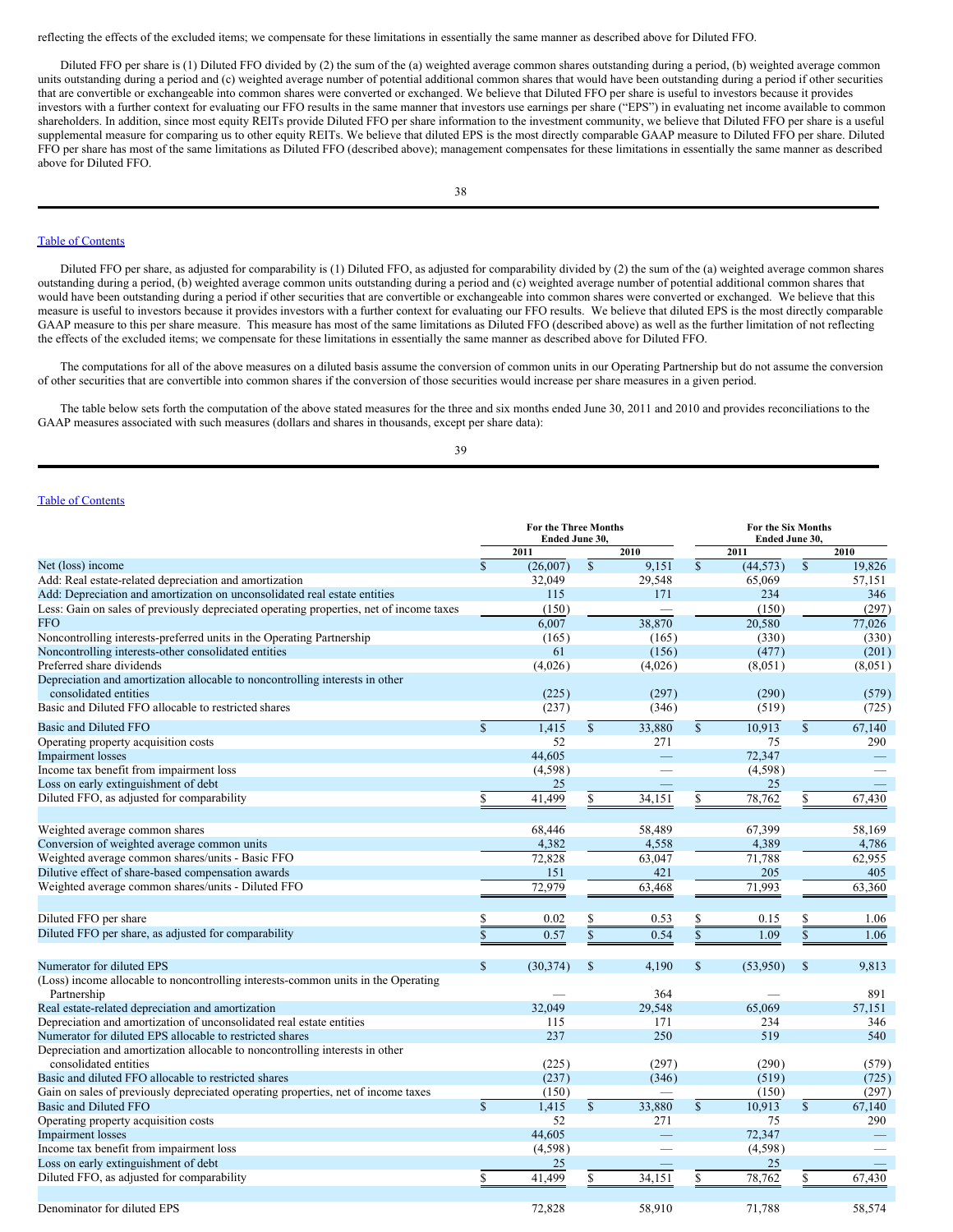| Weighted average common units                               | _ |                          | $\overline{\phantom{a}}$ | .786                     |
|-------------------------------------------------------------|---|--------------------------|--------------------------|--------------------------|
| Anti-dilutive EPS effect of share-based compensation awards |   | $\overline{\phantom{a}}$ | 205                      | $\overline{\phantom{a}}$ |
| Denominator for diluted FFO per share measures              |   | 53.468                   | .993                     | 63.360                   |

## Table of [Contents](#page-0-0)

#### Investing and Financing Activities During the Six Months Ended June 30, 2011

During the six months ended June 30, 2011, we placed into service an aggregate of 149,000 square feet in newly constructed space in two office properties. These properties, which total 228,000 square feet, became fully operational in 2011 (79,000 of these square feet were placed into service in 2010). Costs incurred on these properties through June 30, 2011 totaled \$43.4 million.

The table below sets forth the major components of our additions to the line entitled "Total Properties, net" on our consolidated balance sheet for the six months ended June 30, 2011 (in thousands):

| Construction, development and redevelopment  | 123.870   |
|----------------------------------------------|-----------|
| Tenant improvements on operating properties  | 23,061(1) |
| Capital improvements on operating properties | 4.416     |
|                                              | 151.347   |

(1) Tenant improvement costs incurred on newly-constructed properties are classified in this table as construction, development and redevelopment.

In April 2011, we completed a review of our portfolio and identified a number of properties that are no longer closely aligned with our strategy, and our Board of Trustees approved the Strategic Reallocation Plan. The properties to be disposed of pursuant to the Strategic Reallocation Plan consist primarily of smaller, non-strategic office properties in certain submarkets in the Greater Baltimore, Suburban Maryland and St. Mary's County regions. We expect that net proceeds from the execution of the Strategic Reallocation Plan after the repayment of debt secured by the properties will approximate \$200 million. We expect to invest the proceeds in properties that will serve customers in the United States Government, defense information technology and related data sectors. In May 2011, we completed the sale of three properties under the plan totaling 39,000 square feet for \$3.8 million.

On April 5, 2011, we entered into two forward starting swaps for an aggregate notional amount of \$175.0 million to lock in the LIBOR swap rate in anticipation of our obtaining a ten-year term, fixed rate financing later in 2011. Both agreements are effective on September 30, 2011, expire on September 30, 2021 and have a cash settlement date on March 30, 2012. These swaps are designated as cash flow hedges.

In May 2011, we issued 4.6 million common shares at a public offering price of \$33.00 per share, for net proceeds of \$145.7 million after underwriting discount but before offering expenses. The net proceeds were used to pay down our Revolving Credit Facility and for general corporate purposes.

#### Cash Flows

We expect to continue to use cash flow provided by operations as the primary source to meeting our short-term capital needs, including property operating expenses, general and administrative expenses, interest expense, scheduled principal amortization of debt, dividends to our shareholders, distributions to our noncontrolling interest holders of preferred and common units in the Operating Partnership and capital improvements and leasing costs. Our net cash flow provided by operating activities increased \$13.9 million when comparing the six months ended June 30, 2011 and 2010 due primarily to an increase in revenues received from real estate operations attributable to newly acquired and newly constructed properties. Our net cash flow used in investing activities decreased \$18.4 million when comparing the six months ended June 30, 2011 and 2010 due primarily to a decrease in acquisitions relative to the prior period. Our cash flow provided by financing activities decreased \$32.3 million when comparing the six months ended June 30, 2011 and 2010 due primarily to a \$175.2 million decrease in net debt repayments, offset in part by a \$142.3 million increase in net proceeds from common share issuances in the current period.

| I<br>٧ |
|--------|
|        |

#### Table of [Contents](#page-0-0)

# **Liquidity and Capital Resources**

Our primary cash requirements are for operating expenses, debt service, development of new properties, improvements to existing properties and acquisitions. While we may experience increasing challenges discussed elsewhere herein and in our 2010 Annual Report on Form 10-K due to the current economic environment, we believe that our liquidity and capital resources are adequate for our near-term and longer-term requirements. We maintain sufficient cash and cash equivalents to meet our operating cash requirements and short term investing and financing cash requirements. When we determine that the amount of cash and cash equivalents on hand is more than we need to meet such requirements, we may pay down our unsecured revolving credit facility (the "Revolving Credit Facility") or forgo borrowing under construction loan credit facilities to fund development activities.

We rely primarily on fixed-rate, non-recourse mortgage loans from banks and institutional lenders to finance most of our operating properties. We have also made use of the public equity and debt markets to meet our capital needs, principally to repay or refinance corporate and property secured debt and to provide funds for project development and acquisitions.

Our Revolving Credit Facility provides for borrowings of up to \$800 million, \$452.1 million of which was available at June 30, 2011; this facility is available through September 2011 and may be extended by one year at our option, provided that there is no default under the facility and we pay an extension fee of 0.125% of the total availability of the facility. We often use our Revolving Credit Facility initially to finance much of our investing activities. We then pay down the facility using proceeds generated from long-term borrowings and equity issuances. Amounts available under the facility are computed based on 65% of our unencumbered asset value, as defined in the agreement.

In addition, we have a construction loan agreement with an aggregate commitment by the lenders that is restorable (the "Revolving Construction Facility"), which provides for borrowings of up to \$225.0 million, \$50.0 million of which was available at June 30, 2011 to fund future construction costs; this facility is available until May 2012.

In 2011, we expect to obtain a new facility that will replace our existing Revolving Credit Facility. We expect to satisfy our 2011 debt maturities and fund the construction of properties under construction at period end or expected to be started during the remainder of 2011 using capacity under our credit facilities and by accessing the secured debt market, unsecured debt market and/or public equity market. We are continually evaluating sources of capital and believe that there are satisfactory sources available to meet our capital requirements without necessitating property sales. However, selective dispositions of operating properties and other assets are expected to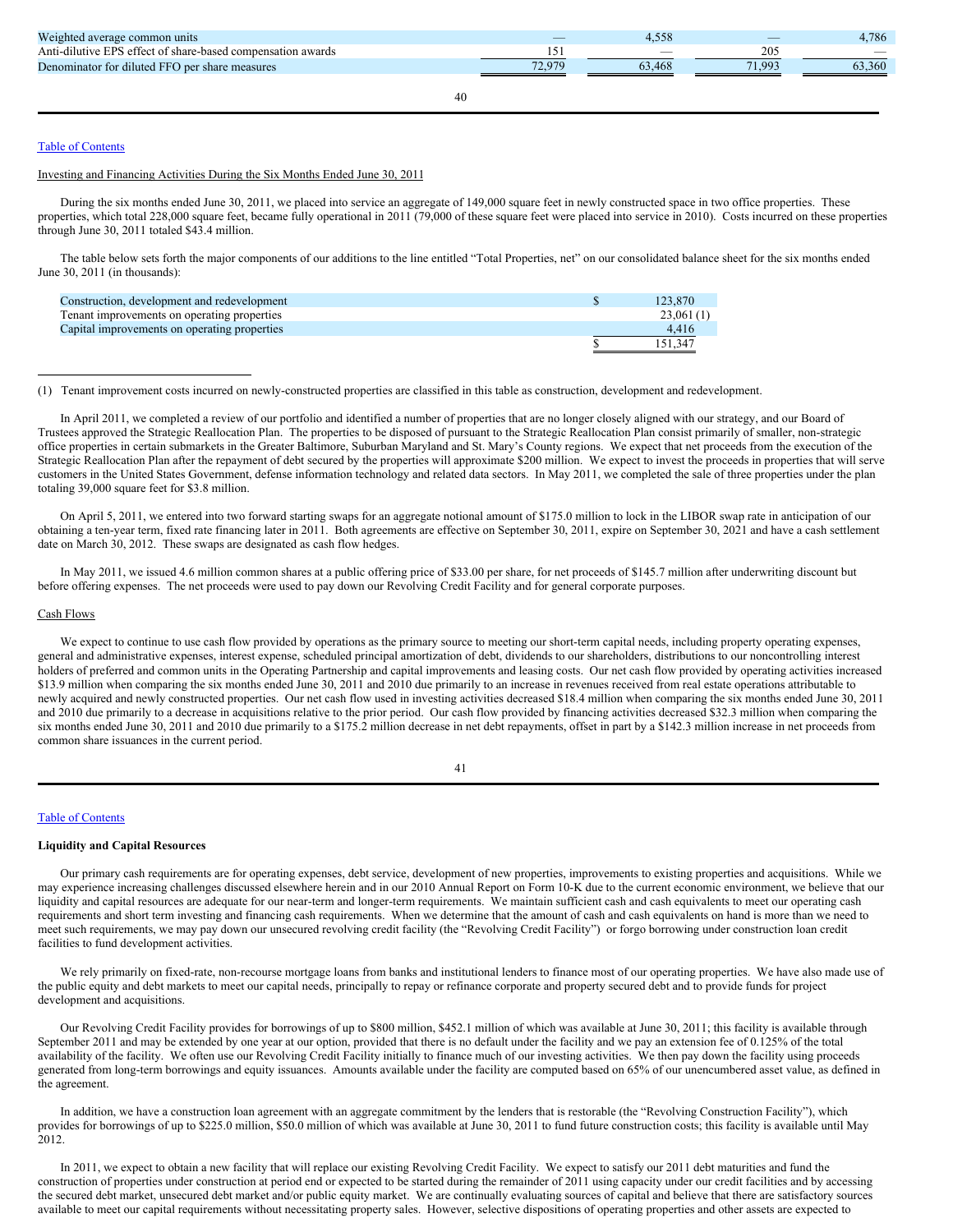#### provide capital resources during the remainder of 2011 and in future years.

Certain of our debt instruments require that we comply with a number of restrictive financial covenants, including maximum leverage ratio, unencumbered leverage ratio, minimum net worth, minimum fixed charge coverage, minimum unencumbered interest coverage ratio, minimum debt service and maximum secured indebtedness ratio. As of June 30, 2011, we were in compliance with these financial covenants.

# Table of [Contents](#page-0-0)

#### Contractual Obligations

The following table summarizes our contractual obligations as of June 30, 2011 (in thousands):

|                                                        | For the Periods Ended December 31. |              |               |         |          |         |          |            |  |            |    |         |       |           |
|--------------------------------------------------------|------------------------------------|--------------|---------------|---------|----------|---------|----------|------------|--|------------|----|---------|-------|-----------|
|                                                        |                                    | 2011<br>2012 |               |         | 2013     | 2014    |          | 2015       |  | Thereafter |    |         | Total |           |
| Contractual obligations (1)                            |                                    |              |               |         |          |         |          |            |  |            |    |         |       |           |
| Debt $(2)$                                             |                                    |              |               |         |          |         |          |            |  |            |    |         |       |           |
| Balloon payments due upon maturity                     | S.                                 | 504,500      | <sup>\$</sup> | 449,277 | <b>S</b> | 134,843 | <b>S</b> | 202,697 \$ |  | 394,734    | -S | 575.264 | -S    | 2.261.315 |
| Scheduled principal payments                           |                                    | 6,814        |               | 13,867  |          | 11,206  |          | 7,528      |  | 5,738      |    | 7,255   |       | 52,408    |
| Interest on debt $(3)$                                 |                                    | 47,894       |               | 83,690  |          | 69,870  |          | 59,105     |  | 44,015     |    | 29,347  |       | 333,921   |
| New construction, development and redevelopment        |                                    |              |               |         |          |         |          |            |  |            |    |         |       |           |
| obligations $(4)(5)$                                   |                                    | 50,354       |               | 41,572  |          |         |          |            |  |            |    |         |       | 91,926    |
| Third-party construction and development obligations   |                                    |              |               |         |          |         |          |            |  |            |    |         |       |           |
| (5)(6)                                                 |                                    | 20.891       |               | 6,963   |          |         |          |            |  |            |    | $-$     |       | 27,854    |
| Capital expenditures for operating properties $(5)(7)$ |                                    | 19.700       |               | 10,273  |          |         |          |            |  |            |    |         |       | 29.973    |
| Operating leases (8)                                   |                                    | 356          |               | 595     |          | 539     |          | 445        |  | 348        |    | 27.081  |       | 29,364    |
| Other purchase obligations (9)                         |                                    | .709         |               | 3,412   |          | 2,756   |          | 1.717      |  | 1,222      |    | 323     |       | 11,139    |
| Total contractual cash obligations                     |                                    | 652.218      |               | 609,649 |          | 219,214 |          | 271,492    |  | 446,057    |    | 639,270 |       | 2,837,900 |

(1) The contractual obligations set forth in this table generally exclude individual property operations contracts that had a value of less than \$20,000. Also excluded are contracts associated with the operations of our properties that may be terminated with notice of one month or less, which is the arrangement that applies to most of our property operations contracts.

(2) Represents scheduled principal amortization payments and maturities only and therefore excludes a net discount of \$14.3 million. We expect to refinance the balloon payments that are due in 2011 and 2012 using primarily a combination of borrowings under our credit facilities and by accessing the secured debt market, unsecured debt market and/or public equity market. The principal maturities occurring in 2011 includes \$342.0 million that may be extended for one year, subject to certain conditions.

(3) Represents interest costs for debt at June 30, 2011 for the terms of such debt. For variable rate debt, the amounts reflected above used June 30, 2011 interest rates on variable rate debt in computing interest costs for the terms of such debt.

(4) Represents contractual obligations pertaining to new construction, development and redevelopment activities. We expect to finance these costs using primarily a combination of borrowings under our credit facilities and by accessing the secured debt market, unsecured debt market and/or public equity market. Construction, development and redevelopment activities underway at June 30, 2011 included the following:

| Activity                                    | Number of<br><b>Properties</b> | <b>Square Feet (in</b><br>thousands) or<br><b>Critical Load</b> | <b>Estimated</b><br><b>Remaining Costs</b><br>(in millions) | <b>Expected Year</b><br>For Costs to be<br><b>Incurred Through</b> |  |  |
|---------------------------------------------|--------------------------------|-----------------------------------------------------------------|-------------------------------------------------------------|--------------------------------------------------------------------|--|--|
| Construction of new office properties       | 10                             | 1,174                                                           | 127.2                                                       | 2013                                                               |  |  |
| Development of new office properties        |                                | .026                                                            | 201.5                                                       | 2014                                                               |  |  |
| Redevelopment of existing office properties |                                | 297                                                             | 28.0                                                        | 2012                                                               |  |  |
| Completion of wholesale data center         |                                | 18MW                                                            | 101.2                                                       | 2013                                                               |  |  |

(5) Due to the long-term nature of certain construction and development contracts and leases included in these lines, the amounts reported in the table represent our estimate of the timing for the related obligations being payable.

(6) Represents contractual obligations pertaining to projects for which we are acting as construction manager on behalf of unrelated parties who are our clients. We expect to be reimbursed in full for these costs by our clients.

(7) Represents contractual obligations pertaining to recurring and nonrecurring capital expenditures for our operating properties. We expect to finance these costs primarily using cash flow from operations.

(8) We expect to pay these items using cash flow from operations.

(9) Primarily represents contractual obligations pertaining to managed-energy service contracts in place for certain of our operating properties. We expect to pay these items using cash flow from operations.

# Off-Balance Sheet Arrangements

We had no significant changes in our off-balance sheet arrangements from those described in the section entitled "Off-Balance Sheet Arrangements" in our 2010 Annual Report on Form 10-K.

#### Table of [Contents](#page-0-0)

# **Inflation**

Most of our tenants are obligated to pay their share of a building's operating expenses to the extent such expenses exceed amounts established in their leases, based on historical expense levels. Some of our tenants are obligated to pay their full share of a building's operating expenses. These arrangements somewhat reduce our exposure to increases in such costs resulting from inflation.

#### <span id="page-23-0"></span>**Item 3. Quantitative and Qualitative Disclosures about Market Risk**

We are exposed to certain market risks, the most predominant of which is change in interest rates. Increases in interest rates can result in increased interest expense under our Revolving Credit Facility and other variable rate debt. Increases in interest rates can also result in increased interest expense when our fixed rate debt matures and needs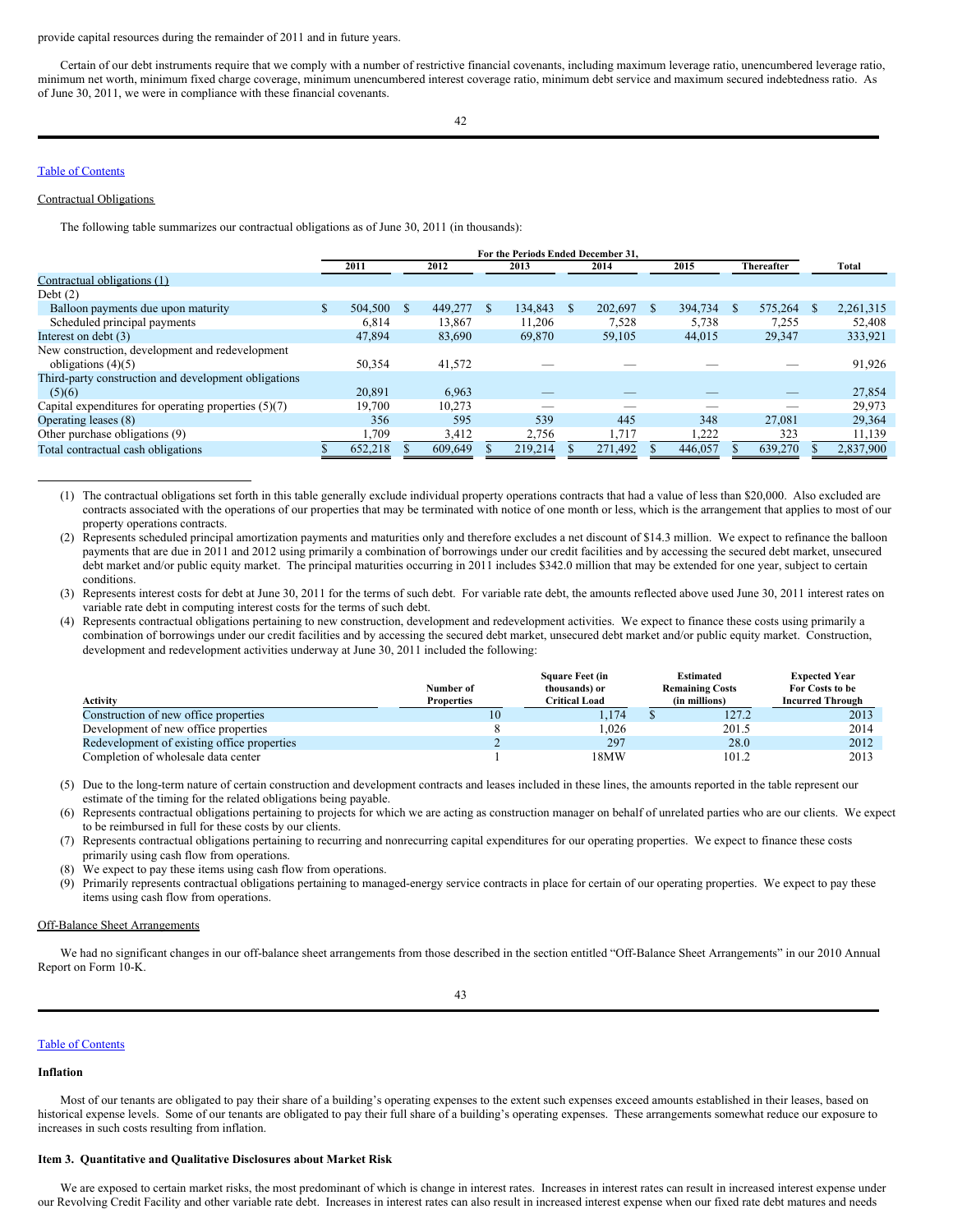#### to be refinanced.

The following table sets forth as of June 30, 2011 our debt obligations and weighted average interest rates for fixed rate debt by expected maturity date (dollars in thousands):

|                                |          | For the Periods Ending December 31. |         |      |         |      |          |      |          |            |          |  |              |
|--------------------------------|----------|-------------------------------------|---------|------|---------|------|----------|------|----------|------------|----------|--|--------------|
|                                | 2011(1)  |                                     | 2012    | 2013 |         | 2014 |          | 2015 |          | Thereafter |          |  | <b>Total</b> |
| Long term debt:                |          |                                     |         |      |         |      |          |      |          |            |          |  |              |
| Fixed rate debt (2)            | 168.660  |                                     | 48.647  |      | 144.616 |      | 162,009  |      | 363.595  |            | 582.519  |  | .470.046     |
| Weighted average interest rate | $3.60\%$ |                                     | 6.36%   |      | 5.62%   |      | $6.40\%$ |      | $4.66\%$ |            | $6.02\%$ |  | 5.42%        |
| Variable rate debt             | 342.654  |                                     | 414.497 |      | .433    |      | 48.216   |      | 36.877   |            |          |  | 843,677      |

(1) Includes \$342.0 million in maturities that may be extended for a one-year period, subject to certain conditions.

(2) Represents principal maturities only and therefore excludes net discounts of \$14.3 million.

The fair market value of our debt was \$2.3 billion at June 30, 2011. If interest rates had been 1% lower, the fair value of our debt would have increased by \$57.8 million at June 30, 2011.

The following table sets forth information pertaining to interest rate swap contracts in place as of June 30, 2011 and December 31, 2010 and their respective fair values (dollars in thousands):

|   |                   |            |                      |                  |                   |   | <b>Fair Value at</b> |              |         |
|---|-------------------|------------|----------------------|------------------|-------------------|---|----------------------|--------------|---------|
|   | Notional<br>Fixed |            | <b>Floating Rate</b> | <b>Effective</b> | <b>Expiration</b> |   | <b>June 30,</b>      | December 31, |         |
|   | Amount            | Rate       | Index                | Date             | Date              |   | 2011                 | 2010         |         |
| ъ | 120,000           | 1.7600%    | One-Month LIBOR      | 1/2/2009         | 5/1/2012          | S | (1, 465)             |              | (2,062) |
|   | 100,000           | 1.9750%    | One-Month LIBOR      | 1/1/2010         | 5/1/2012          |   | (1, 402)             |              | (2,002) |
|   | 100,000(1)        | 3.8415%    | Three-Month LIBOR    | 9/30/2011        | 9/30/2021         |   | (3,974)              |              | N/A     |
|   | 75,000(1)         | 3.8450%    | Three-Month LIBOR    | 9/30/2011        | 9/30/2021         |   | (3,003)              |              | N/A     |
|   | 50,000            | $0.5025\%$ | One-Month LIBOR      | 1/3/2011         | 1/3/2012          |   | (64)                 |              | (64)    |
|   | 50,000            | $0.5025\%$ | One-Month LIBOR      | 1/3/2011         | 1/3/2012          |   | (64)                 |              | (64)    |
|   | 50,000            | $0.4400\%$ | One-Month LIBOR      | 1/4/2011         | 1/3/2012          |   | (48)                 |              | (34)    |
|   | 40,000(2)         | 3.8300%    | One-Month LIBOR      | 11/2/2010        | 11/2/2015         |   | 80                   |              | 644     |
|   |                   |            |                      |                  |                   |   | (9,940)              |              | (3,582) |

(1) These instruments have a cash settlement date of March 30, 2012.

(2) The notional amount of this instrument is scheduled to amortize to \$36.2 million.

Based on our variable-rate debt balances, including the effect of interest rate swap contracts, our interest expense would have increased by \$1.6 million in the six months ended June 30, 2011 if short-term interest rates had been 1% higher.

44

#### Table of [Contents](#page-0-0)

#### <span id="page-24-0"></span>**Item 4. Controls and Procedures**

(a) Evaluation of Disclosure Controls and Procedures

Our management, with the participation of our Chief Executive Officer and Chief Financial Officer, evaluated the effectiveness of our disclosure controls and procedures (as defined in Rule 13a-15(e) under the Exchange Act) as of June 30, 2011. Based on this evaluation, our Chief Executive Officer and Chief Financial Officer concluded that our disclosure controls and procedures as of June 30, 2011 were functioning effectively to provide reasonable assurance that the information required to be disclosed by us in reports filed or submitted under the Securities Exchange Act of 1934 is (i) recorded, processed, summarized and reported within the time periods specified in the SEC's rules and forms, and (ii) accumulated and communicated to our management, including our principal executive and principal financial officers, or persons performing similar functions, as appropriate to allow timely decisions regarding required disclosure.

(b) Change in Internal Control over Financial Reporting

No change in our internal control over financial reporting occurred during the most recent fiscal quarter that has materially affected, or is reasonably likely to materially affect, our internal control over financial reporting.

# <span id="page-24-1"></span>**PART II**

### <span id="page-24-2"></span>**Item 1. Legal Proceedings**

We are not currently involved in any material litigation nor, to our knowledge, is any material litigation currently threatened against the Company (other than routine litigation arising in the ordinary course of business, substantially all of which is expected to be covered by liability insurance).

#### **Item 1A. Risk Factors**

<span id="page-24-4"></span><span id="page-24-3"></span>There have been no material changes to the risk factors included in our 2010 Annual Report on Form 10-K.

# Table of [Contents](#page-0-0)

#### **Item 2. Unregistered Sales of Equity Securities and Use of Proceeds**

(a) During the three months ended June 30, 2011, 4,320 of the Operating Partnership's common units were exchanged for 4,320 common shares in accordance with the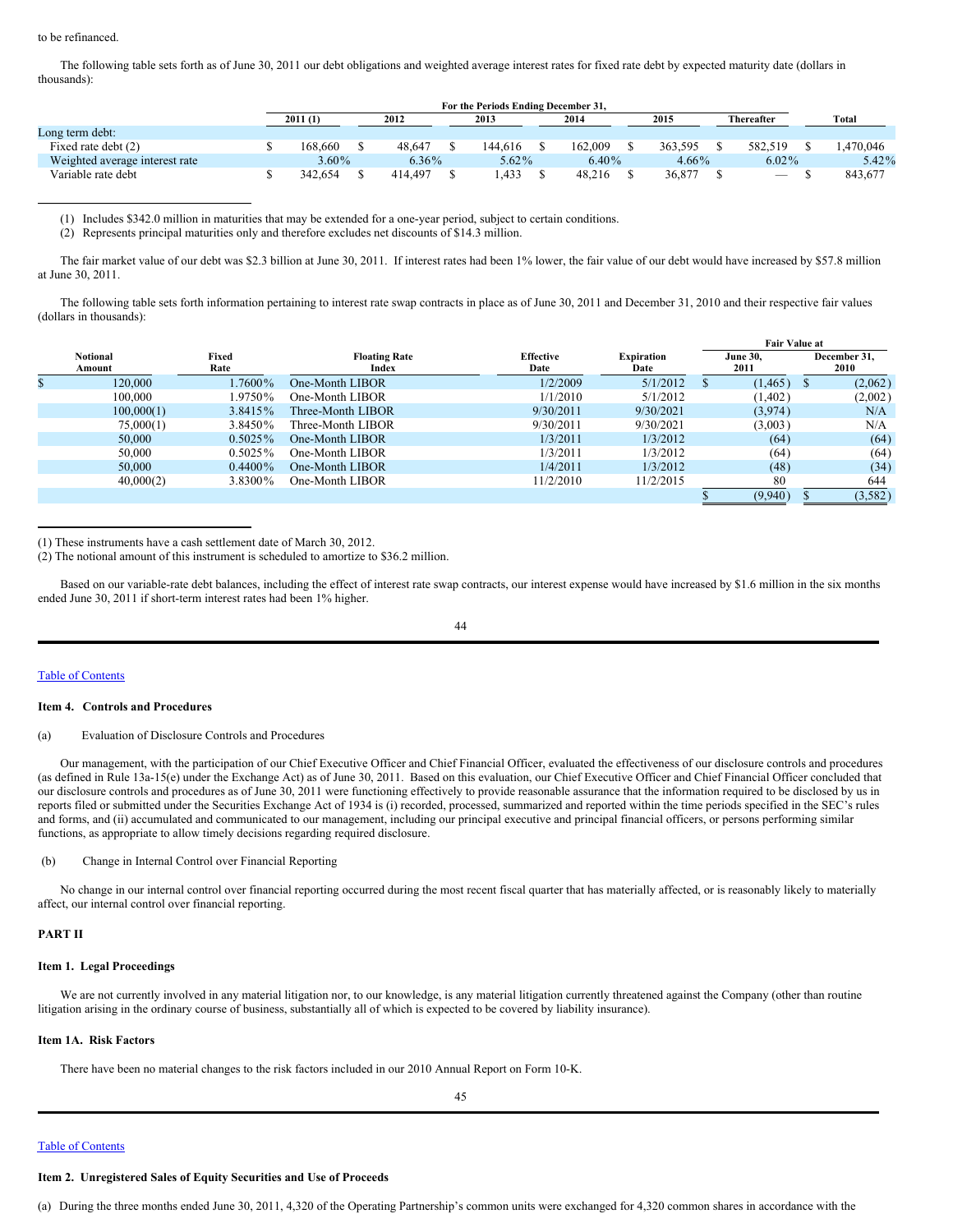Operating Partnership's Second Amended and Restated Limited Partnership Agreement, as amended. The issuance of these common shares was effected in reliance upon the exemption from registration under Section 4(2) of the Securities Act of 1933, as amended.

#### (b) Not applicable

(c) Not applicable

#### <span id="page-25-0"></span>**Item 3. Defaults Upon Senior Securities**

(a) Not applicable

(b) Not applicable

### <span id="page-25-1"></span>**Item 4. Removed and Reserved**

# <span id="page-25-2"></span>**Item 5. Other Information**

At our 2011 Annual Meeting of Shareholders held on May 12, 2011, a substantial majority of our outstanding common shares of beneficial interest were voted in favor of conducting future non-binding, advisory votes on executive compensation on an "every year" basis. We have considered this shareholder vote, and intend to conduct future non-binding, advisory votes on executive compensation on an "every year" basis until the next vote by our shareholders on the frequency of such votes, which will be no later than our 2017 Annual Meeting of Shareholders.

46

# Table of [Contents](#page-0-0)

#### **Item 6. Exhibits**

(a) Exhibits:

<span id="page-25-3"></span>

| <b>EXHIBIT</b><br>NO. | <b>DESCRIPTION</b>                                                                                                                                                                                                                                                                                                                                                                                                                                                                                                                                                                       |  |
|-----------------------|------------------------------------------------------------------------------------------------------------------------------------------------------------------------------------------------------------------------------------------------------------------------------------------------------------------------------------------------------------------------------------------------------------------------------------------------------------------------------------------------------------------------------------------------------------------------------------------|--|
| 31.1                  | Certification of the Chief Executive Officer of Corporate Office Properties Trust required by Rule 13a-14(a) under the Securities Exchange<br>Act of 1934, as amended (filed herewith).                                                                                                                                                                                                                                                                                                                                                                                                  |  |
| 31.2                  | Certification of the Chief Financial Officer of Corporate Office Properties Trust required by Rule 13a-14(a) under the Securities Exchange<br>Act of 1934, as amended (filed herewith).                                                                                                                                                                                                                                                                                                                                                                                                  |  |
| 32.1                  | Certification of the Chief Executive Officer of Corporate Office Properties Trust required by Rule 13a-14(b) under the Securities Exchange<br>Act of 1934, as amended. (This exhibit shall not be deemed "filed" for purposes of Section 18 of the Securities Exchange Act of 1934, as<br>amended, or otherwise subject to the liability of that section. Further, this exhibit shall not be deemed to be incorporated by reference into any<br>filing under the Securities Exchange Act of 1933, as amended, or the Securities Exchange Act of 1934, as amended.) (Furnished herewith). |  |
| 32.2                  | Certification of the Chief Financial Officer of Corporate Office Properties Trust required by Rule 13a-14(b) under the Securities Exchange<br>Act of 1934, as amended. (This exhibit shall not be deemed "filed" for purposes of Section 18 of the Securities Exchange Act of 1934, as<br>amended, or otherwise subject to the liability of that section. Further, this exhibit shall not be deemed to be incorporated by reference into any<br>filing under the Securities Exchange Act of 1933, as amended, or the Securities Exchange Act of 1934, as amended). (Furnished herewith). |  |
| 101.INS               | XBRL Instance Document (furnished herewith).                                                                                                                                                                                                                                                                                                                                                                                                                                                                                                                                             |  |
| 101.SCH               | XBRL Taxonomy Extension Schema Document (furnished herewith).                                                                                                                                                                                                                                                                                                                                                                                                                                                                                                                            |  |
| 101.CAL               | XBRL Taxonomy Extension Calculation Linkbase Document (furnished herewith).                                                                                                                                                                                                                                                                                                                                                                                                                                                                                                              |  |
| 101.LAB               | XBRL Extension Labels Linkbase (furnished herewith).                                                                                                                                                                                                                                                                                                                                                                                                                                                                                                                                     |  |
| 101.PRE               | XBRL Taxonomy Extension Presentation Linkbase Document (furnished herewith).                                                                                                                                                                                                                                                                                                                                                                                                                                                                                                             |  |
| 101.DEF               | XBRL Taxonomy Extension Definition Linkbase Document (furnished herewith).                                                                                                                                                                                                                                                                                                                                                                                                                                                                                                               |  |
| 47                    |                                                                                                                                                                                                                                                                                                                                                                                                                                                                                                                                                                                          |  |

### Table of [Contents](#page-0-0)

## <span id="page-25-4"></span>**SIGNATURES**

Pursuant to the requirements of the Securities Exchange Act of 1934, the Registrant has duly caused this report to be signed on its behalf by the undersigned thereunto duly authorized.

|     | CORPORATE OFFICE PROPERTIES TRUST |
|-----|-----------------------------------|
| Bv: | /s/ Randall M. Griffin            |
|     | Randall M. Griffin                |
|     | Chief Executive Officer           |

Date: July 29, 2011

Date: July 29, 2011 By: /s/ Stephen E. Riffee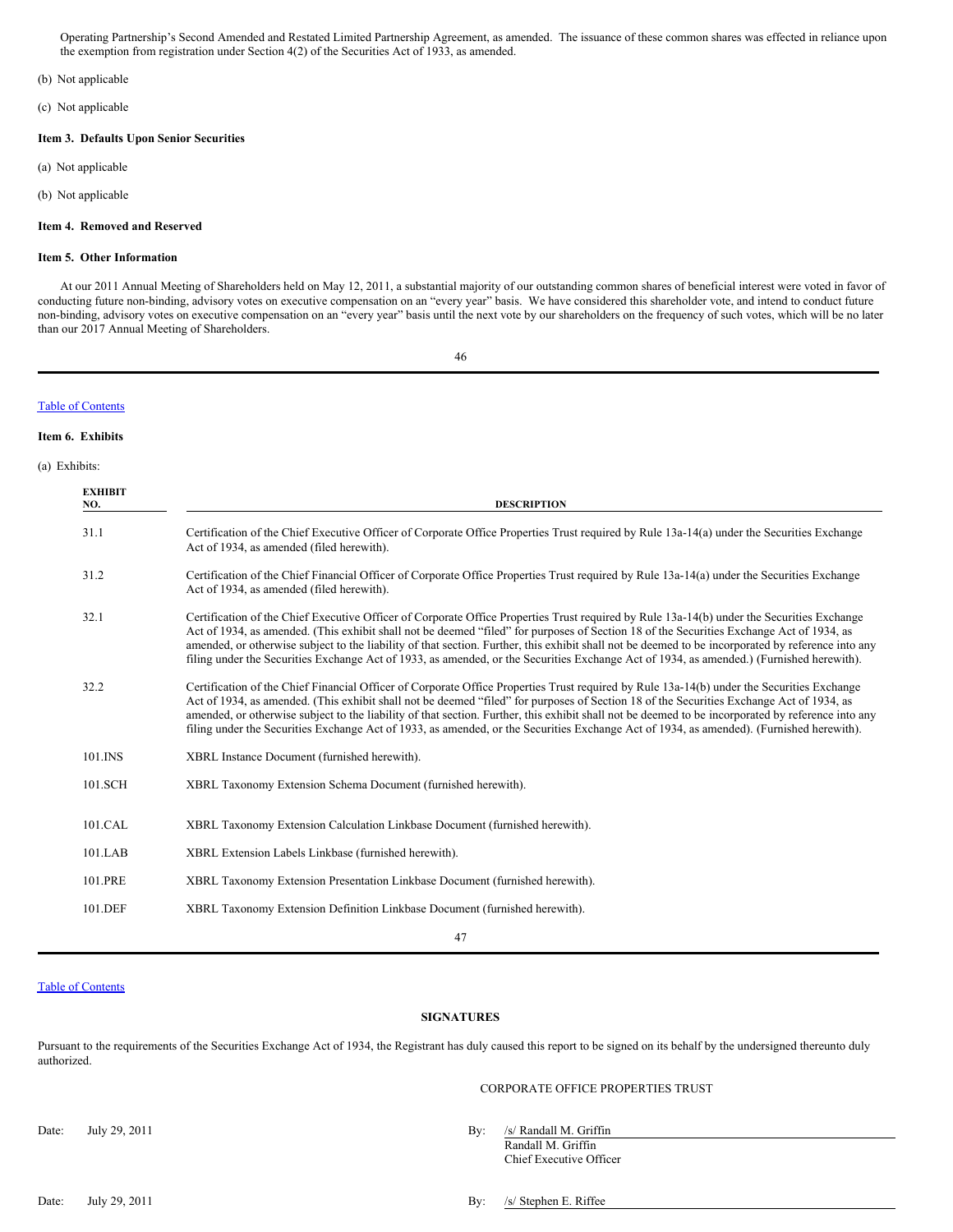Stephen E. Riffee Executive Vice President and Chief Financial Officer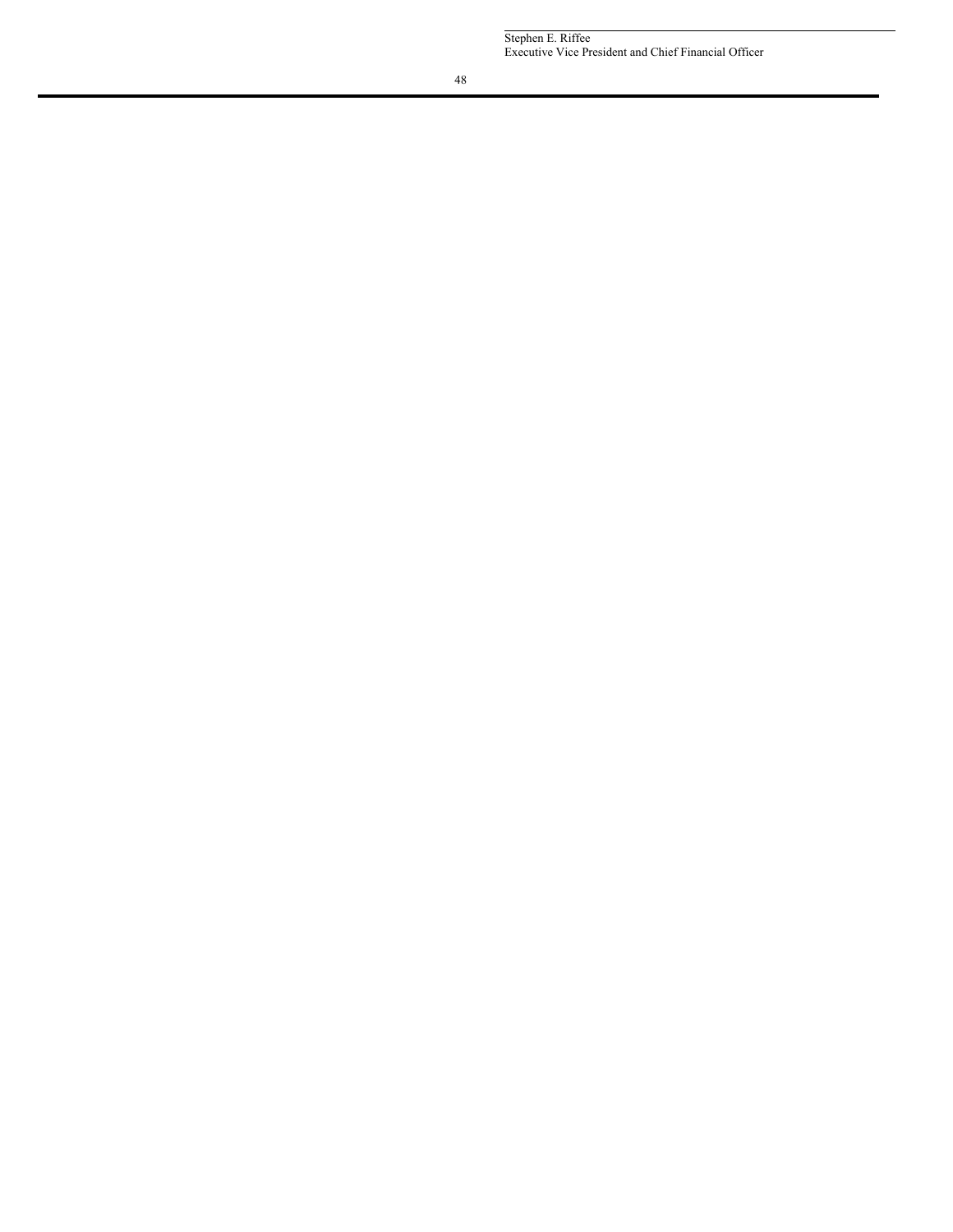# CERTIFICATIONS REQUIRED BY RULE 13a-14(a) UNDER THE SECURITIES EXCHANGE ACT OF 1934

### **CERTIFICATIONS**

I, Randall M. Griffin, certify that:

1. I have reviewed this quarterly report on Form 10-Q of Corporate Office Properties Trust;

2. Based on my knowledge, this report does not contain any untrue statement of a material fact or omit to state a material fact necessary to make the statements made, in light of the circumstances under which such statements were made, not misleading with respect to the period covered by this report;

3. Based on my knowledge, the financial statements, and other financial information included in this report, fairly present in all material respects the financial condition, results of operations and cash flows of the registrant as of, and for, the periods presented in this report;

4. The registrant's other certifying officer(s) and I are responsible for establishing and maintaining disclosure controls and procedures (as defined in Exchange Act Rules 13a-15(e) and 15d-15(e)) and internal control over financial reporting (as defined in Exchange Act Rules 13a-15(f) and 15d-15(f)) for the registrant and have:

- a) Designed such disclosure controls and procedures, or caused such disclosure controls and procedures to be designed under our supervision, to ensure that material information relating to the registrant, including its consolidated subsidiaries, is made known to us by others within those entities, particularly during the period in which this report is being prepared;
- b) Designed such internal control over financial reporting, or caused such internal control over financial reporting to be designed under our supervision, to provide reasonable assurance regarding the reliability of financial reporting and the preparation of financial statements for external purposes in accordance with generally accepted accounting principles;
- c) Evaluated the effectiveness of the registrant's disclosure controls and procedures and presented in this report our conclusions about the effectiveness of the disclosure controls and procedures, as of the end of the period covered by this report based on such evaluation; and
- d) Disclosed in this report any change in the registrant's internal control over financial reporting that occurred during the registrant's most recent fiscal quarter (the registrant's fourth fiscal quarter in the case of an annual report) that has materially affected, or is reasonably likely to materially affect, the registrant's internal control over financial reporting; and

5. The registrant's other certifying officer(s) and I have disclosed, based on our most recent evaluation of internal control over financial reporting, to the registrant's auditors and the audit committee of the registrant's board of directors (or persons performing the equivalent functions):

- a) All significant deficiencies and material weaknesses in the design or operation of internal control over financial reporting which are reasonably likely to adversely affect the registrant's ability to record, process, summarize and report financial information; and
- b) Any fraud, whether or not material, that involves management or other employees who have a significant role in the registrant's internal control over financial reporting.

Date: July 29, 2011 /s/ Randall M. Griffin

Randall M. Griffin Chief Executive Officer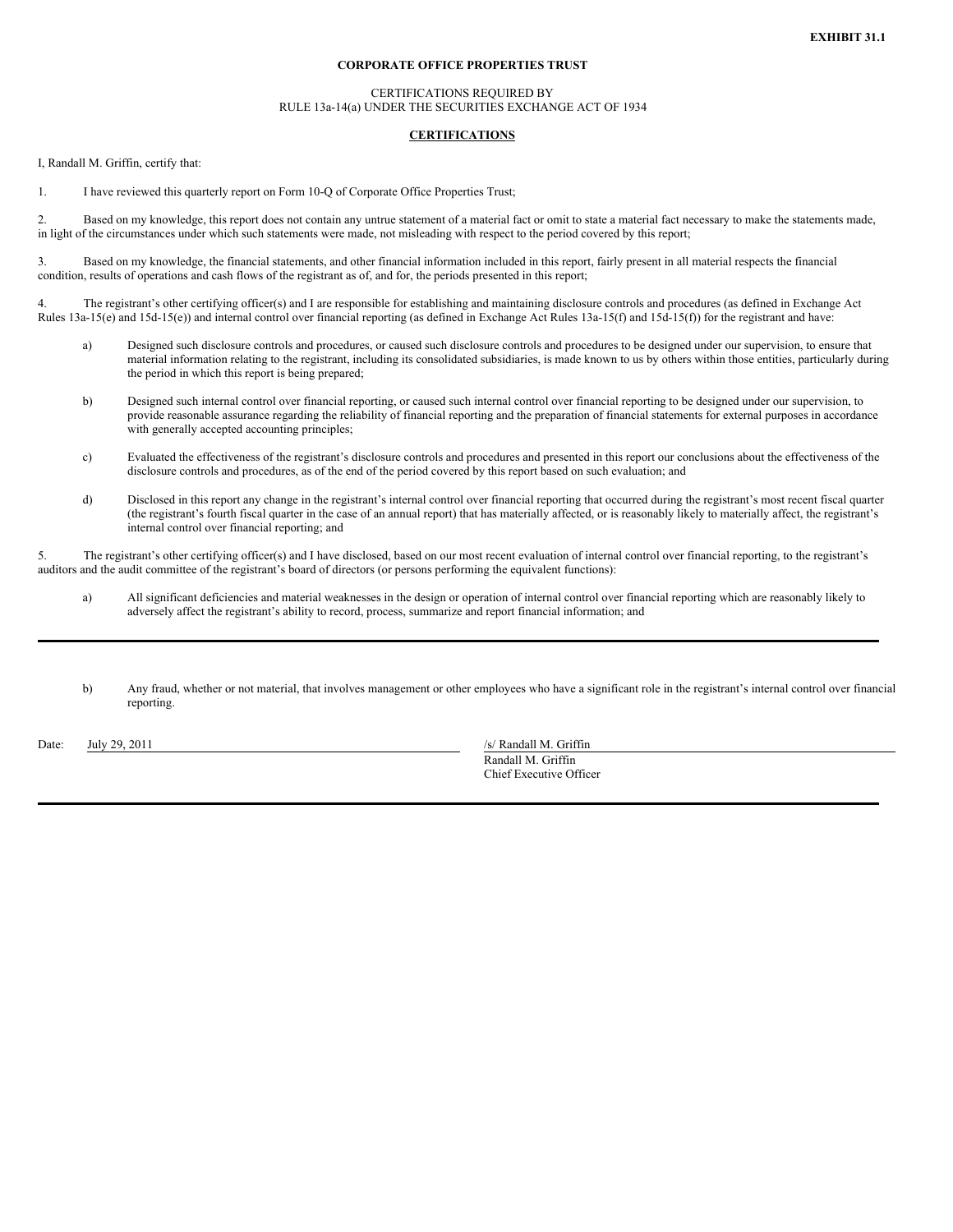# CERTIFICATIONS REQUIRED BY RULE 13a-14(a) UNDER THE SECURITIES EXCHANGE ACT OF 1934

### **CERTIFICATIONS**

I, Stephen E. Riffee, certify that:

1. I have reviewed this quarterly report on Form 10-Q of Corporate Office Properties Trust;

2. Based on my knowledge, this report does not contain any untrue statement of a material fact or omit to state a material fact necessary to make the statements made, in light of the circumstances under which such statements were made, not misleading with respect to the period covered by this report;

3. Based on my knowledge, the financial statements, and other financial information included in this report, fairly present in all material respects the financial condition, results of operations and cash flows of the registrant as of, and for, the periods presented in this report;

4. The registrant's other certifying officer(s) and I are responsible for establishing and maintaining disclosure controls and procedures (as defined in Exchange Act Rules 13a-15(e) and 15d-15(e)) and internal control over financial reporting (as defined in Exchange Act Rules 13a-15(f) and 15d-15(f)) for the registrant and have:

- a) Designed such disclosure controls and procedures, or caused such disclosure controls and procedures to be designed under our supervision, to ensure that material information relating to the registrant, including its consolidated subsidiaries, is made known to us by others within those entities, particularly during the period in which this report is being prepared;
- b) Designed such internal control over financial reporting, or caused such internal control over financial reporting to be designed under our supervision, to provide reasonable assurance regarding the reliability of financial reporting and the preparation of financial statements for external purposes in accordance with generally accepted accounting principles;
- c) Evaluated the effectiveness of the registrant's disclosure controls and procedures and presented in this report our conclusions about the effectiveness of the disclosure controls and procedures, as of the end of the period covered by this report based on such evaluation; and
- d) Disclosed in this report any change in the registrant's internal control over financial reporting that occurred during the registrant's most recent fiscal quarter (the registrant's fourth fiscal quarter in the case of an annual report) that has materially affected, or is reasonably likely to materially affect, the registrant's internal control over financial reporting; and

5. The registrant's other certifying officer(s) and I have disclosed, based on our most recent evaluation of internal control over financial reporting, to the registrant's auditors and the audit committee of the registrant's board of directors (or persons performing the equivalent functions):

- a) All significant deficiencies and material weaknesses in the design or operation of internal control over financial reporting which are reasonably likely to adversely affect the registrant's ability to record, process, summarize and report financial information; and
- b) Any fraud, whether or not material, that involves management or other employees who have a significant role in the registrant's internal control over financial reporting.

Date: July 29, 2011 /s/ Stephen E. Riffee

Stephen E. Riffee Chief Financial Officer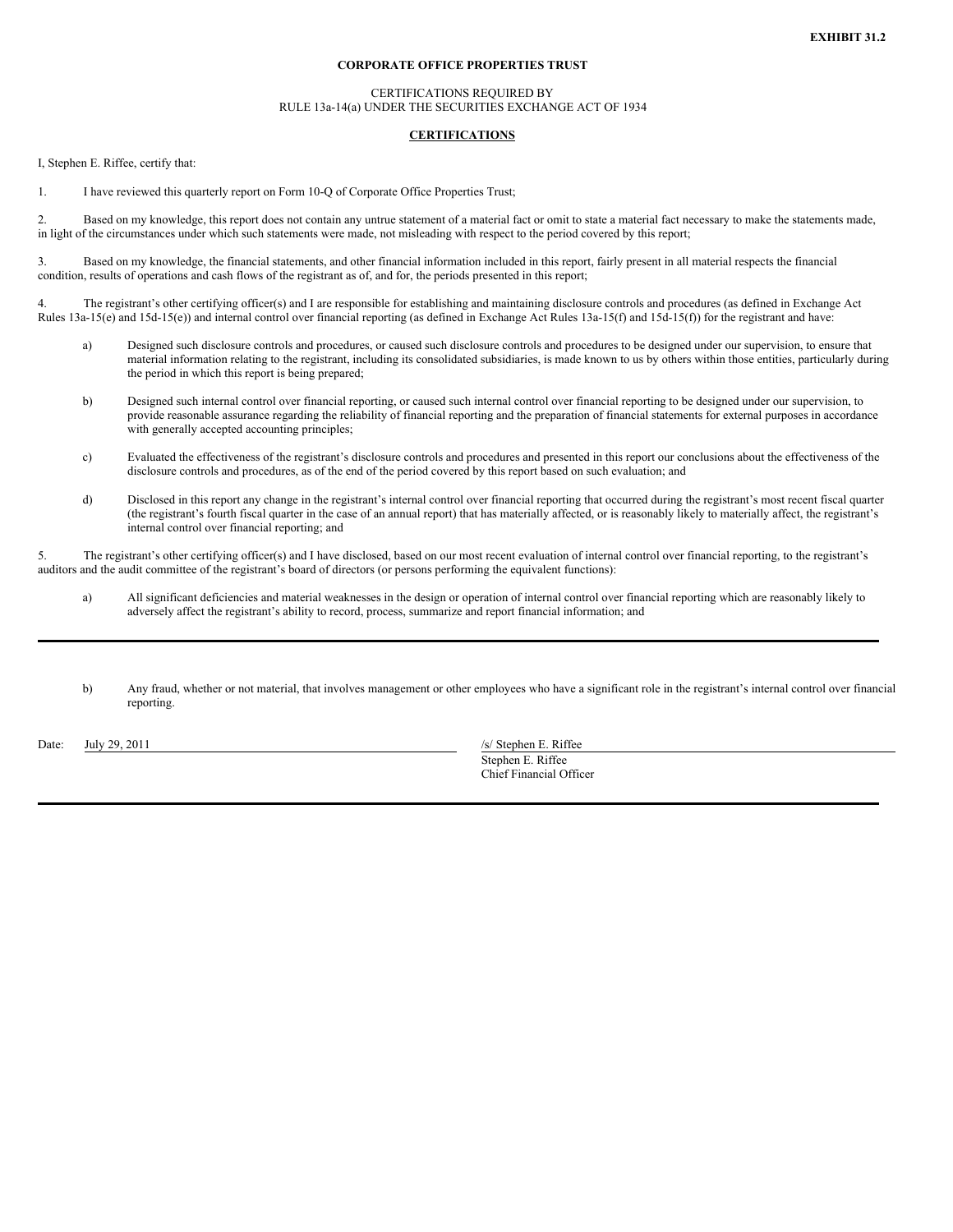# CERTIFICATIONS REQUIRED BY RULE 13a-14(b) UNDER THE SECURITIES EXCHANGE ACT OF 1934

In connection with the Quarterly Report on Form 10-Q of Corporate Office Properties Trust (the "Company") for the quarter ended June 30, 2011, as filed with the Securities and Exchange Commission on the date hereof (the "Report"), I, Randall M. Griffin, Chief Executive Officer of the Company, certify that to my knowledge:

- (1) The Report fully complies with the requirements of section 13(a) or 15(d) of the Securities Exchange Act of 1934; and
- (2) The information contained in the Report fairly presents, in all material respects, the financial condition and result of operations of the Company.

/s/ Randall M. Griffin Randall M. Griffin Chief Executive Officer

Date: July 29, 2011